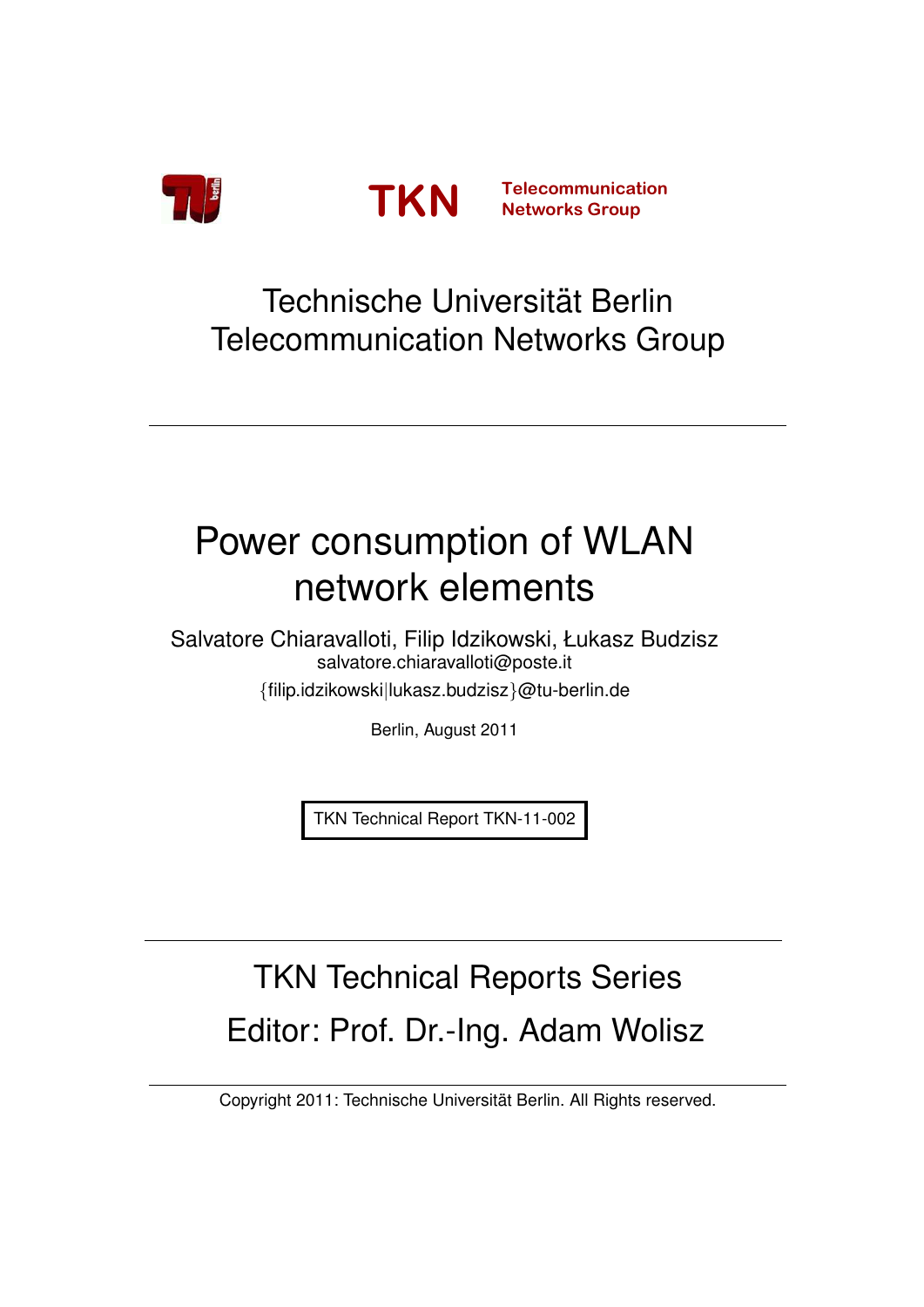#### Abstract

Power consumption data of Access Points [\(APs](#page-2-0)) and Network Interface Cards [\(NICs](#page-2-1)) in Wireless Local Area Network [\(WLAN\)](#page-2-2) is presented in this report. Publicly available product data sheets, research articles, technical reports, white papers and user manuals were surveyed for this purpose. Provided database shall be a useful reference for the research community to parametrize studies of power consumption of [WLANs](#page-2-2).

## **Contents**

|   | <b>List of Acronyms</b>              | $\boldsymbol{2}$ |
|---|--------------------------------------|------------------|
|   | 1 Introduction                       | 3                |
|   | 2 Related Work                       | 3                |
|   | 3 Power consumption in WLAN networks | 5                |
|   | Basic terms<br>3.1                   | 5                |
|   | Methodology<br>3.2                   | 7                |
|   | 3.3 Network Interface Cards (NICs)   | 7                |
|   | 3.4 Access Points (APs)              | 18               |
| 4 | <b>Conclusion</b>                    | 25               |
|   | <b>References</b>                    | 25               |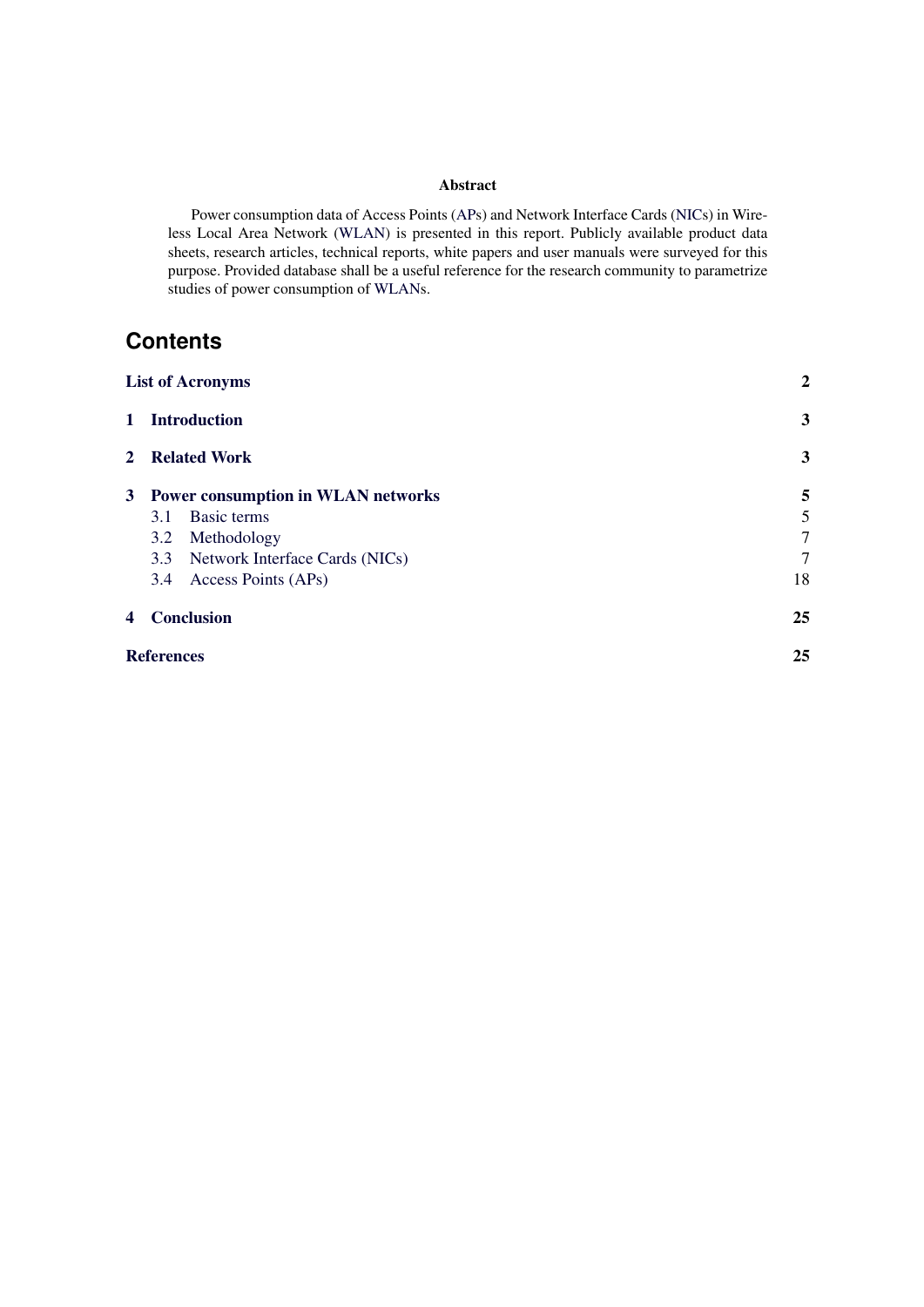## **List of Acronyms**

<span id="page-2-3"></span><span id="page-2-0"></span>**AP** Access Point

- <span id="page-2-10"></span>**CPU** Central Processing Unit
- <span id="page-2-8"></span>**DCF** Distributed Coordination Function
- <span id="page-2-12"></span>**DSSS** Direct-Sequence Spread Spectrum
- <span id="page-2-11"></span>**FHSS** Frequency-Hopping Spread Spectrum
- <span id="page-2-24"></span>**FTP** File Transfer Protocol
- <span id="page-2-6"></span>**IEEE** Institute of Electrical and Electronics Engineers
- <span id="page-2-7"></span>**LAN** Local Area Network
- <span id="page-2-9"></span>**MAC** Medium Access Control
- <span id="page-2-14"></span>**MIMO** Multiple-Input/Multiple-Output
- <span id="page-2-1"></span>**NIC** Network Interface Card
- <span id="page-2-13"></span>**OFDM** Orthogonal Frequency Division Multiplexing
- <span id="page-2-21"></span>**PA** Power Amplifier
- <span id="page-2-19"></span>**PC** Personal Computer
- <span id="page-2-20"></span>**PCI** Peripheral Component Interconnect
- <span id="page-2-4"></span>**PCMCIA** Personal Computer Memory Card International Association
- <span id="page-2-18"></span>**PD** Powered Device
- <span id="page-2-15"></span>**PDA** Personal Digital Assistant
- <span id="page-2-16"></span>**PoE** Power over Ethernet
- <span id="page-2-17"></span>**PSE** Power Sourcing Equipment
- <span id="page-2-5"></span>**RF** Radio Frequency
- <span id="page-2-25"></span>**RMS** Root Mean Square
- <span id="page-2-23"></span>**TCP** Transmission Control Protocol
- <span id="page-2-22"></span>**USB** Universal Serial Bus
- <span id="page-2-2"></span>**WLAN** Wireless Local Area Network
- <span id="page-2-26"></span>**WMM** Wi-Fi Multimedia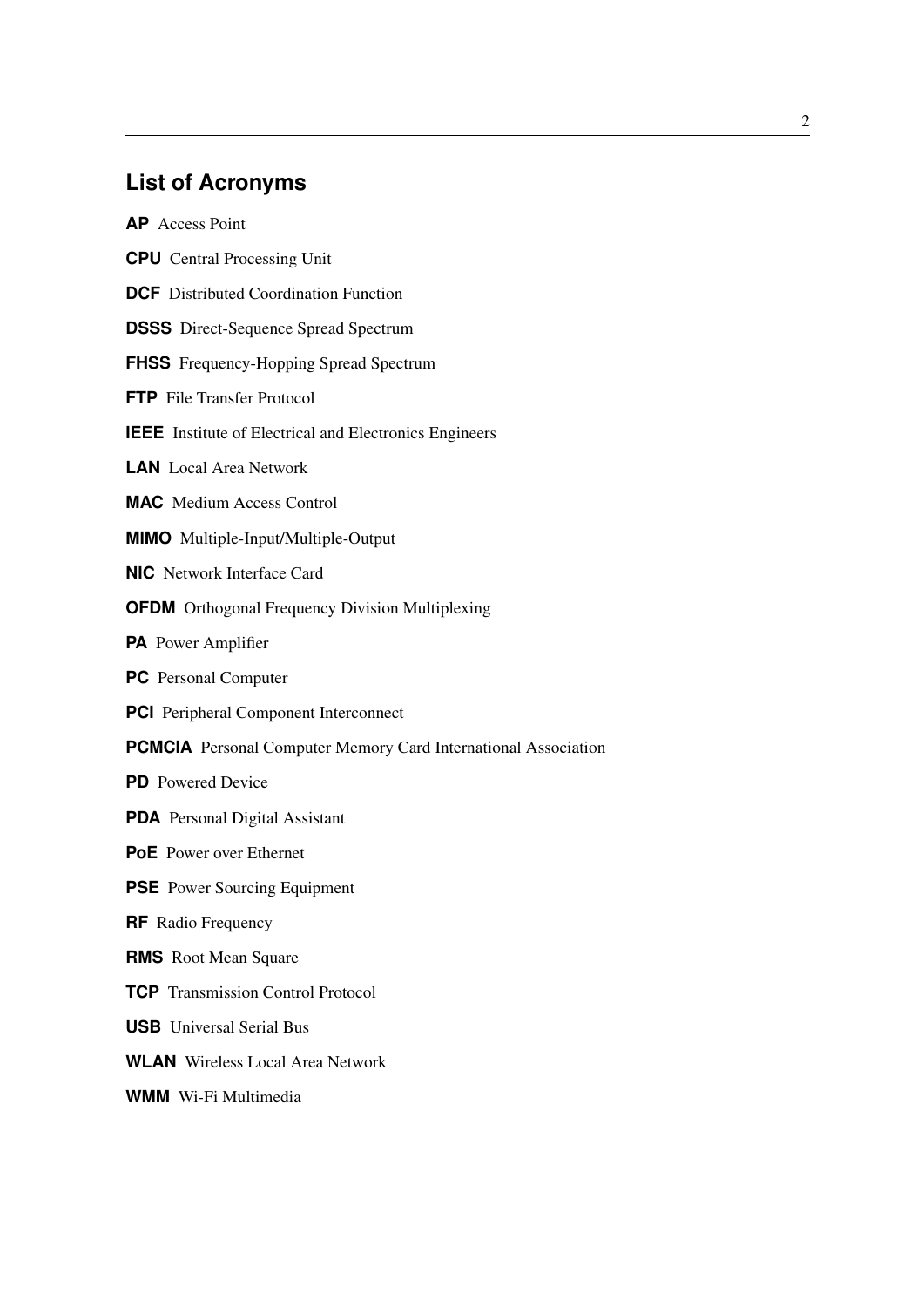#### <span id="page-3-0"></span>**1 Introduction**

Wireless communication has been widely deployed in the last two decades, changing the way people access the Internet. This however raised several concerns, including that of power consumption. Quite some effort has already been undertaken to address this issue, striving for low-energy wireless communication systems. The drivers are manifold and include environmental considerations, as well as cost-efficiency in the energy production and devices' battery lifetime, with the last aspect being the most investigated so far. It is actually worthwhile to consider the other factors too, taking into account that the average power consumption of the network equipment is estimated to be 25 GW during operation worldwide (yearly average in 2008) [\[1\]](#page-25-2) and a single corporate Wireless Local Area Network [\(WLAN\)](#page-2-2) may feature more than 5000 Access Points [\(APs](#page-2-0)) [\[2\]](#page-25-3).

The main goal of this work is to provide a database of power consumption of [WLAN](#page-2-2) network elements, such as Network Interface Cards [\(NICs](#page-2-1)) and [APs](#page-2-0). The data presented in this report has been collected from many different sources, including product data sheets, research articles, technical reports, white papers and user manuals. In an attempt to identify trends in the power consumption, the [NICs](#page-2-1) and [APs](#page-2-0) are classified according to the following aspects: the 802.11 standard, the operational mode, and the year the device was produced. Last but not least, this report aims at capturing how the [WLAN](#page-2-2) elements are evolving in the direction of the energy-saving technology at the same time providing a useful database (with direct links to pdf documents) for further power consumption studies.

### <span id="page-3-1"></span>**2 Related Work**

Before presenting the collection of [NIC](#page-2-1) and [AP](#page-2-0) power consumption data (Section [3\)](#page-5-0), a brief overview of the related work is given. Analyzed material is grouped according to the publication type.

**Research papers** Wireless [NICs](#page-2-1) are most often utilized in battery-powered devices such as laptops. Limited capacity of the batteries motivated the work on energy-efficient [NICs](#page-2-1) leaving [APs](#page-2-0) aside despite the fact that [APs](#page-2-0) offer higher potential of power savings, due to their constant operation and higher power consumption than [NICs](#page-2-1).

The first results on power consumption of [NICs](#page-2-1) were presented in [\[3\]](#page-25-4). The authors measured power consumption of a Metricom Ricochet Wireless Modem, an AT&T WaveLAN [NIC](#page-2-1) (at 915 MHz and 2.4 MHz) and an IBM Infrared [WLAN](#page-2-2) adapter. The outcome was used to formulate two power saving strategies (transport-level and application-level) in the form of an explicitly controlled on/off switching of the [NIC.](#page-2-1)

Measurements reported in [\[4\]](#page-26-0) by Feeney and Nilson provide detailed power consumption data in an ad-hoc network for two [WLAN](#page-2-2) [NICs](#page-2-1) (Lucent WaveLan 802.11 Personal Computer Memory Card International Association [\(PCMCIA\)](#page-2-4) "Silver" and "Bronze") in different operational modes (Sleep, Idle, Receive and Transmit) and for 2 and 11 Mbit/s data rates.

The instantaneous power consumption of an Aironet PC4800B [PCMCIA](#page-2-4) [NIC](#page-2-1) in three different operational modes was measured in several campaigns [\[5,](#page-26-1) [6,](#page-26-2) [7,](#page-26-3) [8\]](#page-26-4) varying Radio Frequency [\(RF\)](#page-2-5) transmission power, data rate and packet size. In [\[5\]](#page-26-1), the optimum energy saving transmission power level was derived for a given network configuration, channel characteristics and packet length. Based on this result, a power control mechanism dependent on packet length was proposed. The authors performed discrete event simulations of an Institute of Electrical and Electronics Engineers [\(IEEE\)](#page-2-6) 802.11 Local Area Network [\(LAN\)](#page-2-7) in an ad-hoc mode using a two state Markov channel model. The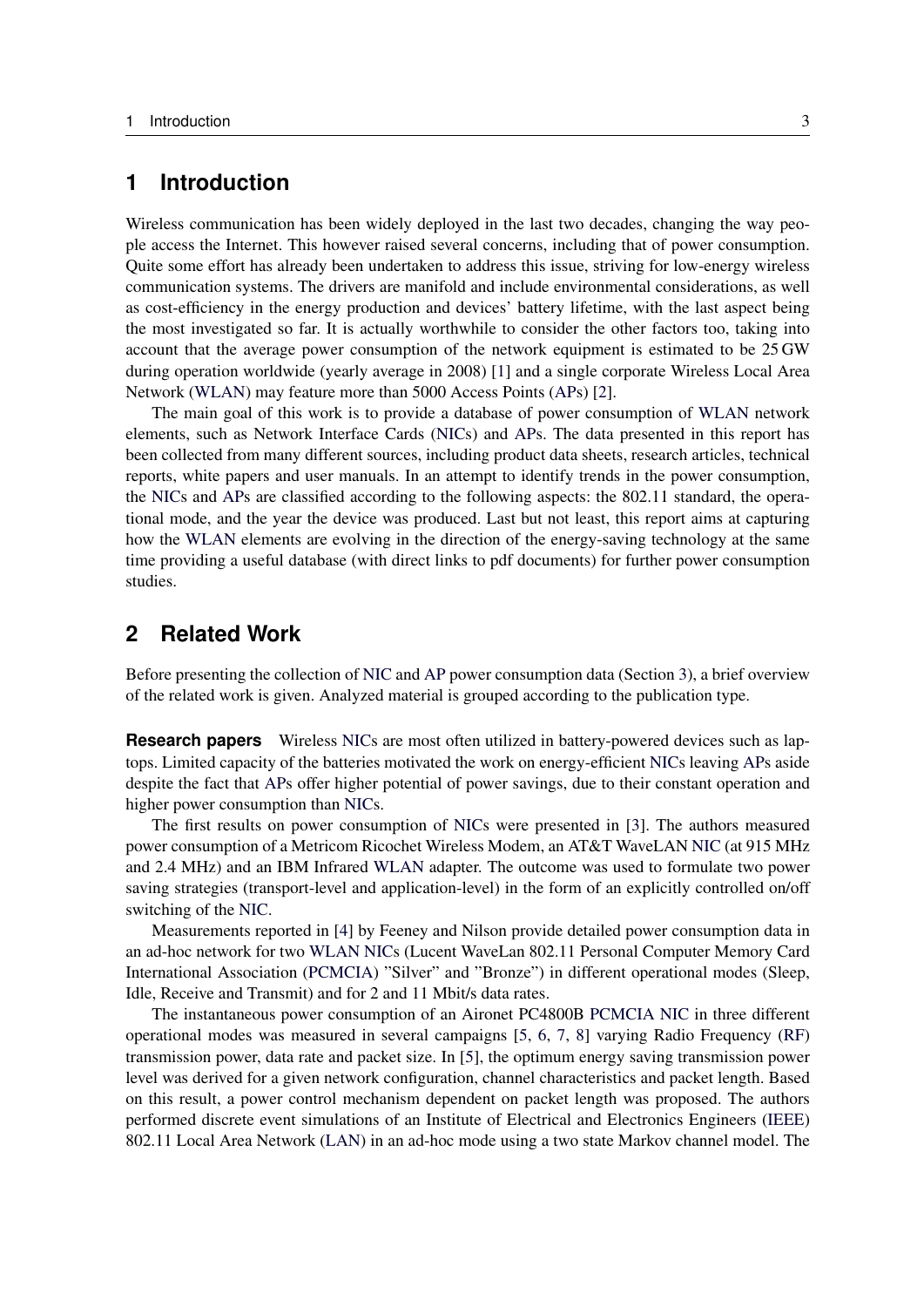achieved simulation results indicate a significant potential for power saving. Further [\[6,](#page-26-2) [7,](#page-26-3) [8\]](#page-26-4) extend the scope of the initial results.

Carvalho et al. [\[9\]](#page-26-5) presented an efficient energy-aware protocol. The authors introduce an analytical model to predict power consumption in saturated single-hop ad-hoc networks, under ideal channel conditions. The proposed model takes into account different operational modes of the [IEEE](#page-2-6) 802.11 Distributed Coordination Function [\(DCF\)](#page-2-8) Medium Access Control [\(MAC\)](#page-2-9). The authors validate this model with discrete-event simulations using Qualnet v3.6. They find out that although the power consumed by a [NIC](#page-2-1) when transmitting data is higher than in any other modes (idle, overhear, sense and receiving), its impact on overall power consumption is practically insignificant as far as the [MAC](#page-2-9) operation in saturation conditions is concerned.

Power consumption of various wireless [NICs](#page-2-1) was indirectly examined in the Atheros white paper [\[10\]](#page-26-6). Several laptops with [WLAN](#page-2-2) [NICs](#page-2-1) (spanning major versions of the 802.11 standard) in various modes were used for measurements. The results show that the power consumption of a [WLAN](#page-2-2) [NIC](#page-2-1) depends not only on the operational mode of the [WLAN](#page-2-2) card itself, but also on many additional activities of Central Processing Unit [\(CPU\)](#page-2-10) and other parts of the laptop (platform) required to operate the [WLAN](#page-2-2) interface.

Impact of rapidly growing segment of portable computing devices on global power consumption was also studied in [\[11\]](#page-26-7). The authors characterized power consumption of portable devices like laptops and mobile phones, and estimated their share in the global power consumption. In particular, power consumption of nine laptops in three different conditions (idle with the [NIC](#page-2-1) off, idle with the [NIC](#page-2-1) on (but in the idle mode), and receiving streaming video through the [NIC\)](#page-2-1) was measured and reported as a part of this study.

So far, much less work has been done to assess power consumption of [APs](#page-2-0). Jardosh et al. [\[12\]](#page-26-8) provide a detailed discussion of the problem of energy wastage in large-scale [WLANs](#page-2-2), due to the hundreds of idle [APs](#page-2-0) world-wide. The authors point out that networks are rarely used at their peak capacity, and the majority of their resources are frequently idle. Moreover, they also describe resource management strategies for power conservation in [WLAN,](#page-2-2) like resource-on-demand strategy called SEAR (Survey, Evaluate, Adapt, and Repeat). The authors report power measurements of four different [APs](#page-2-0) together with the boot times of these devices. A typical [AP](#page-2-0) is estimated to consume up to 10 W.

Power consumption of three anonymous [APs](#page-2-0) was measured in [\[13\]](#page-26-9), and broken down into power consumption of radio and base components. Throughput and various forms of encryption/security were taken into account in this study.

Similarly, power consumption of three different [APs](#page-2-0) (Aruba AP 125 [\[14\]](#page-26-10), Cisco AP1250 [\[15\]](#page-26-11) and Meru AP320 [\[16\]](#page-26-12)) in three different operating modes (idle, ready and active) was investigated in [\[17\]](#page-26-13). The study has shown that power consumption well below the 802.11af levels (see last paragraph in Section [3.1\)](#page-5-1) is possible. Other metrics like throughput or airtime fairness were also considered. Moreover, the authors demonstrate that the load-based power saving algorithm that was implemented in Meru [AP](#page-2-0) makes it a more power-efficient device than its competitors.

**Product data sheets** Power consumption values are usually provided in the respective product data sheets available on manufacturer websites. However, vendors of [APs](#page-2-0) and [NICs](#page-2-1) include different level of detail in their product data sheets.

The data usually reported in [NICs](#page-2-1) product data sheets includes: antenna gain, transmit power, receive sensitivity, maximum receive level, 802.11 standard supported (data rates, frequency range, number of available channels), forms of security, operating voltage and temperature, etc. Power con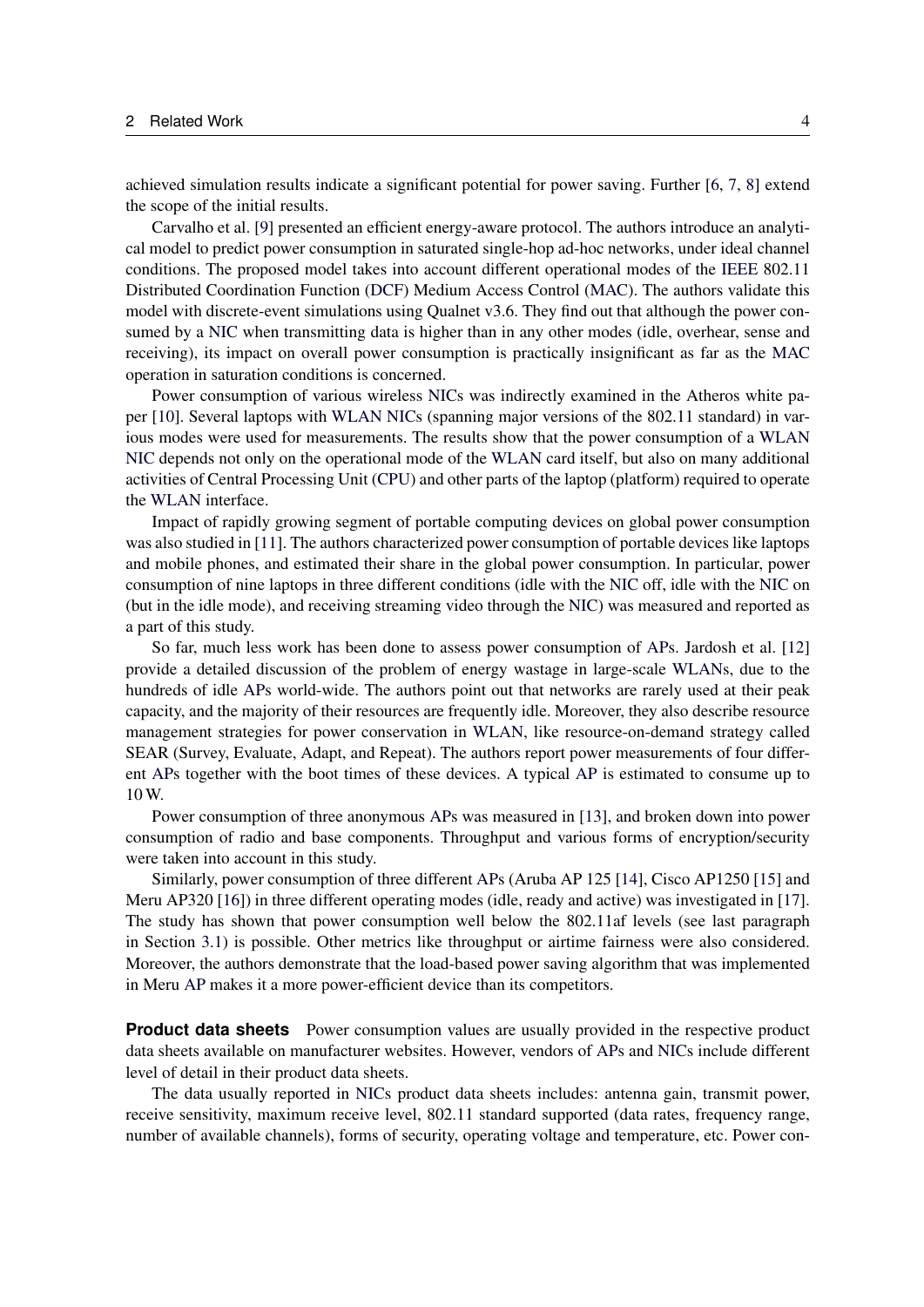sumption values for [NICs](#page-2-1) are, in general, more detailed than these for [APs](#page-2-0). Several data sheets specify power consumption as a function of operation mode and data rate (or 802.11 standard), see Tables [2](#page-11-0) and [3](#page-15-0) for further examples.

Concerning [APs](#page-2-0), available information usually includes: number of radios, number of antennas, range, supported 802.11 standards (frequency band, number of channels), receive sensitivity in dependence of data rate, available transmit power, security features, operating voltage and temperature, etc. Exceptionally, some data sheets provide also antenna plots (e.g., [\[14\]](#page-26-10)). Nevertheless, information on power consumption of [APs](#page-2-0) available in product data sheets is often quite limited, and in some cases not available at all (e.g., [\[18\]](#page-26-14)). Most of the product data sheets report maximum power drawn by the device. The typical power consumption is reported less frequently (e.g., [\[19\]](#page-26-15)).

Summarizing, results of several measurement studies of power consumption of [NICs](#page-2-1) and [APs](#page-2-0) can be found in the literature. However, no comprehensive database of power consumption values of both [NICs](#page-2-1) and [APs](#page-2-0) has been found. As power consumption is becoming a more and more important issue nowadays, we believe that the database presented in the following section will be a useful reference for the research community to parametrize studies of power consumption of [WLAN](#page-2-2) networks.

#### <span id="page-5-0"></span>**3 Power consumption in [WLAN](#page-2-2) networks**

#### <span id="page-5-1"></span>**3.1 Basic terms**

In order, to improve the readability of this report, a short summary of the most important topics related to the [IEEE](#page-2-6) 802.11 networks and power management used in this report is first presented. Readers already familiar with the 802.11 standards may well skip this subsection.

**[IEEE](#page-2-6) 802.11 standard** The IEEE 802 specifications define the family of standards for [LANs](#page-2-7) that deal with the two lowest layers of the ISO Open System Interconnection Reference Model, namely physical and data-link layer. Consequently, the 802.11 standard includes the definition of the 802.11 [MAC](#page-2-9) and various physical layers. The initial version of the standard, called also release 1999, included following physical layers: infrared, Frequency-Hopping Spread Spectrum [\(FHSS\)](#page-2-11) (both now completely abandoned) and Direct-Sequence Spread Spectrum [\(DSSS\)](#page-2-12). Later revisions added additional physical layers. The 802.11b extension defined high rate [DSSS](#page-2-12) with data rates up to 11 Mbps in the 2.4 GHz band. Devices compliant to that standard started to appear already in 1999, and thanks to their enormous popularity form an important part of the evaluation presented in this report. Shortly after, the 802.11a extension was released, that defines a physical layer based on Orthogonal Frequency Division Multiplexing [\(OFDM\)](#page-2-13) with data rates up to 54 Mbps in the 5 GHz band. [OFDM](#page-2-13) was also brought to the 2.4 GHz band with the 802.11g standard, published in 2003. More recently, further improvements to the physical layer were proposed with the 802.11n standard that incorporates Multiple-Input/Multiple-Output [\(MIMO\)](#page-2-14) enhancements in both 2.4 and 5 GHz band. More details on the evolution of the [IEEE](#page-2-6) 802.11 standard can be found in [\[20\]](#page-26-16).

**Multiple-Input/Multiple-Output** [MIMO](#page-2-14) is a method of transmitting multiple data beams on multiple transmitters to multiple receivers. Multiple antennas can be used either at the transmitter or receiver or at both. Such systems are designed to provide high channel capacities in a limited bandwidth, which enables the efficient use of the spectrum. The advantage is that the odds of receiving the data in a lossy wireless channel are massively increased.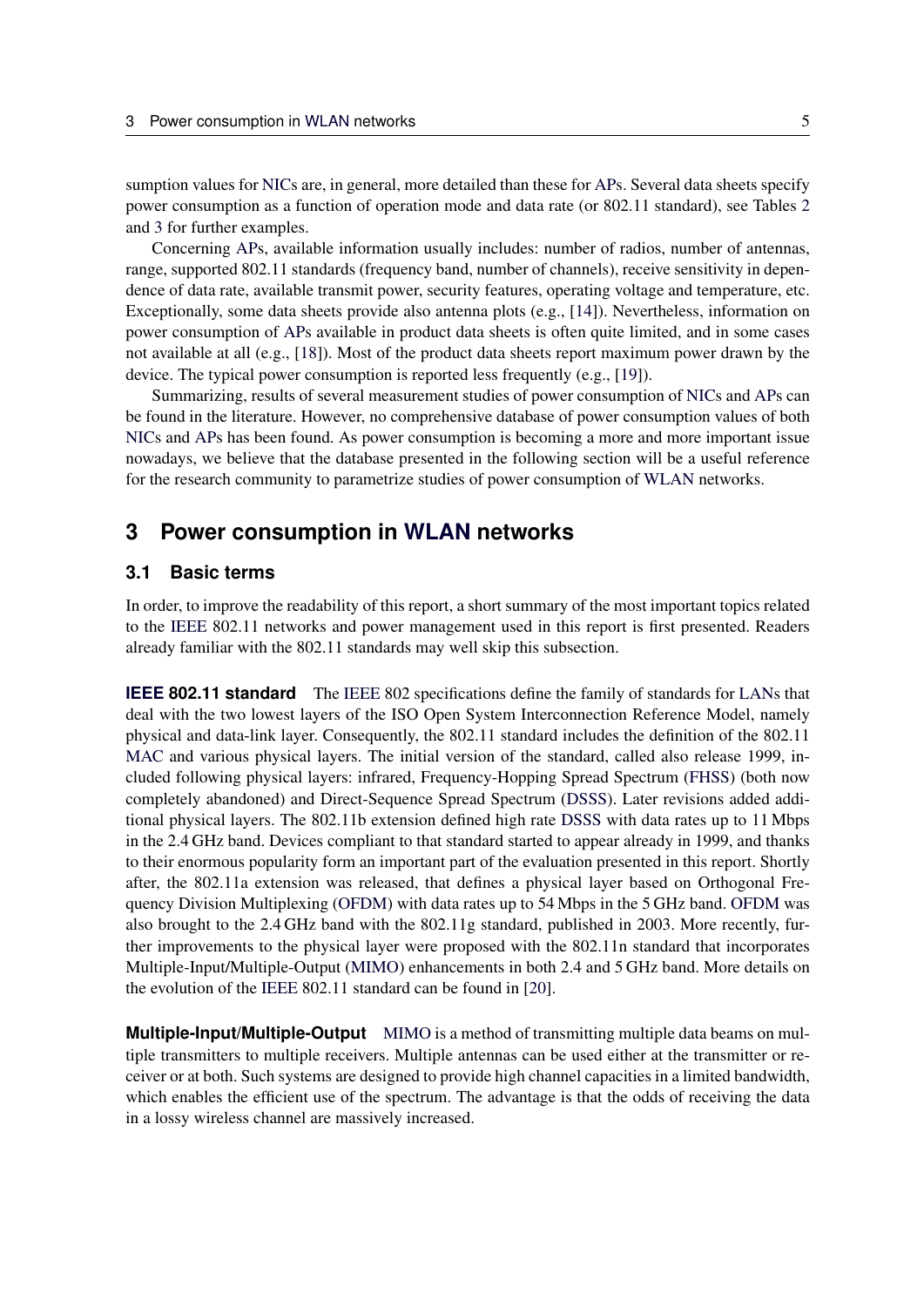**Network components** According to [\[21\]](#page-26-17), the main components of the [IEEE](#page-2-6) 802.11 network include:

- Station, a terminal with access mechanism to the wireless medium and radio contact to the [AP.](#page-2-0) The scope of this survey is on the stations, e.g., laptops, where the access mechanism is provided by the Network Interface Card [\(NIC\)](#page-2-1). Thus, mobile phones, smartphones, Personal Digital Assistants [\(PDAs](#page-2-15)) are excluded from this study.
- Access Point [\(AP\)](#page-2-0), a device that relays data between stations. In addition, an [AP](#page-2-0) allows stations to connect to the distribution system which connects to the external networks. Most important (but not the only) function of an [AP](#page-2-0) is to translate the 802.11 frames to another type of frame (e.g., Ethernet) to be delivered to the rest of the world. Each [AP](#page-2-0) can serve multiple users within a defined network area.
- Distribution System, a logical connection between several [APs](#page-2-0) to extend the coverage area of a wireless network.

**Dual-band** A dual-band device is a device that supports both frequency bands of the 802.11 wireless standard. Dual-band a/b/g [APs](#page-2-0) handle 802.11a users in the 5 GHz band, while simultaneously supporting 802.11b/g users in the 2.4 GHz band. Dual-band a/b/g/n [APs](#page-2-0) support both bands for 802.11n as well. Such [APs](#page-2-0) enable 802.11a and 802.11n users to transmit at 5 GHz and 802.11b/g and 802.11n users to transmit at 2.4 GHz. Both bands may run simultaneously or only one band at a time.

**Network configurations** 802.11 networks can be either configured as infrastructure or ad-hoc networks. In the infrastructure configuration, stations communicate with other stations through a special kind of node called [AP.](#page-2-0) To send a frame to another station, a station must first send the frame to the AP, and then the AP will forward the frame to the destination. Infrastructure mode has the advantage of centralized control for sending and receiving wireless frames, however, it poses more overhead than the ad-hoc mode. In the ad-hoc configuration all communication between stations is done directly without help of the intermediate [AP.](#page-2-0) Typically ad-hoc networks are composed of a small number of nodes set up for specific purpose and for short time.

**Power management** Power management has been present in the 802.11 specification since its early days, as an important [MAC](#page-2-9) function. Broadly speaking, power saving in 802.11 can be achieved by minimizing the time the transceiver is active, i.e., transmitting (TX mode) or receiving data (RX mode), and by maximizing the time spent in the power-saving mode, i.e., either **idle** or **sleep mode**. In the active mode, a station is fully powered, thus it can send and receive frames at any time. Establishing a data transmission channel means that one of the two points of the communication will be the transmitter (and/or receiver) and the other will be the receiver (and/or transmitter). In the power-saving mode, station can be in one of the two states, sleep state or an idle state. For most of the time spent in the power-saving mode, a station remains in the sleep mode, consuming very little power. Transition to the idle state is only made for listening to the management frames called beacons at a certain intervals and for receiving frames from the AP. For further details regarding power management the interested readers are referred to related literature, e.g., [\[22,](#page-26-18) [23\]](#page-26-19).

**Power over Ethernet** Some [APs](#page-2-0) support the Power over Ethernet [\(PoE\)](#page-2-16) standards: 802.3af [\(PoE\)](#page-2-16) [\[24\]](#page-27-0) and/or 802.3at [\(PoE+](#page-2-16)) [\[25\]](#page-27-1). The 802.3af standard specifies how the power should be distributed along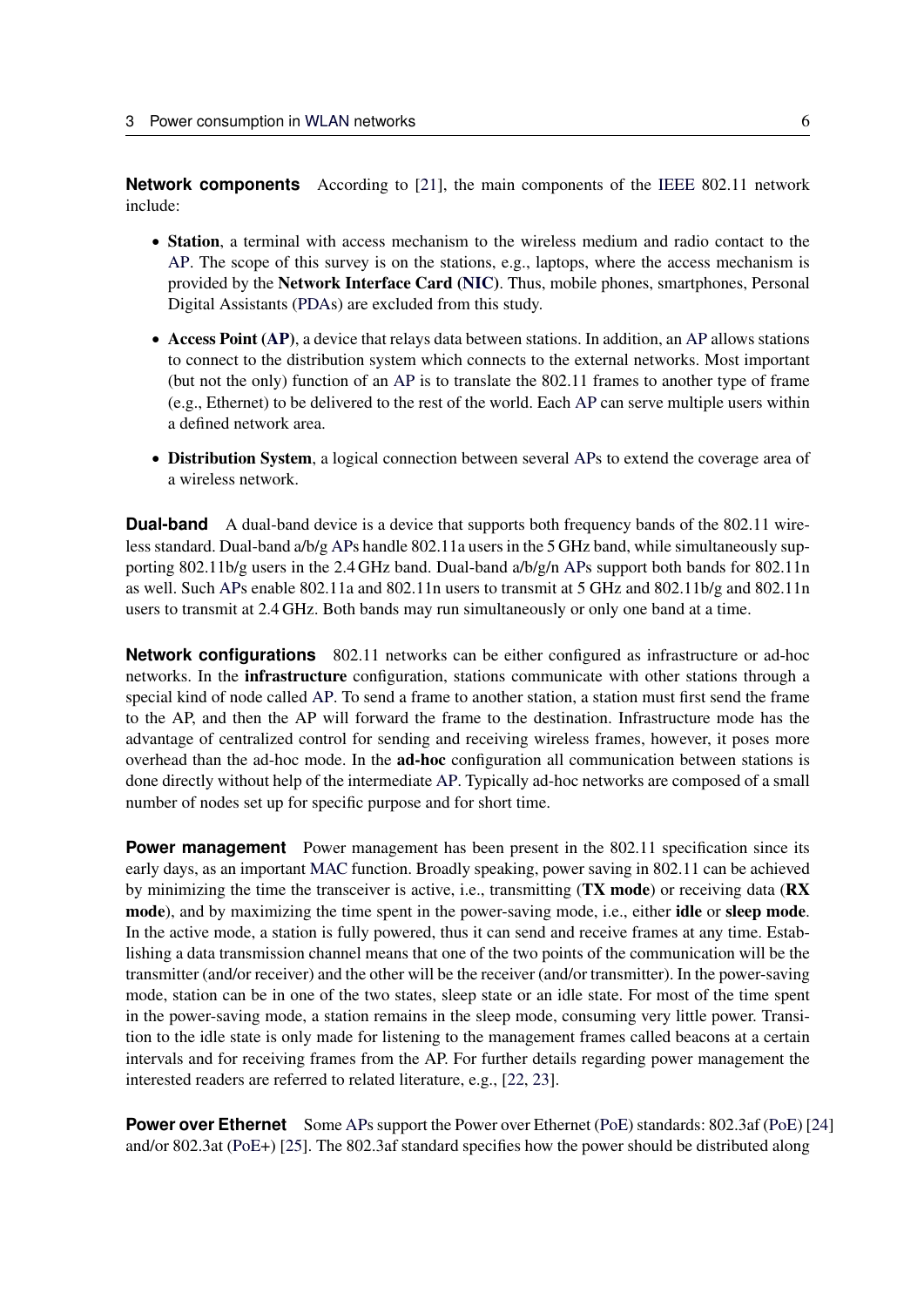with data over Ethernet [LAN](#page-2-7) cables to the networked devices. The standard allows up to 15.4 Watts of power at the Power Sourcing Equipment [\(PSE\)](#page-2-17), but a Powered Device [\(PD\)](#page-2-18) can use no more than 12.95 Watts. The 802.3at standard permits up to 30 Watts of power at the [PSE,](#page-2-17) and up to 25.5 Watts for a [PD,](#page-2-18) respectively. The 802.3at is backward compatible with the 802.3af specification.

#### <span id="page-7-0"></span>**3.2 Methodology**

The following methodology was used to collect and calculate power consumption values reported in this survey:

- Concerning [WLAN](#page-2-2) stations, this survey is limited to the stations equipped with a [NIC](#page-2-1) and reports power consumption of the [NIC](#page-2-1) elements only.
- The scope of the presented survey of power consumption data of [WLAN](#page-2-2) [NICs](#page-2-1) and [APs](#page-2-0) includes product data sheets, research articles, technical reports, white papers and user manuals. In order to ease the evaluation of the collected data, the research papers are marked in gray in the tables with power data presented in this report. The power data measurements described in the research papers are marked in yellow in the tables.
- Whenever possible, the maximum value of the consumed power in each of the operation modes (see paragraph Power management, in Section [3.1\)](#page-5-1) is reported, otherwise an additional explanation about the reported value is given (e.g., "typ." for a typical value of consumed power, etc.).
- Power consumption was calculated out of supply voltage and current values in case it was not explicitly specified in Watts [W].
- The term "production year" used in this report indicates our approximation of the year in which device was manufactured. As this type of data is usually hard to obtain, the date of the publication of the document that reports the power consumption data was used instead. Such an approximation was used consistently over the entire document, and provides insight into evolution of [WLAN](#page-2-2) devices (or generation of the device) in terms of power consumption.

#### <span id="page-7-1"></span>**3.3 Network Interface Cards [\(NICs](#page-2-1))**

The collected [NICs](#page-2-1) power consumption data is presented in Tables [1](#page-8-0) and [2.](#page-11-0) The data is divided into two separate categories:

- [NICs](#page-2-1) supporting 802.11-1999/802.11b standard only, and
- [NICs](#page-2-1) with multimode  $(802.11 \text{ a/b/g/n})$  support.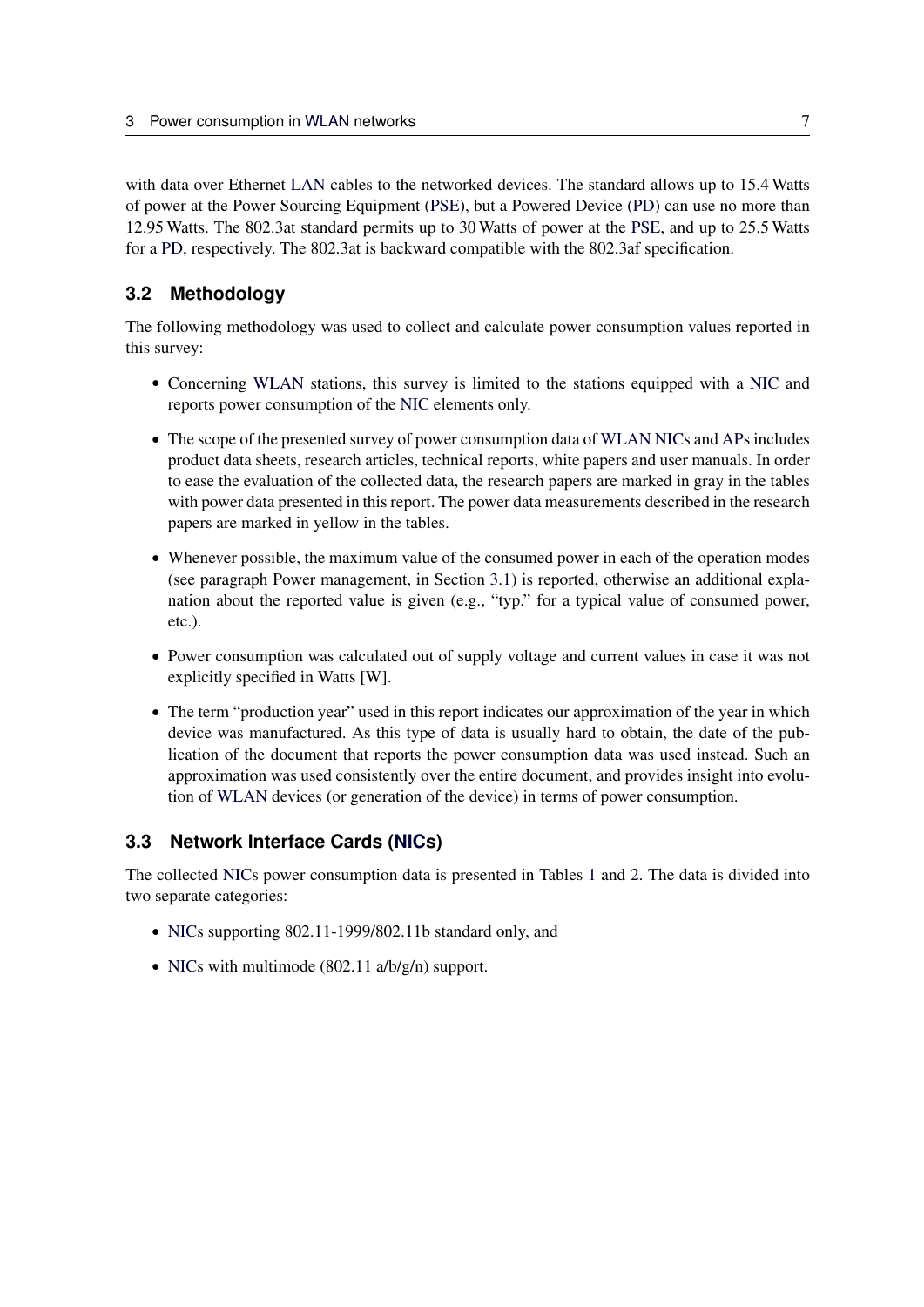|                        |  |  | Table 1: Power consumption of NICs in mW (802.11- |  |  |  |
|------------------------|--|--|---------------------------------------------------|--|--|--|
| 1999/802.11b standard) |  |  |                                                   |  |  |  |

<span id="page-8-0"></span>

| Device (Prod. year)                                                                           | Power [mW]                              |                                                 |                                                    |                                                  |  |
|-----------------------------------------------------------------------------------------------|-----------------------------------------|-------------------------------------------------|----------------------------------------------------|--------------------------------------------------|--|
|                                                                                               | <b>Sleep</b>                            | <b>Idle</b>                                     | $\overline{\mathbf{R}}\overline{\mathbf{X}}$       | <b>TX</b>                                        |  |
| Cirrus Wireless PCMCIA Con-<br>troller CS22220 (not specified)<br>$[26]$                      | unspecified                             | unspecified                                     | 1336.5 typ.<br>(continu-<br>RX,<br>ous<br>3.3VDC   | 1897.5 typ.<br>(continu-<br>TX,<br>ous<br>3.3VDC |  |
| AT&T Wavelan PCMCIA card<br>915MHz (1997) [3]                                                 | 177.3                                   | 1318.9                                          | unspecified                                        | unspecified                                      |  |
| AT&T Wavelan PCMCIA card<br>2.4GHz (1997) [3]                                                 | 143.0                                   | 1148.6                                          | unspecified                                        | unspecified                                      |  |
| Metricom Ricochet Wireless Mo-<br>dem (1997) [3]                                              | 93.5                                    | 346.9                                           | unspecified                                        | unspecified                                      |  |
| Infrared<br>WLAN<br><b>IBM</b><br>card<br>$(1997)$ [3]                                        | unspecified                             | 349.6                                           | unspecified                                        | unspecified                                      |  |
| Lucent WaveLan card (1997) [3,<br>27, 28, 29]                                                 | 45                                      | 1150                                            | 1400                                               | 1650                                             |  |
| <b>WLAN</b><br>Personal<br>Intersil<br>Computer<br>(PC)<br>Card<br>WLANKITPR1 (1998) [30]     | 150<br>typ<br>(5VDC)                    | unspecified                                     | 1435<br>typ.<br>(5VDC)                             | 2440<br>typ.<br>(5VDC)                           |  |
| Intersil<br>11Mbps<br>PRISM II<br><b>PCMCIA</b><br><b>WLAN</b><br>Card<br>HWB3163 (1999) [31] | 56.1<br>max.<br>(3.3VDC)                | unspecified                                     | 709.5 (con-<br>tinuous RX,<br>3.3VDC               | 1254<br>$(con-$<br>tinuous TX,<br>3.3VDC         |  |
| PRO/Wireless<br>2011<br>Intel<br>LAN PC Card WPC2011EU<br>$(2000)$ [32]                       | 33<br>typ.,<br>82.5<br>max.<br>(3.3VDC) | unspecified                                     | 561<br>typ.,<br>990<br>max.<br>(3.3VDC)            | 990<br>typ.,<br>1650<br>max.(3.3VDC)             |  |
| Intersil PRISM 2.5 11Mbps<br>WLAN PC Card ISL37300P<br>$(2001)$ [33]                          | unspecified                             | 204.6<br>typ.<br>(Power<br>Save mode,<br>3.3VDC | 676.5<br>typ.<br>(continu-<br>RX,<br>ous<br>3.3VDC | 957<br>typ.<br>(continu-<br>TX,<br>ous<br>3.3VDC |  |
| Lucent IEEE 802.11 WaveLAN<br>PC "Bronze" (2Mbps) (2001) [4]                                  | 66.36<br>(4.7VDC)<br>(avg)              | 836.6<br>(4.7VDC)<br>(avg)                      | 958.8<br>(4.7VDC)<br>(avg)                         | 1316<br>(4.7VDC)<br>(avg)                        |  |
| Lucent IEEE 802.11 WaveLAN<br>PC "Silver" (11Mbps) (2001) [4]                                 | 47 (4.7VDC)<br>(avg)                    | 733.2<br>(4.7VDC)<br>(avg)                      | 893<br>(4.7VDC)<br>(avg)                           | 1334.8<br>(4.7VDC)<br>(avg)                      |  |
| 3Com 11Mbps WLAN PC<br>Card with XJACK Antenna<br>3CRWE62092A (2001) [34]                     | 105.6<br>typ.<br>(3.3VDC)               | unspecified                                     | 1023<br>typ.<br>(3.3VDC)                           | 1122<br>typ.<br>(3.3VDC)                         |  |
| Intersil PRISM 2.5<br>11Mbps<br><b>WLAN</b><br>miniPCI<br>Card<br>ISL37400M (2001) [35]       | unspecified                             | 207.9<br>typ.<br>(Power<br>Save mode,<br>3.3VDC | 660<br>typ.,<br>742.5<br>max.<br>(3.3VDC)          | 1072.5 typ.,<br>1254<br>max.<br>(3.3VDC)         |  |
|                                                                                               |                                         |                                                 |                                                    | Continued on next page                           |  |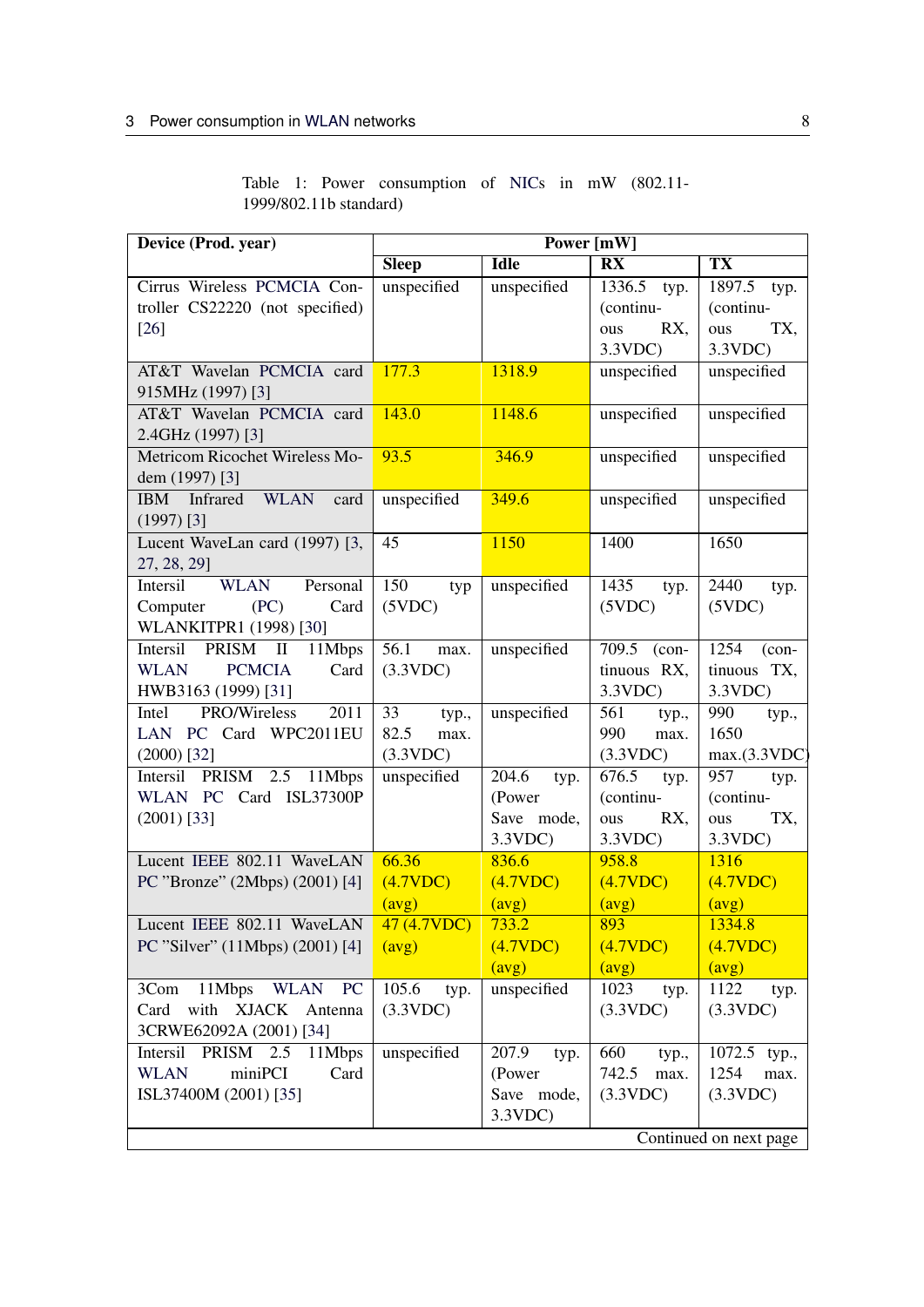| Device (Prod. year)                                                                                         | Power [mW]                 |                       |                          |                                                     |  |
|-------------------------------------------------------------------------------------------------------------|----------------------------|-----------------------|--------------------------|-----------------------------------------------------|--|
|                                                                                                             | <b>Sleep</b>               | <b>Idle</b>           | <b>RX</b>                | $\overline{\textbf{T}}\textbf{X}$                   |  |
| 3Com 11Mbps WLAN Periph-<br>Component Interconnect<br>eral<br>Adapter<br>3CRDW696<br>(PCI)<br>$(2002)$ [36] | unspecified                | unspecified           | unspecified              | 1485<br>typ.<br>(3.3VDC),<br>1500<br>typ.<br>(5VDC) |  |
| Cisco Aironet PC4800B Inter-                                                                                | 75<br>(5VDC,               | 1340                  | 1500<br>(data            | 2200<br>(data                                       |  |
| sil PRISM I PCMCIA interface                                                                                | data<br>sheet              | (5VDC,                | sheet),                  | sheet),                                             |  |
| $(2002)$ [5, 6, 7, 8, 37]                                                                                   | and<br>mea-                | measure-              | 1410<br>ca.              | 1910<br>ca.                                         |  |
|                                                                                                             | surements),                | ments)                | (5VDC,                   | (5VDC,                                              |  |
|                                                                                                             |                            |                       | measure-                 | measure-                                            |  |
|                                                                                                             |                            |                       | ments)                   | ments)                                              |  |
| Simulated NIC (2004) [9]                                                                                    | unspecified                | unspecified           | 1400                     | 1650                                                |  |
| Lucent<br>WaveLAN<br>(1Mbps)<br>$(2004)$ [9]                                                                | unspecified                | unspecified           | 1400                     | 1650                                                |  |
| WaveLAN<br>(11Mbps)<br>Lucent<br>$(2004)$ [9]                                                               | unspecified                | unspecified           | 900                      | 1400                                                |  |
| Wireless<br>2100<br><b>PRO</b><br>Intel<br>miniPCI Card (2004) [38]                                         | 128<br>(radio<br>disabled) | 294 (associ-<br>ated) | 1386                     | 1914                                                |  |
| <b>Cisco Aironet 350 Wireless LAN</b><br>PC Client Adapter AIR-PCM35x<br>$(2005)$ [39]                      | 75<br>typ.<br>(5VDC)       | unspecified           | 1250 typ. (5)<br>VDC)    | 2250<br>typ.<br>(5VDC)                              |  |
| 350<br>Wireless<br>Cisco Aironet<br>LAN LM Client Adapter AIR-<br>LMC35x (2005) [39]                        | 75<br>typ.<br>(5VDC)       | unspecified           | 1250<br>typ.<br>(5VDC)   | 2250<br>typ.<br>(5VDC)                              |  |
| Cisco Aironet 350 Wireless LAN<br>PCI Card Client Adapter AIR-<br>PCI35x (2005) [39]                        | 575<br>typ.<br>(5VDC)      | unspecified           | 1750<br>typ.<br>(5VDC)   | 2750<br>typ.<br>(5VDC)                              |  |
| Cisco Aironet 350 Wireless LAN<br>Mini PCI Card Client Adapter<br>AIR-MPI350 (2005) [39]                    | 49.5<br>typ.<br>(3.3VDC)   | unspecified           | 1089<br>typ.<br>(3.3VDC) | 1881<br>typ.<br>(3.3VDC)                            |  |

Table 1 – continued from previous page

Power consumption data collected from data sheets, user manuals and research papers often appears to be very heterogeneous and thus difficult to compare. Usually, and that seems to be the biggest drawback of this survey, there is not enough information about how the power consumption measurements were performed (at the manufacturer side), what kind of load conditions were assumed for active mode power consumption, etc. Measurement conditions may also vary – this is the case for most of the data that was collected from the product data sheets.

In order to make such a comparison possible, the scope of the analyzed data has been limited to [NICs](#page-2-1) operating in the same frequency band and supporting the same standard (802.11-1999/802.11b), but even then it is very difficult to draw any definite statements. Fig. [1](#page-10-0) presents the reported power consumption of eleven different [NICs](#page-2-1) in sleep, idle, RX and TX mode, accordingly. Power values in the idle mode are unavailable for some cards. First thing to notice is that the power consumption is not decreasing over time, as the new generations of the devices are developed. This is due to the fact that more complex and thus more power consuming subcomponents were used, as the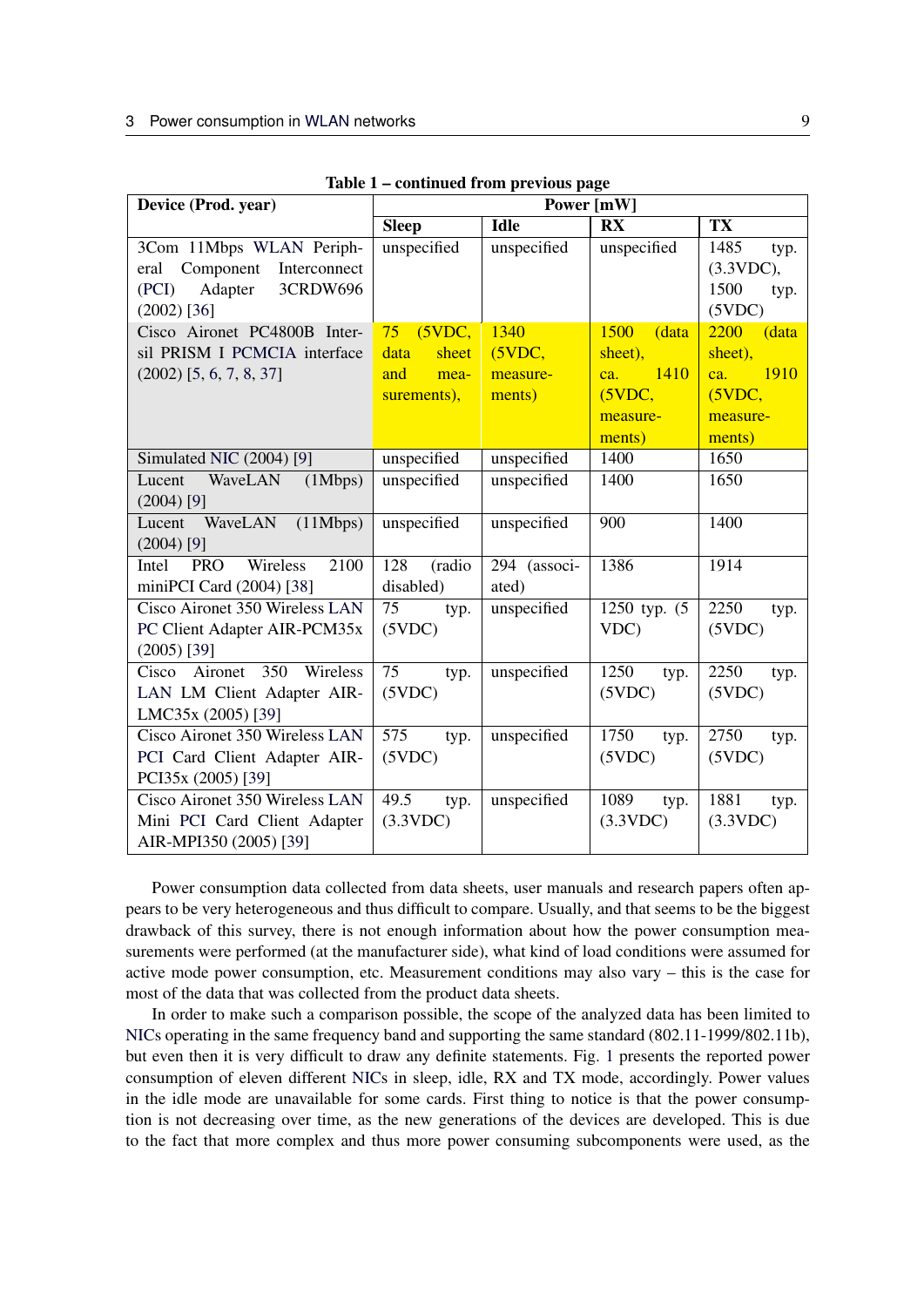

<span id="page-10-0"></span>Figure 1: Power consumption of 802.11-1999/802.11b [NICs](#page-2-1) against their operational mode with the indication of applied DC voltage and production year. Power values for eight [NICs](#page-2-1) in idle mode are unavailable.

standard developed. This is compensated by the increased data rates that make the overall time spent on data transmission/reception smaller. Naturally, transmission mode influences power consumption, with more power being used in the TX mode (due to the Power Amplifier [\(PA\)](#page-2-21) that has to amplify the strength of the output signal). The difference in power consumption between the idle, RX and TX modes is not significant, though. It is the sleep mode that introduces substantial power savings. It is interesting to note, however, that Cisco Aironet 350 [PCI](#page-2-20) Card [\[39\]](#page-27-15) consumes more power in the sleep mode than the Intel PRO/Wireless [PC](#page-2-19) Card [\[32\]](#page-27-8) in the RX mode. This is due to the fact that the Cisco [NIC](#page-2-1) is a [PCI](#page-2-20) Card, an interface used in desktops and thus consuming more power than the [PCMCIA](#page-2-4) or Mini-PCI cards used in laptops.

In general, power consumption is proportional to the applied voltage, i.e., the lower the voltage, the lower the power consumption for each operational mode. Lucent [NICs](#page-2-1) powered at 4.7 VDC are an exception from this rule. They consume comparable amount of power to the Cisco Aironet 350 [PCI](#page-2-20) Card and 3Com [PC](#page-2-19) Card (both at 3.3 VDC). The Intel PRO/Wireless card consumes the smallest amount of power among all considered [NICs](#page-2-1) in all operational modes, where data is available (sleep, RX and TX modes).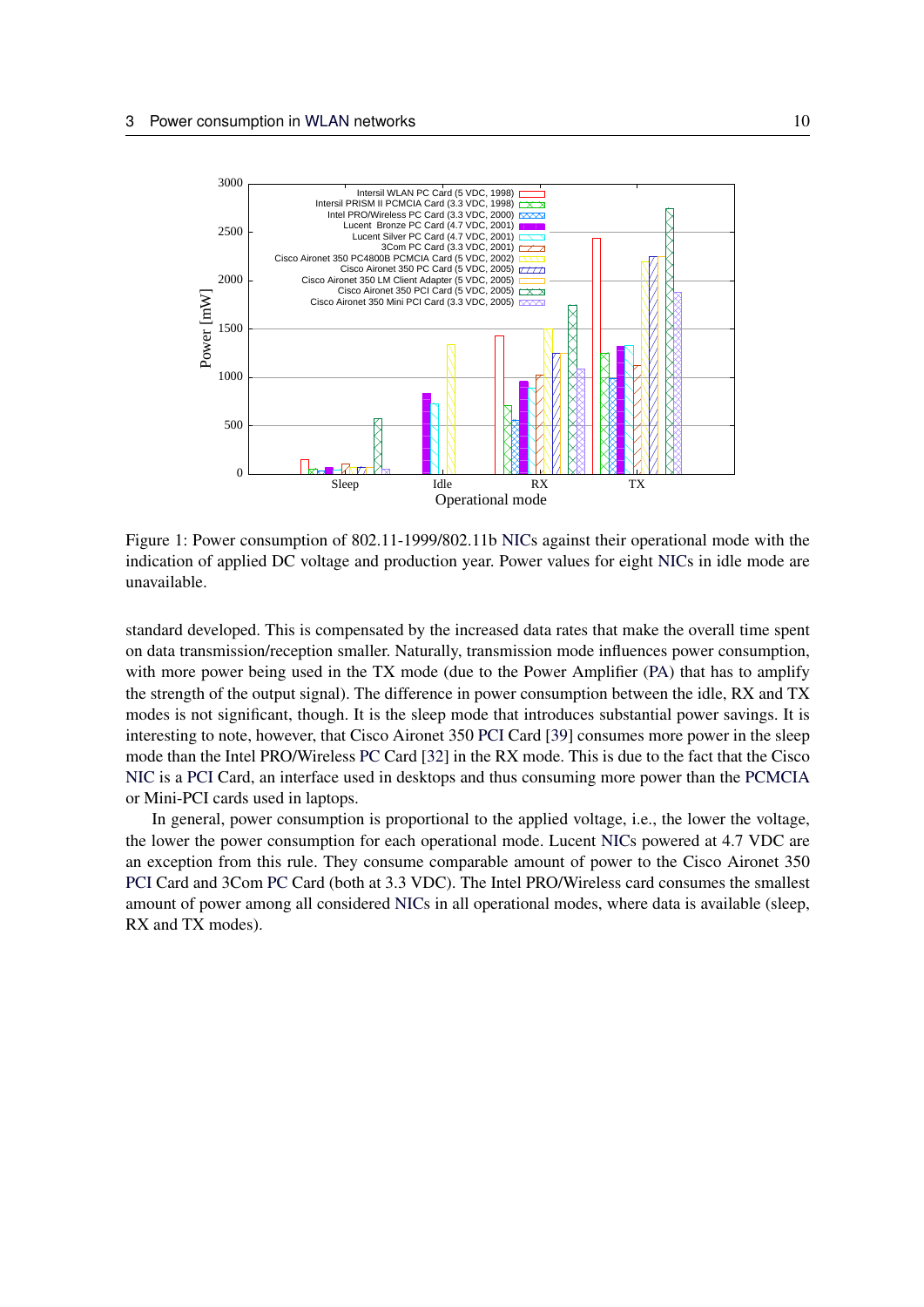<span id="page-11-0"></span>

| Device (Prod. year)                                                                                                                                                   | 802.11      | Power [mW]   |                         |                                              |                                                           |
|-----------------------------------------------------------------------------------------------------------------------------------------------------------------------|-------------|--------------|-------------------------|----------------------------------------------|-----------------------------------------------------------|
|                                                                                                                                                                       | stand.      | <b>Sleep</b> | <b>Idle</b>             | $\overline{\mathbf{R}}\overline{\mathbf{X}}$ | <b>TX</b>                                                 |
| Mini-PCI<br><b>VIA</b><br>Wireless<br><b>LAN</b><br>Module<br>WMV-<br>01-R20<br>(unspeci-<br>fied $[40]$                                                              | $\mathbf b$ | unspecified  | unspecified             | unspecified                                  | $825 \overline{(3.3 \text{VDC})}$ <sup>1</sup>            |
|                                                                                                                                                                       | ${\bf g}$   |              | unspecified unspecified | unspecified                                  | $759(3.3VDC)^1$                                           |
| Mini-PCI<br>Realtek<br><b>LAN</b><br>Wireless<br>WMR-<br>Module<br>01(unspecified) [40]                                                                               | $\mathbf b$ | unspecified  | unspecified             | unspecified                                  | $1122 (3.3 VDC)^1$                                        |
|                                                                                                                                                                       | g           |              | unspecified unspecified | unspecified                                  | $1089 (3.3$ VDC) <sup>1</sup>                             |
| Mini-PCI<br>Ralink<br><b>LAN</b><br>Wireless<br>Module WMRA-01<br>(unspecified) [40]                                                                                  | a           | unspecified  | unspecified             | unspecified                                  | $1283.7 (3.3$ VDC) <sup>1</sup>                           |
|                                                                                                                                                                       | b           | unspecified  | unspecified             | unspecified                                  | $1237.5 (3.3$ VDC) <sup>1</sup>                           |
|                                                                                                                                                                       | ${\sf g}$   | unspecified  | unspecified             | unspecified                                  | $1072.5 (3.3$ VDC $)^1$                                   |
| Universal<br>Serial<br>(USB)<br><b>Bus</b><br>em-<br>bedded<br>module<br><b>VIA</b><br>wire-<br>with<br>less LAN module<br><b>WMUSB-V01-R20</b><br>(unspecified) [40] | b/g         | unspecified  | unspecified             | 1525<br>(5VDC)                               | 1910 (5VDC)                                               |
| PCIe<br>mini<br>card<br>wireless<br><b>LAN</b><br>module WMPCIE-<br>V01-R20 (unspeci-<br>fied) [40]                                                                   | $\mathbf b$ | unspecified  | 627<br>(3.3VDC)         | 924<br>$(con-$<br>tinuous RX,<br>3.3VDC      | 1386<br>(continuous<br>TX, 3.3VDC)                        |
|                                                                                                                                                                       | g           | unspecified  | 627<br>(3.3VDC)         | 990<br>$(con-$<br>tinuous RX,<br>3.3VDC      | 1221<br>$\overline{(continuous)}$<br>TX, 3.3VDC)          |
| Sparklan<br>802.11n<br>draft<br>Mini-PCI<br>Module<br>WMIR-<br>215GN<br>(unspeci-<br>fied) [41]                                                                       | $\mathbf b$ |              | unspecified unspecified | 1112 (con-<br>tinuous RX,<br>3.3VDC          | 2013 (continuous<br>TX, 3.3VDC)<br>Continued on next page |

Table 2: Power consumption of [NICs](#page-2-1) in mW (multimode 802.11 standards)

<span id="page-11-1"></span><sup>&</sup>lt;sup>1</sup>The operational mode at which the power consumption was measured is not explicitly specified in the data sheets. TX mode is assumed.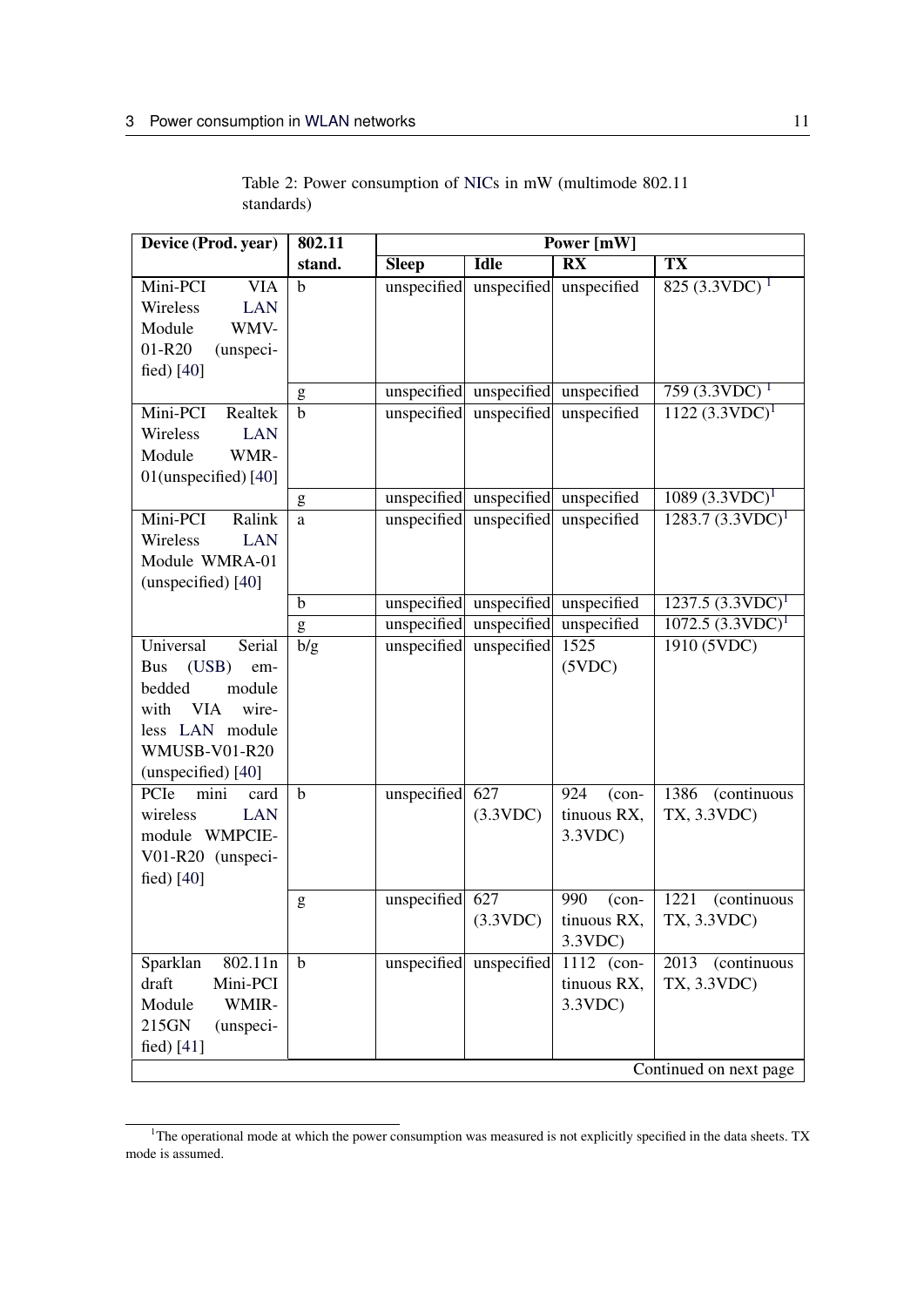| Device (Prod. year)                                                                                     | 802.11      | Power [mW]             |                                           |                                              |                                              |
|---------------------------------------------------------------------------------------------------------|-------------|------------------------|-------------------------------------------|----------------------------------------------|----------------------------------------------|
|                                                                                                         | stand.      | <b>Sleep</b>           | Idle                                      | $\overline{\mathbf{R}}\overline{\mathbf{X}}$ | $\overline{\textbf{T}}\textbf{X}$            |
|                                                                                                         | g           |                        | unspecified unspecified                   | 1112 (con-<br>tinuous RX,<br>3.3VDC          | <i>(continuous)</i><br>2013<br>TX, 3.3VDC)   |
|                                                                                                         | <b>HT20</b> |                        | unspecified unspecified                   | 1112 (con-<br>tinuous RX,<br>3.3VDC          | $\overline{2310}$ (continuous<br>TX, 3.3VDC) |
|                                                                                                         | <b>HT40</b> |                        | unspecified unspecified                   | 1112 (con-<br>tinuous RX,<br>3.3VDC          | $\overline{2376}$ (continuous<br>TX, 3.3VDC) |
| Belkin<br>Dual-<br><b>Band</b><br>Wireless<br><b>PCI</b><br>Network<br>Card<br>F6D3000<br>$(2004)$ [42] | a/b/g       |                        | unspecified unspecified                   | 825<br>(3.3VDC)                              | 1848 (3.3VDC)                                |
| Belkin Dual-Band<br>Wireless<br>PCM-<br><b>CIA</b><br>Network<br>Card<br>F6D3010<br>$(2004)$ [43]       | a/b/g       |                        | unspecified unspecified                   | 825<br>(3.3VDC)                              | 1848 (3.3VDC)                                |
| Intel PRO Wireless<br>2200 miniPCI Card<br>$(2004)$ [27, 28, 38]                                        | $\mathbf b$ | 60 (radio<br>disabled) | 80 (asso-<br>ciated)                      | 850                                          | 1450                                         |
| Dell Wireless 1350<br>miniPCI<br>Card<br>$(2004)$ [44]                                                  | b/g         | 20 (radio<br>disabled) | 740<br>$(as-)$<br>sociated)               | 800                                          | 1000                                         |
| Dell Wireless 1450<br>miniPCI<br>Card<br>(2004) [44]                                                    | a/b/g       | 20 (radio<br>disabled) | 740<br>$(as-)$<br>sociated)               | 1200                                         | 1000                                         |
| D-Link<br>AirPlus<br><b>PCI</b><br>Wireless<br>G<br>Adapter<br>DWL-<br>G510 (2004) [45]                 | $\mathbf b$ | 990<br>(3.3VDC)        | unspecified                               | 1155<br>(3.3VDC)                             | 1914 (3.3VDC)                                |
|                                                                                                         | ${\sf g}$   | 990<br>(3.3VDC)        | unspecified                               | 1089<br>(3.3VDC)                             | 1815 (3.3VDC)                                |
| D-Link<br>AirPlus<br>PCI<br>Wireless<br>G<br>DWL-<br>Adapter<br>G510 (2004) [46]                        | b/g         | 15.4<br>(3.3VDC)       | 92.4<br>(Power<br>save<br>Mode,<br>3.3VDC | unspecified                                  | 818.4 (3.3VDC)<br>Continued on next page     |
|                                                                                                         |             |                        |                                           |                                              |                                              |

Table 2 – continued from previous page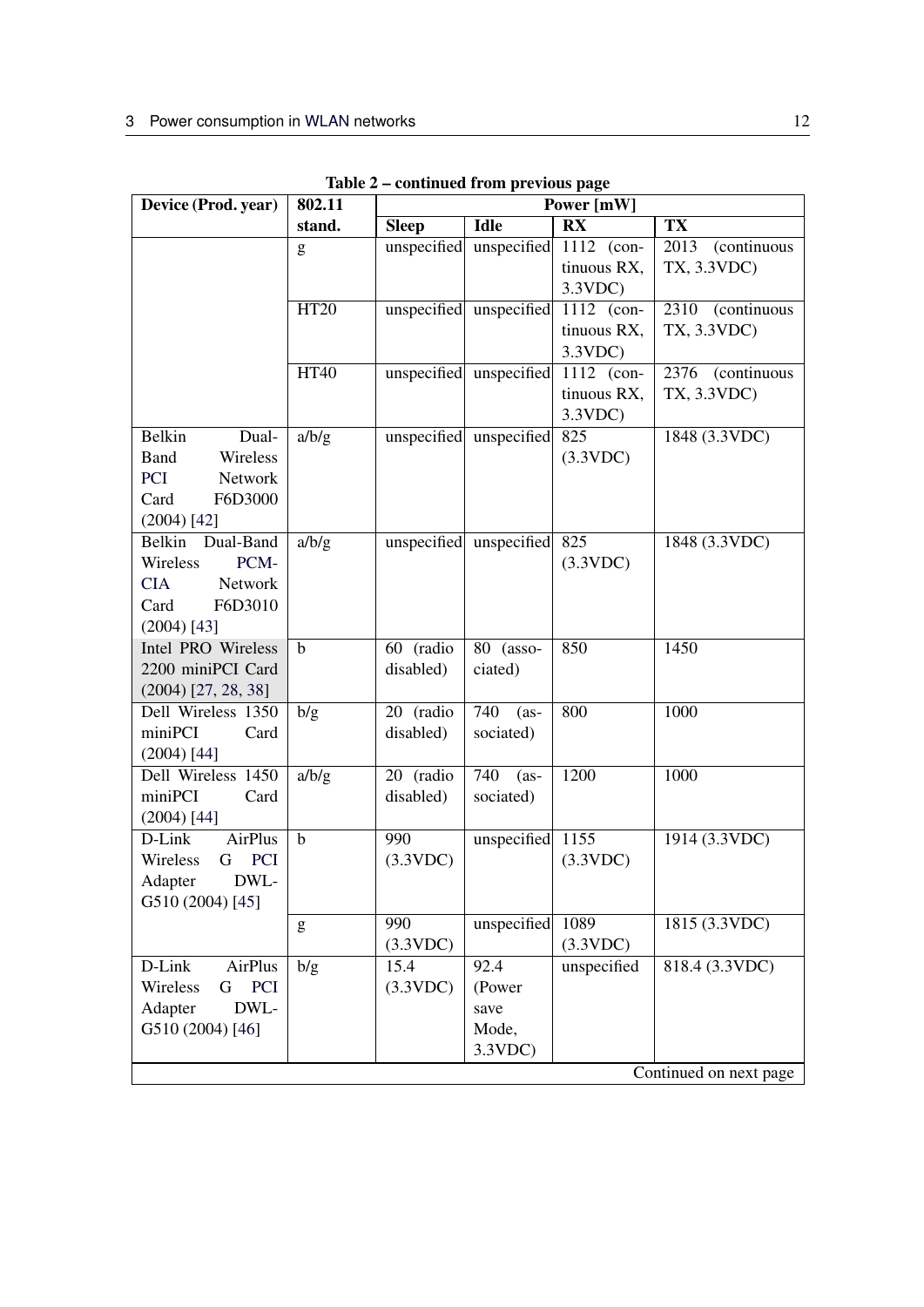| Device (Prod. year)         | 802.11 | Power [mW]                 |                        |                                              |                             |
|-----------------------------|--------|----------------------------|------------------------|----------------------------------------------|-----------------------------|
|                             | stand. | <b>Sleep</b>               | <b>Idle</b>            | $\overline{\mathbf{R}}\overline{\mathbf{X}}$ | <b>TX</b>                   |
| CB <sub>20</sub> A<br>Cisco | a      | 66<br>typ.                 | unspecified            | 1914<br>typ.                                 | 1716<br>typ.                |
| Wireless<br><b>LAN</b>      |        | (3.3VDC)                   |                        | (3.3VDC)                                     | (3.3VDC)                    |
| PC-CardBus Client           |        |                            |                        |                                              |                             |
| AIR-<br>Adapter             |        |                            |                        |                                              |                             |
| CB20A (2005) [39]           |        |                            |                        |                                              |                             |
| High-<br>D-Link             | b/g    | 99                         | unspecified            | 990<br>$(con-$                               | 1650<br><i>(continuous)</i> |
| Powered<br>Wire-            |        | (3.3VDC)                   |                        | tinuous RX,                                  | TX, 3.3VDC)                 |
| <b>PCI</b><br>less<br>108G  |        |                            |                        | 3.3VDC                                       |                             |
| DWL-<br>Adapter             |        |                            |                        |                                              |                             |
| G550 (2005) [47]            |        |                            |                        |                                              |                             |
| <b>SocketCom</b><br>CF      |        | unspecified unspecified 66 |                        | 594                                          | 924                         |
| $(2006)$ [27, 28]           |        |                            |                        |                                              |                             |
| Agilent<br>Current          | a      | 70.62                      | 1108.8                 | 1138.5                                       | 1188.3 (3.3VDC)             |
| Drain<br>Analysis           |        | (3.3VDC)                   |                        | (3.3VDC)                                     |                             |
| <b>WLAN</b><br>Net-         |        |                            |                        |                                              |                             |
| work Card<br>Test           |        |                            |                        |                                              |                             |
| $(2006)$ [48]               |        |                            |                        |                                              |                             |
| Intel PRO/Wireless          | a/b/g  | 30                         | 150                    | 1400                                         | 1800                        |
| 3945ABG                     |        |                            | (nominal)              |                                              |                             |
| (802.11a/b/g)               |        |                            |                        |                                              |                             |
| Card (2006) [49]            |        |                            |                        |                                              |                             |
| Cisco<br>Aironet            | a      | $40 \t@ 6-$                | 669.9                  | 1049.4                                       | 1828.2 @54Mbps              |
| Wireless<br>CardBus         |        | 24Mbps;                    | @54Mbps                | @54Mbps                                      | 1778.7 @18Mbps              |
| Adapter<br>AIR-             |        | 25<br>$\omega$             | 669.9                  | 1079.1                                       |                             |
| CB21AG-E-K9                 |        | $6-24,$                    | @18Mbps                | @18Mbps                                      |                             |
| $(2007)$ [50]               |        | 36Mbps;                    |                        |                                              |                             |
|                             |        | 20@<br>$6-$                |                        |                                              |                             |
|                             |        | 54Mbps;                    |                        |                                              |                             |
|                             |        | 13@<br>$6-$                |                        |                                              |                             |
|                             |        | 54Mbps;                    |                        |                                              |                             |
|                             |        | 10<br>$@6-$                |                        |                                              |                             |
|                             |        | 54Mbps                     |                        |                                              |                             |
|                             | b      | unspecified                | 669.9                  | 930.6                                        | 1749 @11Mbps                |
|                             |        |                            | @11Mbps<br>669.9       | @11Mbps<br>1049.4                            |                             |
|                             | g      | unspecified                | @54Mbps                |                                              | 1828.2 @54Mbps              |
|                             |        |                            | 669.9                  | @54Mbps<br>1079.1                            | 1778.7 @18Mbps              |
|                             |        |                            |                        |                                              |                             |
| Wireleess<br>D-Link         |        |                            | @18Mbps<br>unspecified | @18Mbps<br>1400                              | 2300 (5VDC)                 |
| <b>USB</b><br>Adapter<br>G  | b/g    | unspecified                |                        | (5VDC)                                       |                             |
| <b>DWA-110</b>              |        |                            |                        |                                              |                             |
| $(2007)$ [51]               |        |                            |                        |                                              |                             |
|                             |        |                            |                        |                                              |                             |
|                             |        |                            |                        |                                              | Continued on next page      |

Table 2 – continued from previous page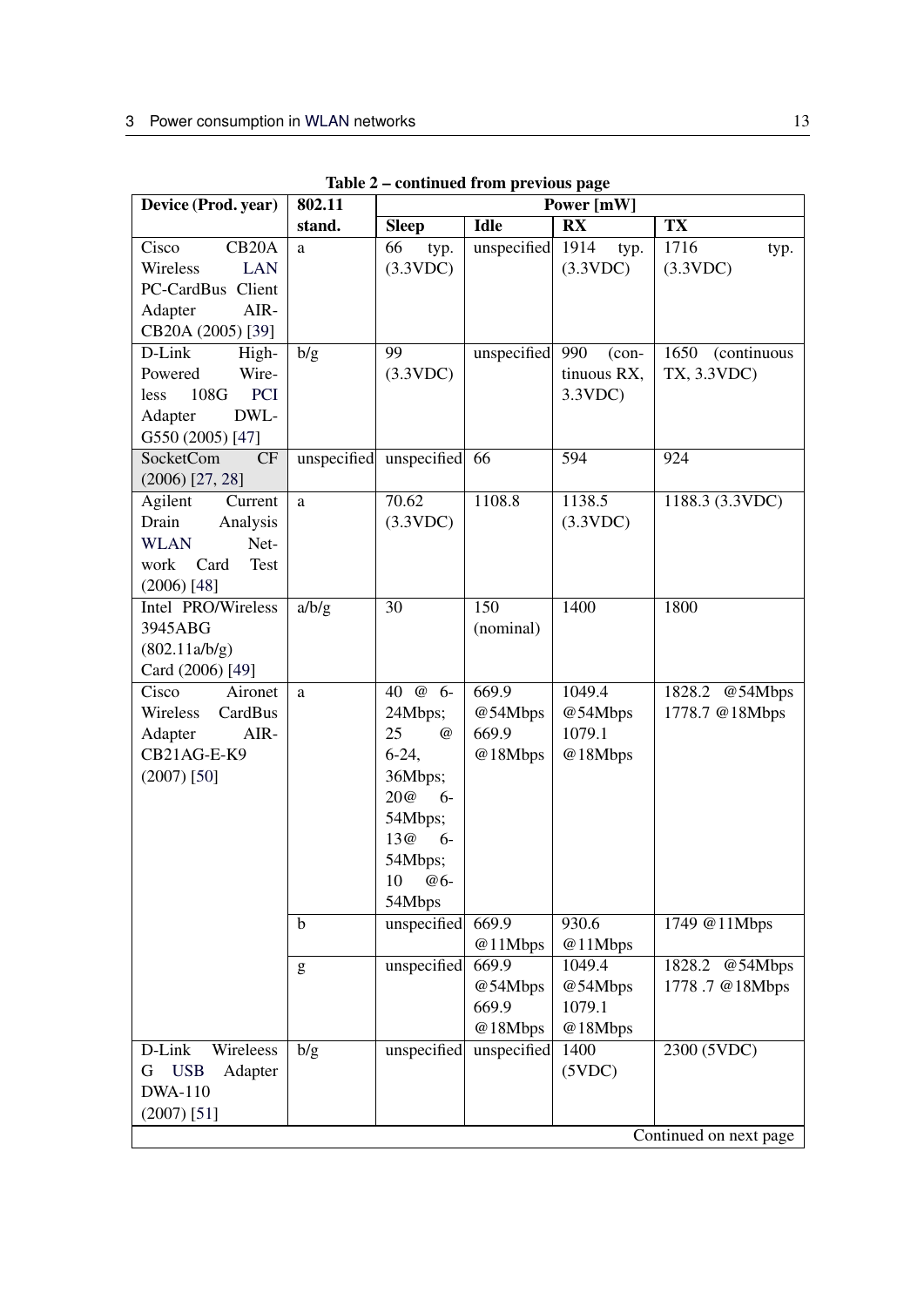| Device (Prod. year)           | 802.11       | Power [mW]                          |                         |                                              |                                  |
|-------------------------------|--------------|-------------------------------------|-------------------------|----------------------------------------------|----------------------------------|
|                               | stand.       | <b>Sleep</b>                        | <b>Idle</b>             | $\overline{\mathbf{R}}\overline{\mathbf{X}}$ | TX                               |
| D-Link Wireless G             | b/g          | $\overline{49.5}$                   | unspecified             | 858                                          | 1485<br>(3.3VDC);                |
| PCI Adapter DWA-              |              | (3.3VDC);                           |                         | (3.3VDC);                                    | 2250 (5VDC)                      |
| 510 (2007) [52]               |              | 75                                  |                         | 1300                                         |                                  |
|                               |              | (5VDC)                              |                         | (5VDC)                                       |                                  |
| SMC EZ Connect                | b/g          |                                     | unspecified unspecified | 1155                                         | 1881 (3.3VDC)                    |
| g 802.11g Wire-               |              |                                     |                         | (3.3VDC)                                     |                                  |
| less PCI Adapter <sup>2</sup> |              |                                     |                         |                                              |                                  |
| $(2008)$ [53]                 |              |                                     |                         |                                              |                                  |
| Linksys<br>Cisco              | b/g/n        | 396                                 | unspecified             | 1980                                         | 2640 (3.3VDC)                    |
| Wire-<br>Dual-Band            |              | (3.3VDC)                            |                         | (3.3VDC)                                     |                                  |
| lessN<br>Express-             |              |                                     |                         |                                              |                                  |
| $WEC600N^2$<br>Card           |              |                                     |                         |                                              |                                  |
| $(2008)$ [54, 55]             |              |                                     |                         |                                              |                                  |
| Cisco Aironet Wire-           | a            | 40 @ 6-                             | 669.9                   | 1049.4                                       | @54Mbps<br>1828.2                |
| less PCI Adapter              |              | 24Mbps;                             | @54Mbps                 | @54Mbps                                      | 1778.7 @18Mbps                   |
| AIR-PI21AG-E-K9               |              | 25<br>$\omega$                      | 669.9                   | 1079.1                                       |                                  |
| $(2010)$ [56]                 |              | $6-24,$                             | @18Mbps                 | @18Mbps                                      |                                  |
|                               |              | 36Mbps;                             |                         |                                              |                                  |
|                               |              | 20@<br>$6-$                         |                         |                                              |                                  |
|                               |              | 54Mbps;                             |                         |                                              |                                  |
|                               |              | 13@<br>$6-$                         |                         |                                              |                                  |
|                               |              | 54Mbps;                             |                         |                                              |                                  |
|                               |              | 10<br>@6-                           |                         |                                              |                                  |
|                               |              | 54Mbps                              |                         |                                              |                                  |
|                               | $\mathbf b$  | unspecified                         | 669.9                   | 930.6                                        | 1749 @11Mbps                     |
|                               |              |                                     | @11Mbps<br>669.9        | @11Mbps<br>1049.4                            |                                  |
|                               | $\mathbf{g}$ | unspecified                         | @54Mbps                 |                                              | 1828.2 @54Mbps<br>1778.7 @18Mbps |
|                               |              |                                     | 669.9                   | @54Mbps<br>1079.1                            |                                  |
|                               |              |                                     |                         |                                              |                                  |
| <b>IOGEAR</b> Wireless        |              | unspecified unspecified unspecified | @18Mbps                 | @18Mbps<br>unspecified                       | 2100 (5VDC from                  |
| <b>USB</b> Host Adapter       |              |                                     |                         |                                              | USB port $)^1$                   |
| GUWA100U                      |              |                                     |                         |                                              |                                  |
| $(2010)$ [57]                 |              |                                     |                         |                                              |                                  |
|                               |              |                                     |                         |                                              |                                  |

Table 2 – continued from previous page

Data collected in Table [2](#page-11-0) is often incomplete because of the lack of information about the operation modes in product data sheets. Another aspect, important in terms of evaluating collected results, is the verification of the data reported by the device manufacturers. In some cases it was possible to obtain the power consumption data of the same [NIC](#page-2-1) coming from two different sources. This was the case for D-link DWL-G510 [NIC,](#page-2-1) reported in [\[45,](#page-27-21) [46\]](#page-27-22) with significantly different values. Meanwhile, various Cisco [NICs](#page-2-1) are reported to consume the same amount of power, e.g., [\[50,](#page-28-2) [56\]](#page-28-8).

<span id="page-14-0"></span><sup>&</sup>lt;sup>2</sup>A voltage supply of 3.3 VDC was assumed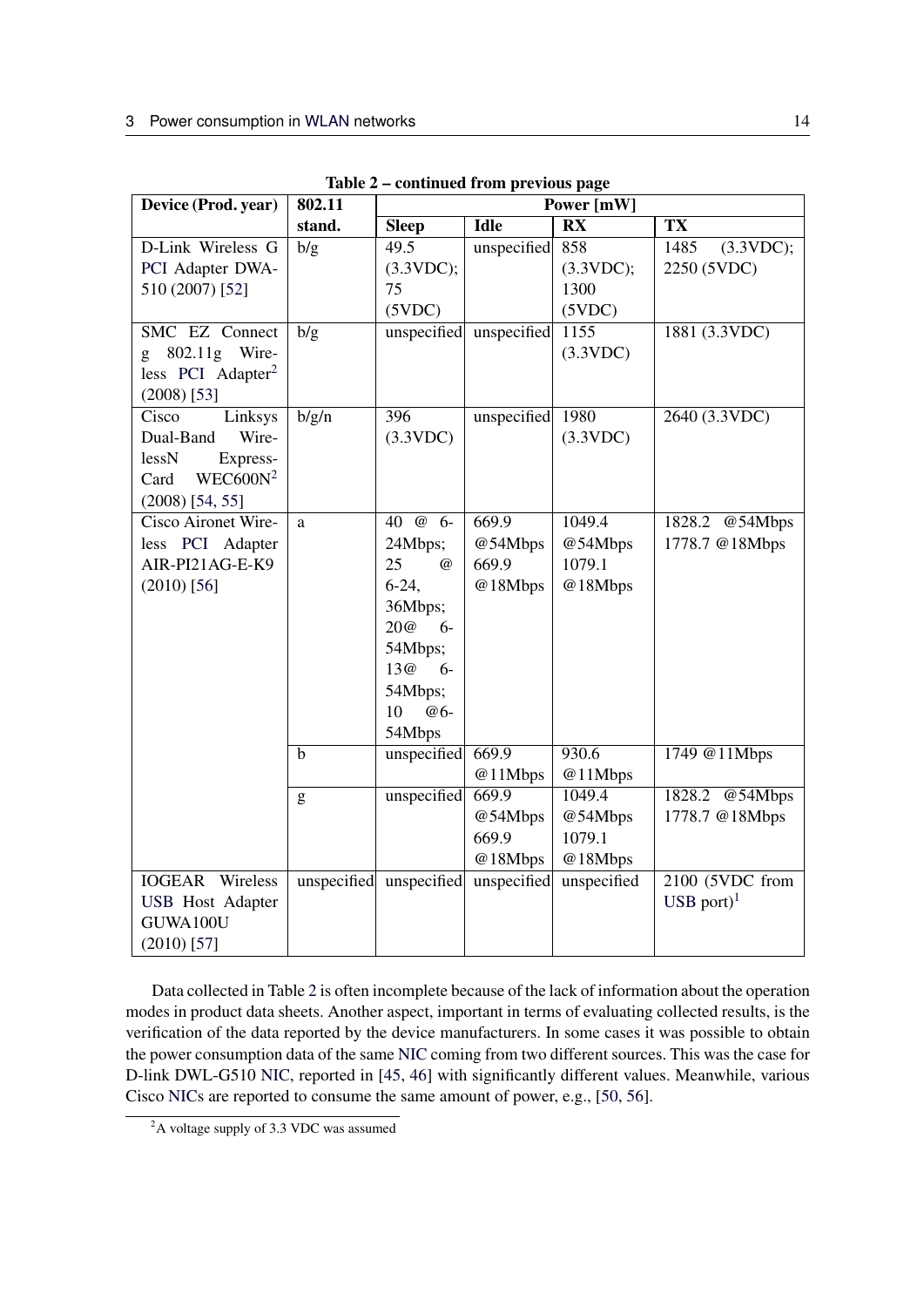The trend that can be clearly seen among the collected data is that the development of the 802.11 standard, and thus definition of new physical layers, contributes to improvements in terms of power efficiency. While having similar power consumption as in the 802.11b mode, devices operating 802.11a/g offer higher data rates, and will effectively spend less time transmitting or receiving the same amount of data what will result in smaller energy footprint. Within the same standard the differences in power consumption are caused by different architectural, algorithmic and implementation decisions made by a particular manufacturer, and lead to a difference of factor approx. 3 between the least and the most power-consuming [NIC](#page-2-1) (for 802.11g standard).

Another good news in terms of power consumption, is the (time) trend of the power consumption in the sleep mode. Despite the fact that the devices were constantly improved to support newer standards, power consumption in the sleep mode is maintained at the very low level, making considerable power saving with the efficient power management in the [WLAN](#page-2-2) networks still feasible.

A special, separate group of the collected data form the indirect [NICs](#page-2-1) power consumption mea-surements. Article [\[10\]](#page-26-6) reports the [NICs](#page-2-1) power consumption measured by comparing device (i.e., a laptop) power consumption with the [WLAN](#page-2-2) [NIC](#page-2-1) powered off and on receiving/transmitting Transmission Control Protocol [\(TCP\)](#page-2-23) data either in uplink or downlink direction. Somavat et al. [\[11\]](#page-26-7) report on further results in downlink direction using video streaming as an application. They also report studies performed previously that provide the breakdown of power consumption among various laptop subcomponents. This is however beyond the scope of this report that focuses on the overall power consumption of [NICs](#page-2-1) only. Indirect [NIC](#page-2-1) power measurement data is also reported in [\[58\]](#page-28-10), where the File Transfer Protocol [\(FTP\)](#page-2-24) traffic is transferred in uplink and downlink direction. It is interesting to note that all the indirectly measured power values of the Intel Pro Wireless 2100 [NIC](#page-2-1) are higher than the ones in the data sheet [\[38\]](#page-27-14) (see Table [1\)](#page-8-0). [TCP](#page-2-23) traffic was also used in [\[59\]](#page-28-11), where power consumption of Soerkis net4521 without and with various [NICs](#page-2-1) in 802.11a and 802.11b standards was measured.

<span id="page-15-0"></span>Table [3](#page-15-0) summarizes indirect [NICs](#page-2-1) power consumption measurements.

| Device (Prod. year)    | 802.11 | Power [mW]                      |            |                 |                        |
|------------------------|--------|---------------------------------|------------|-----------------|------------------------|
|                        | stand. | <b>Sleep</b>                    | Idle       | <b>Downlink</b> | <b>Uplink</b>          |
| Aironet<br>Cisco<br>.5 | b      | 450                             | 1590       | 7280 (TCP       | 6960 (TCP Uplink)      |
| GHz PC Card on         |        | (search-                        | (Power     | Downlink)       |                        |
| Pentium 4 platform     |        | $\frac{\text{ing}}{\text{ing}}$ | save off)  |                 |                        |
| (2003)                 |        |                                 |            |                 |                        |
| [10]                   |        |                                 | 1040       |                 |                        |
|                        |        |                                 | (Power     |                 |                        |
|                        |        |                                 | save on)   |                 |                        |
| Agere PC Card on       | b      | 420                             | 980        | 10580           | 9370 (TCP Uplink)      |
| Pentium 4 platform     |        | (search-                        | (Power     | (TCP            |                        |
| (2003)[10]             |        | $\frac{\text{ing}}{\text{ing}}$ | save off)  | Downlink)       |                        |
|                        |        |                                 | <b>140</b> |                 |                        |
|                        |        |                                 | (Power     |                 |                        |
|                        |        |                                 | save on)   |                 |                        |
|                        |        |                                 |            |                 | Continued on next page |

Table 3: Estimation of power consumption of [NICs](#page-2-1) with measurements of power consumption of platforms with [NICs](#page-2-1) on and off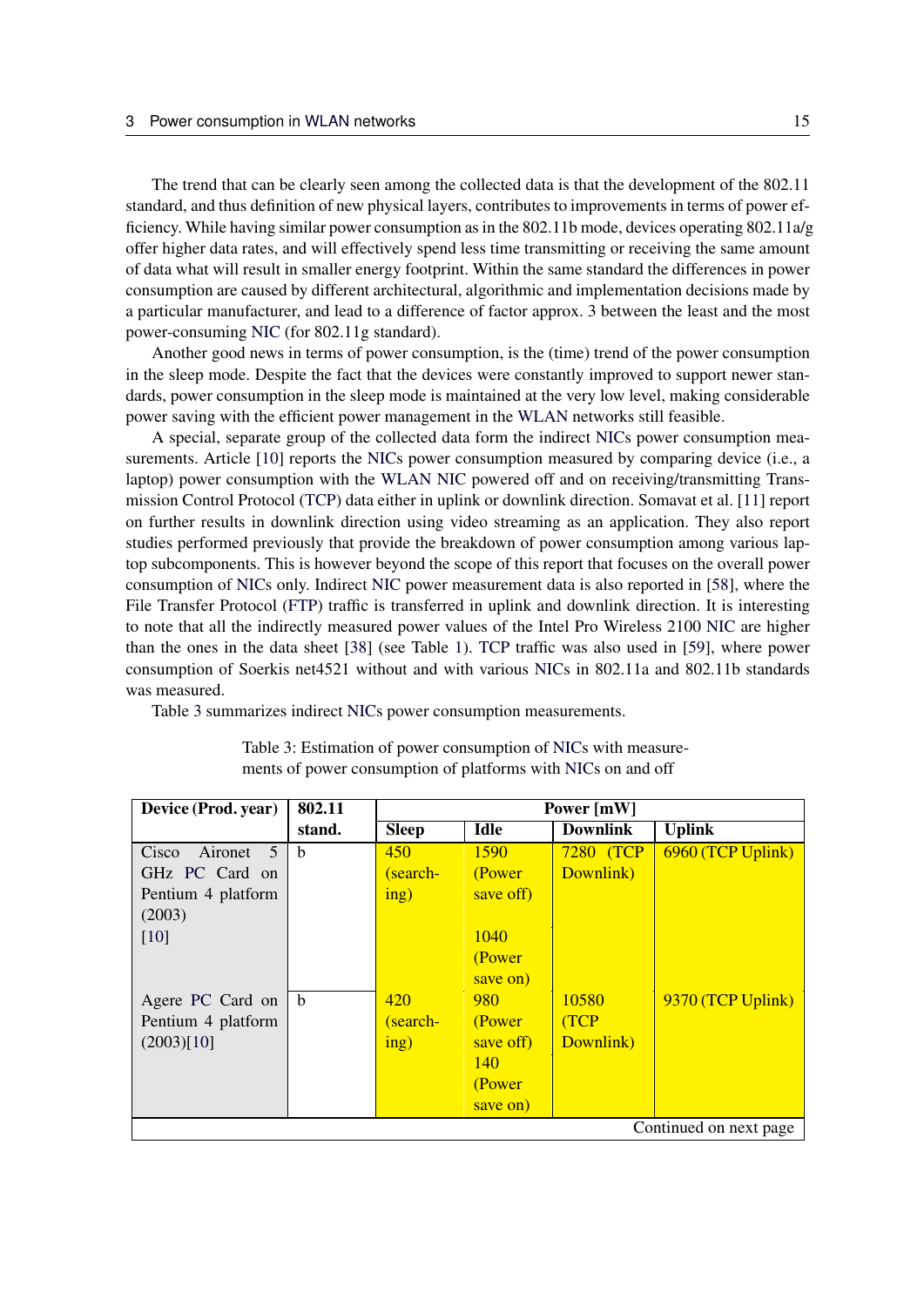| Device (Prod. year)  | 802.11      | Power [mW]   |             |                   |                        |
|----------------------|-------------|--------------|-------------|-------------------|------------------------|
|                      | stand.      | <b>Sleep</b> | <b>Idle</b> | <b>Downlink</b>   | <b>Uplink</b>          |
| Centrino<br>Intel    | b           | 780          | 1820        | 3500 (TCP         | 3350 (TCP Uplink)      |
| Pro/Wireless<br>2100 |             | (search-     | (Power      | Downlink)         |                        |
| MiniPCI Card on      |             | ing)         | save off)   |                   |                        |
| Pentium M platform   |             |              | 910         |                   |                        |
| (2003)[10]           |             |              | (Power      |                   |                        |
|                      |             |              | save on)    |                   |                        |
| Intersil/Symbol PC   | $\mathbf b$ | 540          | 1950        | 8840 (TCP         | 7420 (TCP Uplink)      |
| Card on Pentium 4    |             | (search-     | (Power      | Downlink)         |                        |
| platform (2003)[10]  |             | ing)         | save off)   |                   |                        |
|                      |             |              | 460         |                   |                        |
|                      |             |              | (Power      |                   |                        |
|                      |             |              | save on)    |                   |                        |
| Intersil PC Card on  | g           | 1290         | 2020        | 7150 (TCP         | 6010 (TCP Uplink)      |
| Pentium 4 platform   |             | (search-     | (Power      | Downlink)         |                        |
| (2003)[10]           |             | ing)         | save off)   |                   |                        |
|                      |             |              | 1320        |                   |                        |
|                      |             |              | (Power      |                   |                        |
|                      |             |              | save on)    |                   |                        |
| Broadcom PC Card     | g           | 2630         | 1810        | <b>7460 (TCP)</b> | 6750 (TCP Uplink)      |
| on Pentium 4 plat-   |             | (search-     | (Power      | Downlink)         |                        |
| form $(2003)[10]$    |             | ing)         | save off)   |                   |                        |
|                      |             |              | 1780        |                   |                        |
|                      |             |              | (Power      |                   |                        |
|                      |             |              | save on)    |                   |                        |
| Atheros<br>AR5001+   | a           | 130          | 1970        | 7480 (TCP         | 7190 (TCP Uplink)      |
| CardBus<br>Card      |             | (search-     | (Power      | Downlink)         |                        |
| (2003)[10]           |             | ing)         | save off)   |                   |                        |
|                      |             |              | 750         |                   |                        |
|                      |             |              | (Power      |                   |                        |
|                      |             |              | save on)    |                   |                        |
|                      | b           | 240          | 2590        | 5850 (TCP         | 6150 (TCP Uplink)      |
|                      |             | (search-     | (Power      | Downlink)         |                        |
|                      |             | ing)         | save off)   |                   |                        |
|                      |             |              | 870         |                   |                        |
|                      |             |              | (Power      |                   |                        |
|                      |             |              | save on)    |                   |                        |
|                      | g           | 330          | 2560        | 8450 (TCP         | 8360 (TCP Uplink)      |
|                      |             | (search-     | (Power      | Downlink)         |                        |
|                      |             | ing)         | save off)   |                   |                        |
|                      |             |              | 920         |                   |                        |
|                      |             |              | (Power      |                   |                        |
|                      |             |              | save on)    |                   |                        |
|                      |             |              |             |                   | Continued on next page |

Table 3 – continued from previous page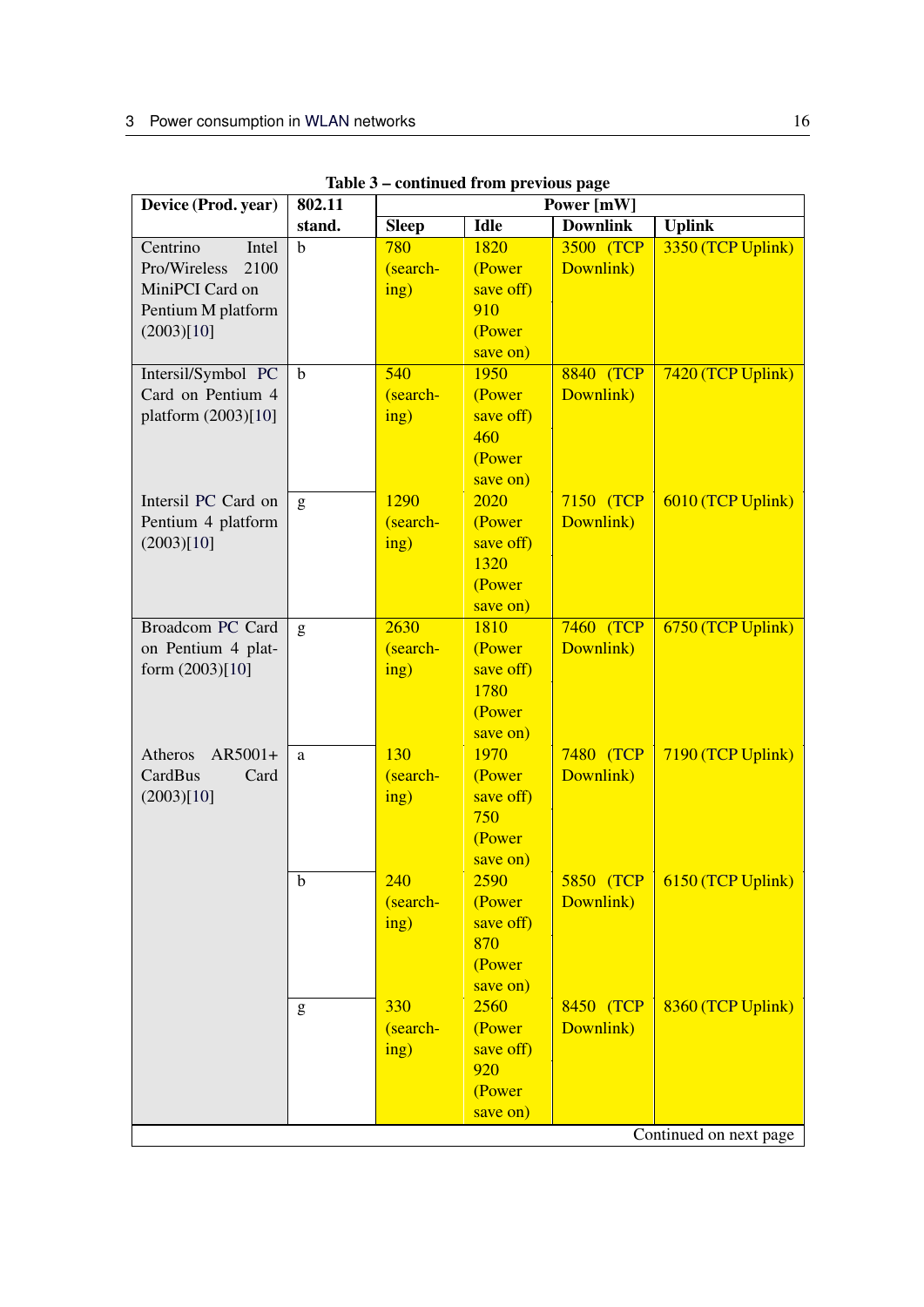| Device (Prod. year)                                                             | 802.11      | Power [mW]                   |                                                          |                                                        |                                                      |  |
|---------------------------------------------------------------------------------|-------------|------------------------------|----------------------------------------------------------|--------------------------------------------------------|------------------------------------------------------|--|
|                                                                                 | stand.      | <b>Sleep</b>                 | <b>Idle</b>                                              | <b>Downlink</b>                                        | <b>Uplink</b>                                        |  |
| HP pavilion dv4t<br>NIC (2010) [11]                                             |             | unspecified unspecified 1000 |                                                          | 2000                                                   | unspecified                                          |  |
| Dell Inspiron 1525<br>NIC (2010) [11]                                           |             | unspecified unspecified 3000 |                                                          | 15000                                                  | unspecified                                          |  |
| Compaq<br>Pre-<br>sario C300<br><b>NIC</b><br>$(2010)$ [11]                     |             | unspecified unspecified 2000 |                                                          | 6000                                                   | unspecified                                          |  |
| Dell Inspiron 1440<br>NIC (2010) [11]                                           |             | unspecified unspecified 1000 |                                                          | 6000                                                   | unspecified                                          |  |
| 6 Aspire 4730Z NIC<br>$(2010)$ [11]                                             |             | unspecified unspecified 2000 |                                                          | 4000                                                   | unspecified                                          |  |
| Inspiron<br>Dell<br>XPS M1310 NIC<br>$(2010)$ [11]                              |             | unspecified unspecified 3000 |                                                          | 12000                                                  | unspecified                                          |  |
| Hp pavilion dv 2000<br>NIC (2010) [11]                                          |             | unspecified unspecified 7000 |                                                          | 8000                                                   | unspecified                                          |  |
| Fujitsu<br>Siemens<br>AMILO<br>M7440<br>NIC (2010) [11]                         |             | unspecified unspecified 2000 |                                                          | 6000                                                   | unspecified                                          |  |
| Lenovo ThinkPad<br><b>X60</b><br><b>NIC</b><br>$(2010)$ [11]                    |             | unspecified unspecified 4000 |                                                          | 7000                                                   | unspecified                                          |  |
| Intel<br>Pro<br>Wire-<br>less 2100 on IBM<br>ThinkPad R40<br>laptop (2004)[58]  |             | unspecified unspecified      | 1000<br>(Power<br>save off)<br>140<br>(Power<br>save on) | 2550<br>$(re-$<br>ceiving via<br>FTP at<br>$2.9$ Mb/s) | 3120<br>(transmit-<br>ting via FTP at<br>$4.2$ Mb/s) |  |
| Senao 2511CD plus<br>ext2 using Prism2<br>chipset, PCMCIA<br>$(2006)$ [59]      | $\mathbf b$ | unspecified                  | 140                                                      | 560<br>(TCP<br>Downlink)                               | 1480 (TCP Uplink)                                    |  |
| Gold,<br>Orinoco<br><b>PCMCIA</b><br>$(2006)$ [59]                              | $\mathbf b$ | unspecified 770              |                                                          | (TCP<br>910<br>Downlink)                               | 1100 (TCP Uplink)                                    |  |
| NL-<br>Atheros<br>5354MP+, miniPCI                                              | $\mathbf b$ | unspecified $1410$           |                                                          | 1550 (TCP<br>Downlink)                                 | 1930 (TCP Uplink)                                    |  |
| $(2006)$ [59]                                                                   | a           |                              | 1600                                                     | 1600 (TCP<br>Downlink)                                 | 3190 (TCP Uplink)                                    |  |
| <b>DLink</b><br>$\operatorname{DWL}$<br><b>PCMCIA</b><br>a650,<br>$(2006)$ [59] | a           | unspecified                  | 1320                                                     | 1320 (TCP<br>Downlink)                                 | 1570 (TCP Uplink)                                    |  |

Table 3 – continued from previous page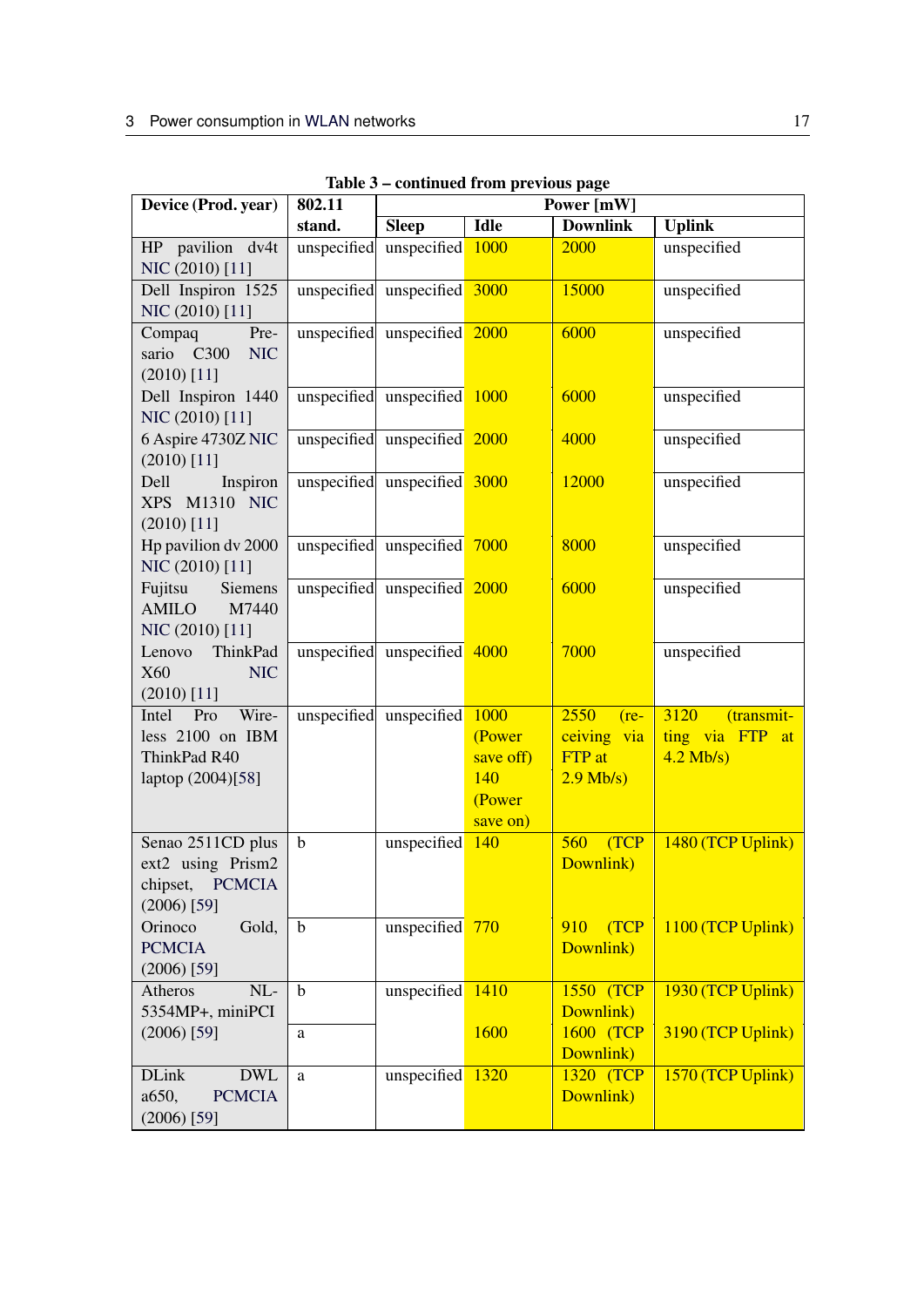Report [\[10\]](#page-26-6) is one of the first works trying to compare experimentally power consumption of [NICs](#page-2-1) of various vendors using the same platform. As reported estimates of the overall power consumed in each of the operation modes differ drastically from what was shown in the previous results (Tables [1](#page-8-0) and [2\)](#page-11-0), it is important to point out that the power consumption values reported here include additionally activity of [CPU](#page-2-10) and other parts of the laptop (platform) required to operate the [WLAN](#page-2-2) interface. What can be seen, again, is that for the best [NIC](#page-2-1) (Intersil) power spent on transmission in 802.11g mode is comparable to that spent in 802.11b mode, resulting in huge possible power savings.

The second of the reported articles [\[11\]](#page-26-7) provides much lower precision of power consumption measurements and thus much less reliable data. Moreover, the results for uplink transmission are missing.

#### <span id="page-18-0"></span>**3.4 Access Points [\(APs](#page-2-0))**

[APs](#page-2-0) are expected to consume more power than [NICs](#page-2-1). Tables [4](#page-18-1)[–10](#page-23-0) contain total [AP](#page-2-0) power consumption regardless of the operational mode (idle, RX or TX), whereas power consumption related to the specific operational mode is shown in Table [11.](#page-24-0) Information about devices produced by the same manufacturer (Aruba, Cisco, HP, EnGenius, INTELLINET and Trendnet) is collected in Tables [4](#page-18-1)[–9.](#page-22-0) Remaining vendors are grouped in Table [10.](#page-23-0) The data reported for [APs](#page-2-0), apart from 802.11 standards and production year (as in Section [3.3](#page-7-1) for [NICs](#page-2-1)), contains also the information about the number of radios, bands, wireless inputs and outputs [\(MIMO\)](#page-2-14). Additional remark is made for each [AP,](#page-2-0) whether [PoE](#page-2-16) (802.3af) and/or [PoE+](#page-2-16) (802.3at) is supported. In case power consumption data for various versions of [AP](#page-2-0) (single or dual-band, single or dual-radio) belonging to the same family is available, the dual version is reported (e.g., [\[60\]](#page-28-12)). Maximum number of antennas is reported, whenever such data is available.

Capacity of an [AP](#page-2-0) is an important factor, since it determines the amount of power spent by an [AP](#page-2-0) processing a unit of traffic (coming in and going out from any interface). However capacity of [APs](#page-2-0) is reported only in [\[17\]](#page-26-13). Table [11](#page-24-0) summarizes this information providing also the data about [AP](#page-2-0) power consumption in various operating modes.

<span id="page-18-1"></span>

| <b>Device</b>            | 802.11 stand.              | Prod. | Power [W]                      |
|--------------------------|----------------------------|-------|--------------------------------|
|                          |                            | year  |                                |
| Aruba AP-68 and AP-      | (2x2)<br>MIMO,<br>b/g/n    | 2011  | 8 (12 VDC, 802.3af<br>$\sup$ - |
| 68P [61]                 | single-<br>single-radio,   |       | ported)                        |
|                          | band)                      |       |                                |
| Aruba AP-92 and AP-93    | $a/b/g/n$ $(2x2)$<br>MIMO. | 2011  | 10 (12 VDC, 802.3af sup-       |
| [62]                     | single-radio, dual-band)   |       | ported)                        |
| Aruba AP-105 [63]        | $a/b/g/n$ $(2x2$ MIMO,     | 2011  | 12.5 (12 VDC, 802.3af sup-     |
|                          | dual-radio, dual-band)     |       | ported)                        |
| Aruba AP-120 and AP-     | MIMO.<br>(3x3)<br>a/b/g/n  | 2011  | 12.5 (5 VDC, 802.3af and       |
| 121 [64]                 | single-radio, dual-band)   |       | 802.3at and PoE+ supported)    |
| Aruba $AP-124$ and $AP-$ | (3x3)<br>MIMO,<br>a/b/g/n  | 2011  | 16 (5 VDC, 802.3af and         |
| $125$ [14]               | dual-radio, dual band)     |       | 802.3at and PoE+ supported)    |
|                          |                            |       | Continued on next page         |

Table 4: Power consumption of Aruba [APs](#page-2-0) in W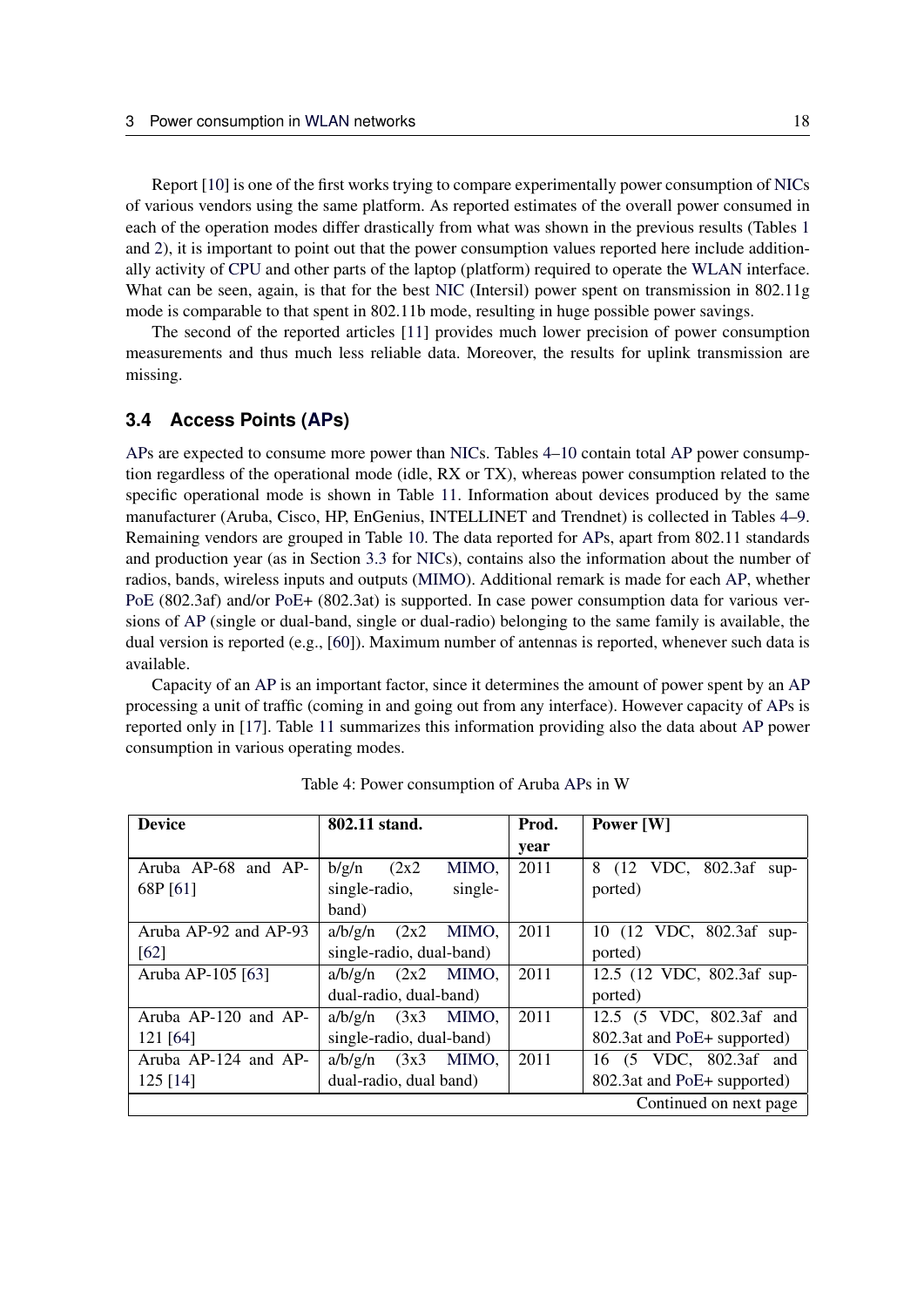| $1400C + 601000C$ |                                              |      |                                    |  |  |
|-------------------|----------------------------------------------|------|------------------------------------|--|--|
| <b>Device</b>     | 802.11 stand.                                |      | Power [W]                          |  |  |
|                   |                                              | vear |                                    |  |  |
| Aruba AP-125 [17] | $(3x3$ MIMO, dual-<br>n<br>radio, dual band) | 2009 | $10.6$ (Active Mode <sup>3</sup> ) |  |  |

#### Table 4 – continued from previous page

| <b>Device</b>            | 802.11 stand.               | Prod. | Power [W]                        |  |  |
|--------------------------|-----------------------------|-------|----------------------------------|--|--|
|                          |                             | year  |                                  |  |  |
| Cisco Aironet 1100 Se-   | b/g (integrated antenna,    | 2006  | 4.9 Root Mean Square (RMS)       |  |  |
| ries AIR-AP1121G-x-K     | single-radio,<br>single-    |       | (PoE supported)                  |  |  |
| [65]                     | band)                       |       |                                  |  |  |
| Cisco Aironet 1200 Se-   | $a/b/g$ (up to two an-      | 2006  | 13 (PoE supported)               |  |  |
| ries AIR-AP1231G-x-K9    | tennas, dual-radio, dual-   |       |                                  |  |  |
| [60]                     | band)                       |       |                                  |  |  |
| 521<br>Wireless<br>Cisco | b/g (integrated antenna,    | 2008  | 9.9 (802.3.af supported)         |  |  |
| Express AIR-AP521G-      | single-radio,<br>single-    |       |                                  |  |  |
| x-K9 [66]                | band)                       |       |                                  |  |  |
| Cisco Aironet 1130AG     | a/b/g (integrated antenna,  | 2009  | $12.2$ (802.3af supported)       |  |  |
| $AIR-AP1131AG-x-K9$      | dual-radio, dual-band)      |       |                                  |  |  |
| [67]                     |                             |       |                                  |  |  |
| 541N<br>AP<br>Cisco      | $a/b/g/n$ Draft 2.0 compli- | 2010  | 9.9 (802.3af supported)          |  |  |
| AP541N-E-K9 [68]         | ant (2x3 MIMO, single-      |       |                                  |  |  |
|                          | radio, dual-band)           |       |                                  |  |  |
| Cisco AP 1250 [17]       | $n(2x3$ MIMO single-        | 2009  | 10.1 (Active Mode <sup>3</sup> ) |  |  |
|                          | radio, dual-band)           |       |                                  |  |  |
| Cisco Aironet 1250 Se-   | $a/b/g/n$ (2x3 MIMO dual-   | 2010  | 18.5 (with two radio modules     |  |  |
| ries AIR-AP1252AG-x-     | radio, dual-band)           |       | installed); 12.95 (with one ra-  |  |  |
| $K9$ [15]                |                             |       | dio module installed) (802.3af   |  |  |
|                          |                             |       | supported) $4$                   |  |  |

#### Table 5: Power consumption of Cisco [APs](#page-2-0) in W

<span id="page-19-0"></span><sup>&</sup>lt;sup>3</sup>Passing user traffic, 802.11n used, single radio enabled, Wi-Fi Multimedia [\(WMM\)](#page-2-26) enabled, about 17 dBm transmit power, no encryption, powered by 802.3af ports

<span id="page-19-1"></span><sup>&</sup>lt;sup>4</sup>Up to 1.5 W can be consumed additionally when using [PoE](#page-2-16) depending on the length of the interconnecting cable. This consideration applies for Cisco Aironet 1250 Series with one radio as well as with two radios.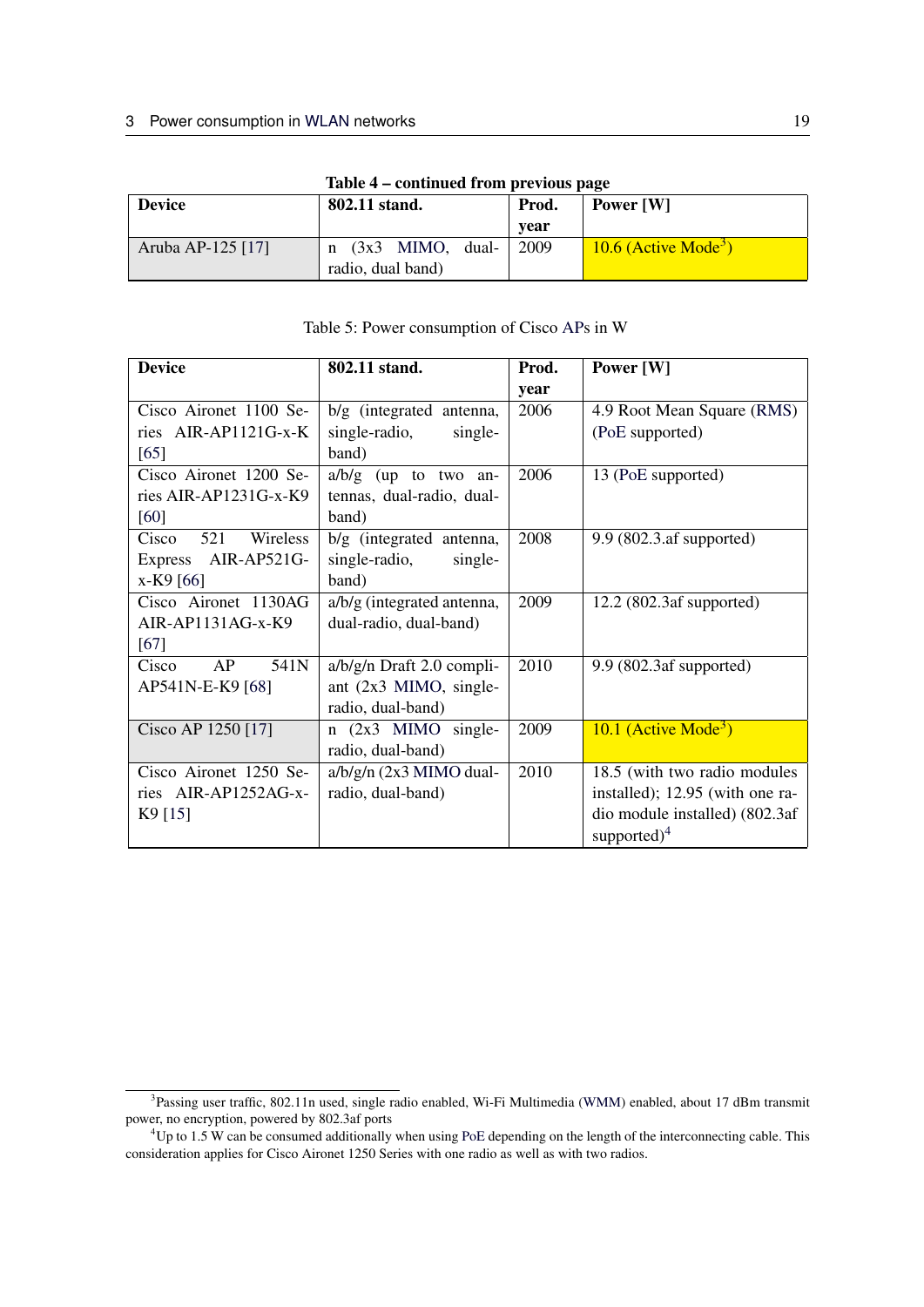<span id="page-20-0"></span>

| <b>Device</b>           | 802.11 stand.                     | Prod. | Power [W]                          |
|-------------------------|-----------------------------------|-------|------------------------------------|
|                         |                                   | year  |                                    |
| HP A-WA2612 [69]        | $a/b/g/n$ (3x3 MIMO, 3 in-        | 2010  | 10(802.3af supported)              |
|                         | tegrated antennas, single-        |       |                                    |
|                         | radio, dual-band)                 |       |                                    |
| HP A-WA2620AGN [69]     | $a/b/g/n$ (2x3 MIMO, 6 in-        | 2010  | 13 (802.3af supported)             |
|                         | tegrated antennas, dual-          |       |                                    |
|                         | radio, dual-band)                 |       |                                    |
| A-WA2610E-AGN<br>HP     | $a/b/g/n$ (3x3 MIMO, 3 in-        | 2010  | 13 (802.3af supported)             |
| $[69]$                  | tegrated antennas, single-        |       |                                    |
|                         | radio, dual-band)                 |       |                                    |
| A-WA2620E-AGN<br>HP     | $a/b/g/n$ (3x3 MIMO, 6 in-        | 2010  | 16 (802.3at supported)             |
| $[69]$                  | tegrated antennas, dual-          |       |                                    |
|                         | radio, dual-band)                 |       |                                    |
| HP A-WA2110-AG [70]     | $a/b/g$ (2 external anten-        | 2010  | $\overline{6}$ (802.3af supported) |
|                         | nas, single-radio, dual-          |       |                                    |
|                         | band)                             |       |                                    |
| HP A-WA2220-AG [70]     | $a/b/g$ $(2 \text{ external}$ an- | 2010  | 10 (802.3af supported)             |
|                         | tennas,<br>dual-radio,            |       |                                    |
|                         | dual-band)                        |       |                                    |
| HP E-M110 [71]          | $a/b/g$ (2 external anten-        | 2010  | 5 (5 VDC, 802.3af supported)       |
|                         | nas, single-radio, dual-          |       |                                    |
|                         | band)                             |       |                                    |
| E-MSM310/<br>HP<br>$E-$ | $a/b/g$ (2 external anten-        | 2010  | 6.5 (5 VDC, 802.3af sup-           |
| MSM310-R7HP/<br>$E-$    | nas, single-radio, dual-          |       | ported)                            |
| MSM313 [72, 73]         | band)                             |       |                                    |
| HP<br>E-MSM320/<br>E-   | $a/b/g$ (4 external an-           | 2010  | 8.6 (5 VDC, 802.3af sup-           |
| MSM325 [72]             | tennas,<br>dual-radio,            |       | ported)                            |
|                         | dual-band)                        |       |                                    |
| HP E-MSM335 [72]        | $a/b/g$ (6 integrated an-         | 2010  | 12 (802.3af supported)             |
|                         | tennas, triple-radio, dual-       |       |                                    |
|                         | band)                             |       |                                    |
| HP E-MSM317 [74]        | (2 integrated<br>b/g              | 2010  | 6 (802.3af supported)              |
|                         | antennas, single-radio,           |       |                                    |
|                         | single-band)                      |       |                                    |
| HP E-MSM410 [75]        | integrated<br>a/b/g/n<br>(3)      | 2009  | 8 (802.3af supported)              |
|                         | single-radio,<br>antennas,        |       |                                    |
|                         | dual-band)                        |       |                                    |
| HP E-MSM422 [75]        | $a/b/g/n$ (3x3 MIMO, 6 in-        | 2009  | 12 (802.3af supported)             |
|                         | tegrated antennas, dual-          |       |                                    |
|                         | radio, dual-band)                 |       |                                    |
| HP V-M200 [76]          | a/b/g/n<br>(3x3)<br>MIMO,         | 2010  | 8.4 (802.3af supported)            |
|                         | single-radio, dual-band)          |       |                                    |
|                         |                                   |       | Continued on next page             |

Table 6: Power consumption of Hewlett-Packard [APs](#page-2-0) in W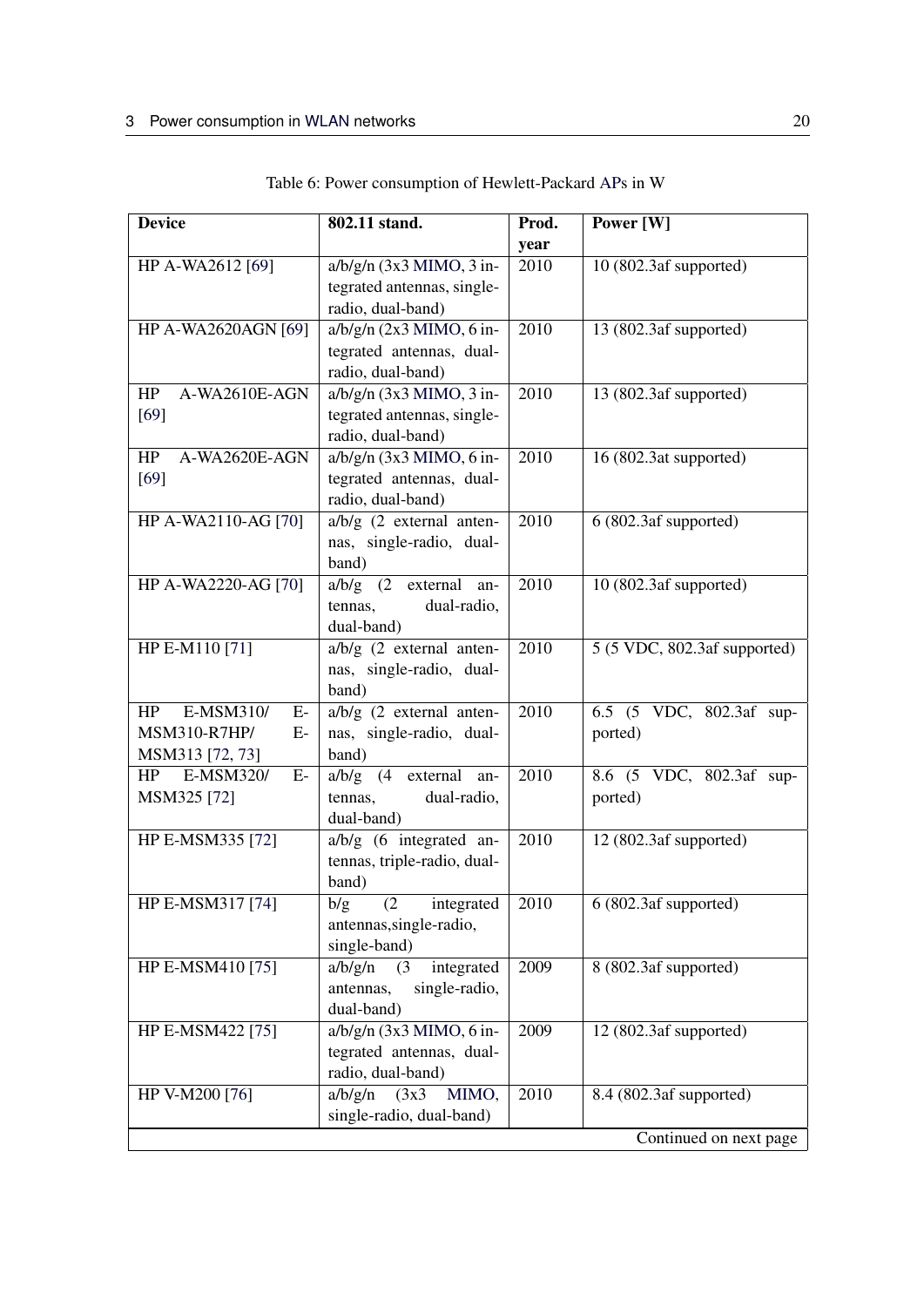| Tuble of continuou from previous puge |                             |      |                            |  |  |
|---------------------------------------|-----------------------------|------|----------------------------|--|--|
| <b>Device</b>                         | 802.11 stand.<br>Prod.      |      | Power [W]                  |  |  |
|                                       |                             | year |                            |  |  |
| HP<br>E-MSM430/E-                     | $a/b/g/n$ (6 integrated an- | 2010 | $12.9$ (802.3af supported) |  |  |
| MSM460 [77]                           | tennas, dual-radio, dual-   |      |                            |  |  |
|                                       | band)                       |      |                            |  |  |
| HP E-MSM466 [77]                      | $a/b/g/n$ (6 external an-   | 2010 | $12.9$ (802.3af supported) |  |  |
|                                       | tennas, dual-radio, dual-   |      |                            |  |  |
|                                       | band)                       |      |                            |  |  |

## Table 6 – continued from previous page

## Table 7: Power consumption of EnGenius [APs](#page-2-0) in W

<span id="page-21-0"></span>

| <b>Device</b>                   | 802.11 stand.                                        | Prod.     | Power [W]                                                                |
|---------------------------------|------------------------------------------------------|-----------|--------------------------------------------------------------------------|
|                                 |                                                      | year      |                                                                          |
| EnGenius EOA3630 [78]           | $b/g$ (1 external antenna,                           | unspecif. | 14.4 (24 VDC, 802.3af sup-                                               |
|                                 | unspecif. radio, single-                             |           | ported)                                                                  |
|                                 | band)                                                |           |                                                                          |
| EnGenius EOR7550 [79]           | a/b/g/n<br>(unspecif.                                | unspecif. | 18 (48 VDC, 802.3af sup-                                                 |
|                                 | integrated<br>MIMO, 1                                |           | ported)                                                                  |
|                                 | dual-radio,<br>antenna,                              |           |                                                                          |
|                                 | dual-band)                                           |           |                                                                          |
| <b>EOC2611P</b><br>EnGenius     | $b/g$ (1 integrated antenna,                         |           | unspecif. $\vert$ 14.4 (24 VDC, 802.3af sup-                             |
| $[80]$                          | unspecif. radio, single-                             |           | ported)                                                                  |
|                                 | band)                                                |           |                                                                          |
| <b>EOC5611P</b><br>EnGenius     | $a/b/g$ (1 integrated an-                            |           | unspecif. $\begin{vmatrix} 24 & 24 & 24 \end{vmatrix}$ VDC, 802.3af sup- |
| [81]                            | tenna, unspecif. radio,                              |           | ported)                                                                  |
|                                 | dual band)                                           |           |                                                                          |
| EnGenius<br>EAP-3660            | b/g (1 integrated antenna,                           | unspecif. | 18 (48 VDC, 802.3af sup-                                                 |
| $[82]$                          | unspecif. radio, single-                             |           | ported)                                                                  |
|                                 | band)                                                |           |                                                                          |
| EnGenius EAP9550 [83]           | $b/g/n$ $(2x2$ MIMO, 2                               | unspecif. | 16 (48 VDC, 802.3af sup-                                                 |
|                                 | integrated<br>antennas,                              |           | ported)                                                                  |
|                                 | unspecif. radio, single-                             |           |                                                                          |
|                                 | band)<br>$b/g$ (2 antennas, unspecif.                | 2009      |                                                                          |
| Engenius ECB3500 [84,<br>85]    |                                                      |           | 12 (12 VDC, 802.3af sup-                                                 |
| EnGenius ECB9500 [86]           | radio, single-band)                                  | unspecif. | ported)<br>18 (48 VDC, 802.3af sup-                                      |
|                                 | b/g/n (unspecif. MIMO,<br>external<br>3<br>antennas, |           | ported)                                                                  |
|                                 | unspecif. radio, single-                             |           |                                                                          |
|                                 | band)                                                |           |                                                                          |
| EnGenius ENH200 <sup>[87]</sup> | $b/g/n$ (2 integrated an-                            | unspecif. | 24 (24 VDC, 802.3af sup-                                                 |
|                                 | tennas, unspecif. radio,                             |           | ported)                                                                  |
|                                 | single-band)                                         |           |                                                                          |
|                                 |                                                      |           |                                                                          |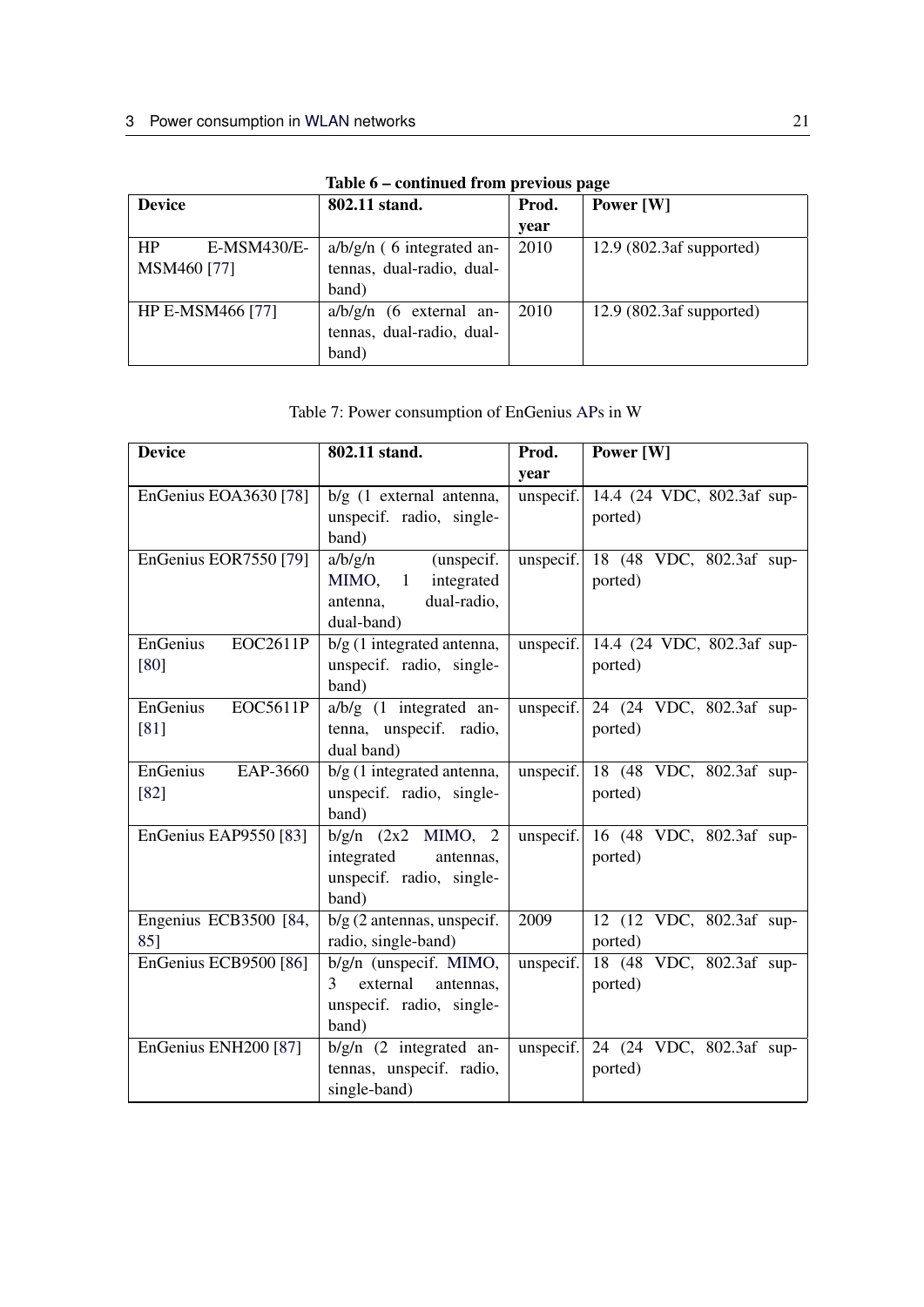| <b>Device</b>     |        | 802.11 stand.                | Prod.     | Power [W]                                     |
|-------------------|--------|------------------------------|-----------|-----------------------------------------------|
|                   |        |                              | year      |                                               |
| <b>INTELLINET</b> | 524704 | $b/g/n$ (1 external antenna, | unspecif. | 4 (5 VDC)                                     |
| [88]              |        | unspecif. radio, single-     |           |                                               |
|                   |        | band)                        |           |                                               |
| <b>INTELLINET</b> | 524711 | (2x2)<br>MIMO,<br>b/g/n      | unspecif. | 3.5 (48 VDC 802.3af sup-                      |
| [89]              |        | unspecif. radio, single-     |           | ported)                                       |
|                   |        | band)                        |           |                                               |
| <b>INTELLINET</b> | 524728 | (2x2)<br>MIMO,<br>b/g/n      | unspecif. | 4 (5 VDC)                                     |
| [90]              |        | unspecif. radio, single-     |           |                                               |
|                   |        | band)                        |           |                                               |
| <b>INTELLINET</b> | 524735 | b/g/n<br>(2x2)<br>MIMO,      | unspecif. | $4(5 \text{ VDC } 802.3 \text{af supported})$ |
| [91]              |        | unspecif. radio, single-     |           |                                               |
|                   |        | band)                        |           |                                               |

Table 8: Power consumption of INTELLINET [APs](#page-2-0) in W

|  |  | Table 9: Power consumption of Trendnet APs in W |  |  |
|--|--|-------------------------------------------------|--|--|
|--|--|-------------------------------------------------|--|--|

<span id="page-22-0"></span>

| <b>Device</b>       | 802.11 stand.             | Prod. | Power [W]                  |
|---------------------|---------------------------|-------|----------------------------|
|                     |                           | year  |                            |
| Trendnet TEW-637AP  | b/g/n/e<br>(unspecif.     | 2010  | 6 (12 VDC)                 |
| $[V2.0R]$ [92]      | MIMO, 2 external an-      |       |                            |
|                     | tennas, unspecif. radio,  |       |                            |
|                     | single-band)              |       |                            |
| Trendnet TEW-638PAP | b/g/n/e<br>(unspecif.     | 2010  | 3.12 (12 VDC, 802.3af sup- |
| $(V1.0R)$ [93]      | MIMO, 2 external an-      |       | ported)                    |
|                     | tennas, unspecif. radio,  |       |                            |
|                     | single-band)              |       |                            |
| Trendnet TEW-650AP  | $b/g/n/e$ (1 external an- | 2010  | 6 (12 VDC)                 |
| $(V1.0R)$ [94]      | tenna, probably single-   |       |                            |
|                     | radio, single-band)       |       |                            |
| TEW-<br>Trendnet    | $b/g/n$ (1 integrated an- | 2010  | 6 (12 VDC, 802.3af sup-    |
| 653AP(V1.0R) [95]   | tenna, probably single-   |       | ported)                    |
|                     | radio, single-band)       |       |                            |
| TEW-<br>Trendnet    | $a/b/g/n$ (unspecif.      | 2010  | 5.4 (12 VDC)               |
| 670AP(V1.0R) [96]   | MIMO, 2 integrated an-    |       |                            |
|                     | tennas, unspecif. radio,  |       |                            |
|                     | dual-band)                |       |                            |
| Trendnet TEW-690AP  | $b/g/n$ (unspecif. MIMO,  | 2010  | 3.8 (12 VDC, 802.3af sup-  |
| $(V1.0R)$ [97]      | integrated<br>2<br>anten- |       | ported)                    |
|                     | nas, unspecif.<br>radio,  |       |                            |
|                     | single-band)              |       |                            |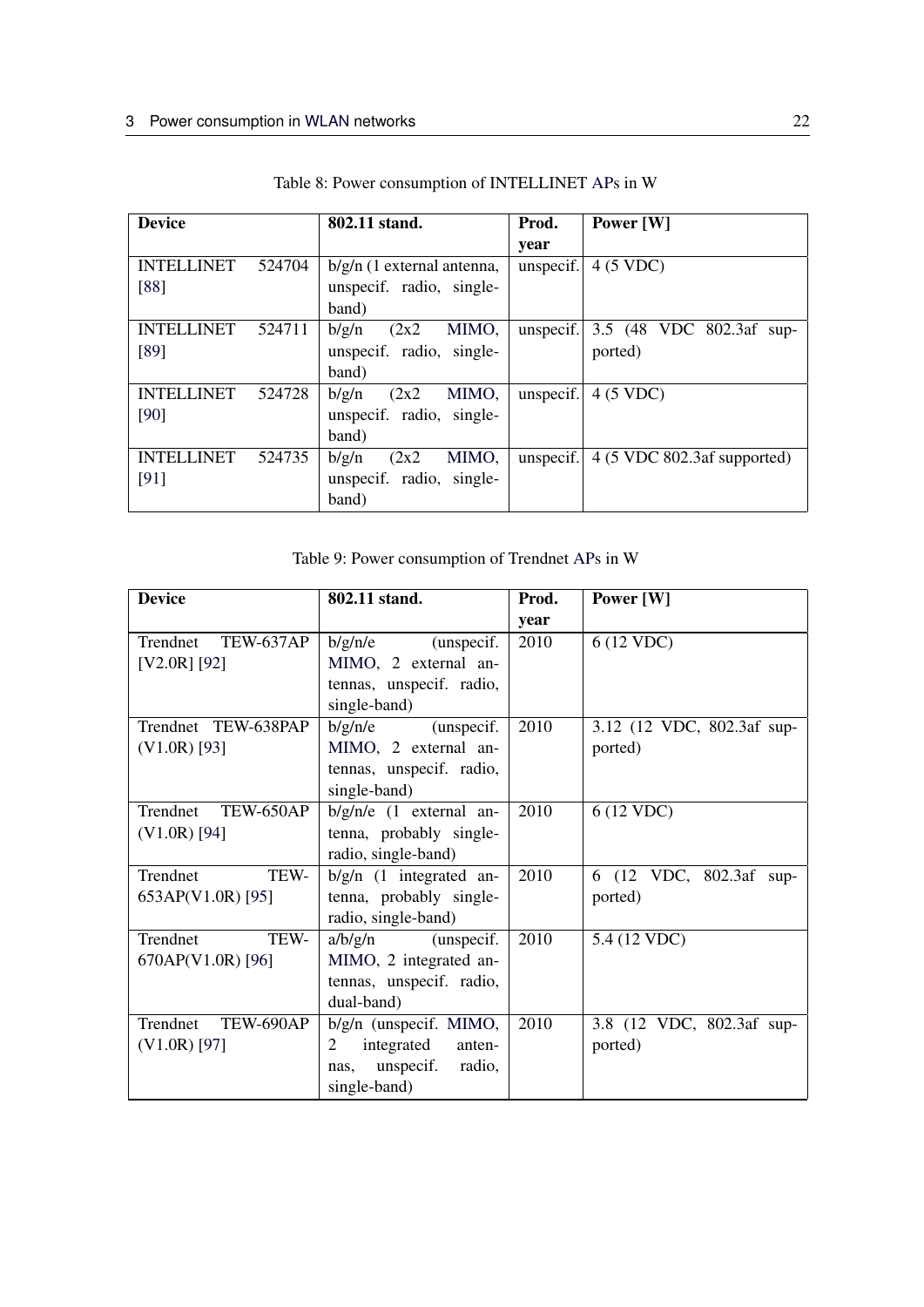<span id="page-23-0"></span>

| year<br>EKI-6311G<br>$\overline{12}$ (802.3af supported,<br>Advantech<br>$b/g$ (2 antennas, not spec-<br>unspecif.<br>48 |  |
|--------------------------------------------------------------------------------------------------------------------------|--|
|                                                                                                                          |  |
|                                                                                                                          |  |
| ified radio, single-band)<br>$[98]$<br>VDC, 0.375 A)                                                                     |  |
| a/b/g (2 antennas, dual-<br>2006<br>7.2 (PoE 802.3af power with<br>3com<br>wireless<br>8760                              |  |
| radio, dual-band)<br>both radios active)<br>3CRWE876075 [99]                                                             |  |
| 10.2 (6 VDC), 9.75 typical<br>$a/b/g$ (1 or multiple an-<br>2007<br><b>Siemens</b><br>HiPath                             |  |
| (802.3af supported)<br>2630/2640 [100]<br>tennas, dual-radio, dual-                                                      |  |
| band)                                                                                                                    |  |
| $a/b/g/n$ (3x3 MIMO dual-<br>Extreme Networks Alti-<br>2008<br>12.95, 11 typical (802.3af sup-                           |  |
| tude 450 and Altitude<br>radio, dual-band)<br>ported)                                                                    |  |
| 451 [19]                                                                                                                 |  |
| unspecified<br>2009<br>10<br>typical AP [2, 12]                                                                          |  |
| 2009<br>11<br>Lucent WP-II [12]<br>b/g                                                                                   |  |
| Soekris 5501 [12]<br>2009<br>8.2<br>b/g                                                                                  |  |
| 2009<br>$\overline{5}$<br>DLink DI524 [12]<br>b/g                                                                        |  |
| $\overline{7}$<br>Linksys WRT54G [12]<br>2009<br>b/g                                                                     |  |
| Linksys WRT54G [101]<br>$b/g$ (2 antennas, unspeci-<br>2007<br>6                                                         |  |
| fied radio, single band)                                                                                                 |  |
| $a/b/g$ (2 antennas, dual-<br>2009<br>9<br>An anonymous AP [13]                                                          |  |
| radio, dual band)                                                                                                        |  |
| a/b/g (2 antennas, dual-<br>2009<br>An anonymous AP [13]<br>6                                                            |  |
| radio, dual band)                                                                                                        |  |
| $a/b/g$ (2 antennas, dual-<br>$\overline{6}$<br>2009<br>An anonymous AP [13]                                             |  |
| radio, dual band)                                                                                                        |  |
| 2010<br>$11.5 - 17$ (depending on con-<br>Meru AP320 [16]<br>a/b/g/n (6 antennas, dual-                                  |  |
| figuration; ability to disable<br>radio, dual-band)                                                                      |  |
| unused radios via software                                                                                               |  |
| to lower power consumption;                                                                                              |  |
| 802.3at supported)<br>2009                                                                                               |  |
| $8.0$ (Active Mode <sup>3</sup> )<br>Meru AP320 [17]<br>AirStation<br>2010<br><b>Buffalo</b>                             |  |
| b/g/n (1 antenna, proba-<br>approx. 5.5<br>bly single-radio, single-                                                     |  |
| N-Technology Wireless-<br>High<br>band)<br>N <sub>150</sub><br>Power                                                     |  |
| <b>WHR-HP-GN [102]</b>                                                                                                   |  |

Table 10: Power consumption of [APs](#page-2-0) of various vendors in W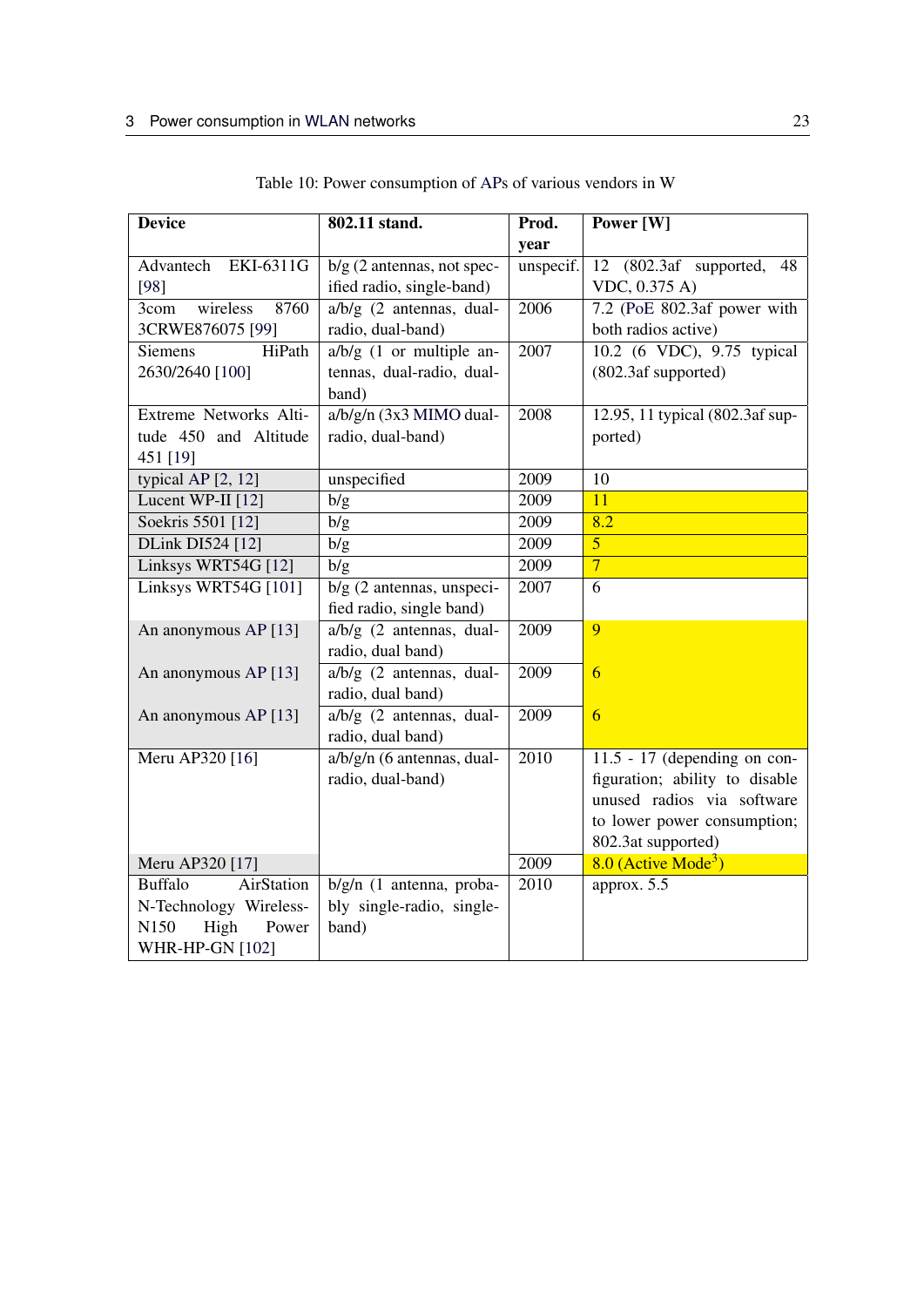<span id="page-24-0"></span>

| <b>Device</b>                  | 802.11       | Prod. | Capacity    | Power [W]   |                         |            |
|--------------------------------|--------------|-------|-------------|-------------|-------------------------|------------|
|                                | stand.       | year  | [Mbps]      | <b>Idle</b> | $\mathbf{R} \mathbf{X}$ | TX         |
| <b>PRISM</b><br>Wireless       | b<br>$(sup-$ | 2003  | unspecified | unspecified | 3.87 (7.5)              | 5.025(7.5) |
| Local Area Net-                | ports dual   |       |             |             | VDC)                    | VDC)       |
| work Access Point              | antenna      |       |             |             |                         |            |
| $ISL36356A-APDK$               | diversity)   |       |             |             |                         |            |
| [103]                          |              |       |             |             |                         |            |
| Aruba AP-125 [17]              | n            | 2009  | 136         | 9.4         | 9.4                     | 10.6       |
|                                |              |       |             | (ready)     |                         |            |
| Cisco AP1250 <sup>5</sup> [17] | $\mathbf n$  | 2009  | 79          | 9.2         | 9.2                     | 10.1       |
|                                |              |       |             | (ready)     |                         |            |
| Meru AP320 [17]                | n            | 2009  | 171         | 4.7         | 6.6                     | 8.0        |
|                                |              |       |             | (ready)     |                         |            |

Table 11: Power consumption of [APs](#page-2-0) in W in various operating modes

Since it is difficult to compare measurements provided in data sheets of different vendors, this report analyses separately each family of [APs](#page-2-0) (of a given vendor).

Aruba's [APs](#page-2-0) differ mainly by the number of used radios and bands, which has an influence on the capacity of an [AP.](#page-2-0) One additional radio results in an increase of power consumption from 10 Watts in Aruba AP-93 to 12.5 Watts in Aruba AP-105. Additional support of 3x3 [MIMO](#page-2-14) instead of 2x2 [MIMO](#page-2-14) increases power consumption by further 3.5 Watts (Aruba AP-125 vs. Aruba AP-105).

All Aruba products support the same 802.11 standards. This is not the case for Cisco Aironet [APs](#page-2-0), what gives the possibility to compare the power consumption of [APs](#page-2-0) supporting 802.11n standard with the [APs](#page-2-0) that do not support it. Power consumption varies between 12.2 Watts for Cisco Aironet 1130AG without 802.11n support and 18.5 Watts for Cisco Aironet 1250 Series with 802.11n support. Furthermore, additional radio module installed on the Cisco Aironet 1250 Series [\[15\]](#page-26-11) leads to an increase of power drawn by the device from 12.95 Watts to 18.5 Watts.

HP reports quite complete data on their [APs](#page-2-0) (see Table [6\)](#page-20-0). Again, support of the 802.11n results in a noticeable increase of the power consumption. The difference in power consumption between the least power consuming [AP](#page-2-0) (HP E-M110) and the most power consuming [AP](#page-2-0) reaches 11 W.

A similar trend cannot be observed in the EnGenius products (see Table [7\)](#page-21-0). These [APs](#page-2-0) (according to the collected data) consume more power (up to 24 W) than the HP products. The vendor might have taken different objectives than energy-efficiency when designing his products. All the [APs](#page-2-0) of Intellinet and Trendnet support 802.11b/g/n standards and consume comparable amount of power (3.12 - 6 W).

The power consumption values provided in product data sheets are also compared with the measurements available in the literature [\[12,](#page-26-8) [13,](#page-26-9) [17\]](#page-26-13). It can be observed that all the power consumption values measured in [\[17\]](#page-26-13) are smaller than these available in product data sheets. The difference reaches up to 9 Watts for the Meru AP320, but that depends on the configuration of the [AP.](#page-2-0) The difference oscillates usually around 3-4 Watts. Linksys WRT54G was the only [AP](#page-2-0) investigated in [\[12\]](#page-26-8) for which also data sheet information was found [\[101\]](#page-30-13). Interestingly, the measured value was higher than the one provided in the data sheet. The difference was just 1 Watt though. The power of three anonymous [APs](#page-2-0) investigated in [\[13\]](#page-26-9) range between 6 and 9 Watts and go in line with other values reported in Table [10.](#page-23-0)

Finally, it should be pointed out that according to data collected in Table [11](#page-24-0) (mainly [\[17\]](#page-26-13)), the

<span id="page-24-1"></span><sup>&</sup>lt;sup>5</sup>One radio was powered up in the Cisco AP1250 [AP,](#page-2-0) while Aruba-AP-125 and Meru AP230 used two radios [\[17\]](#page-26-13)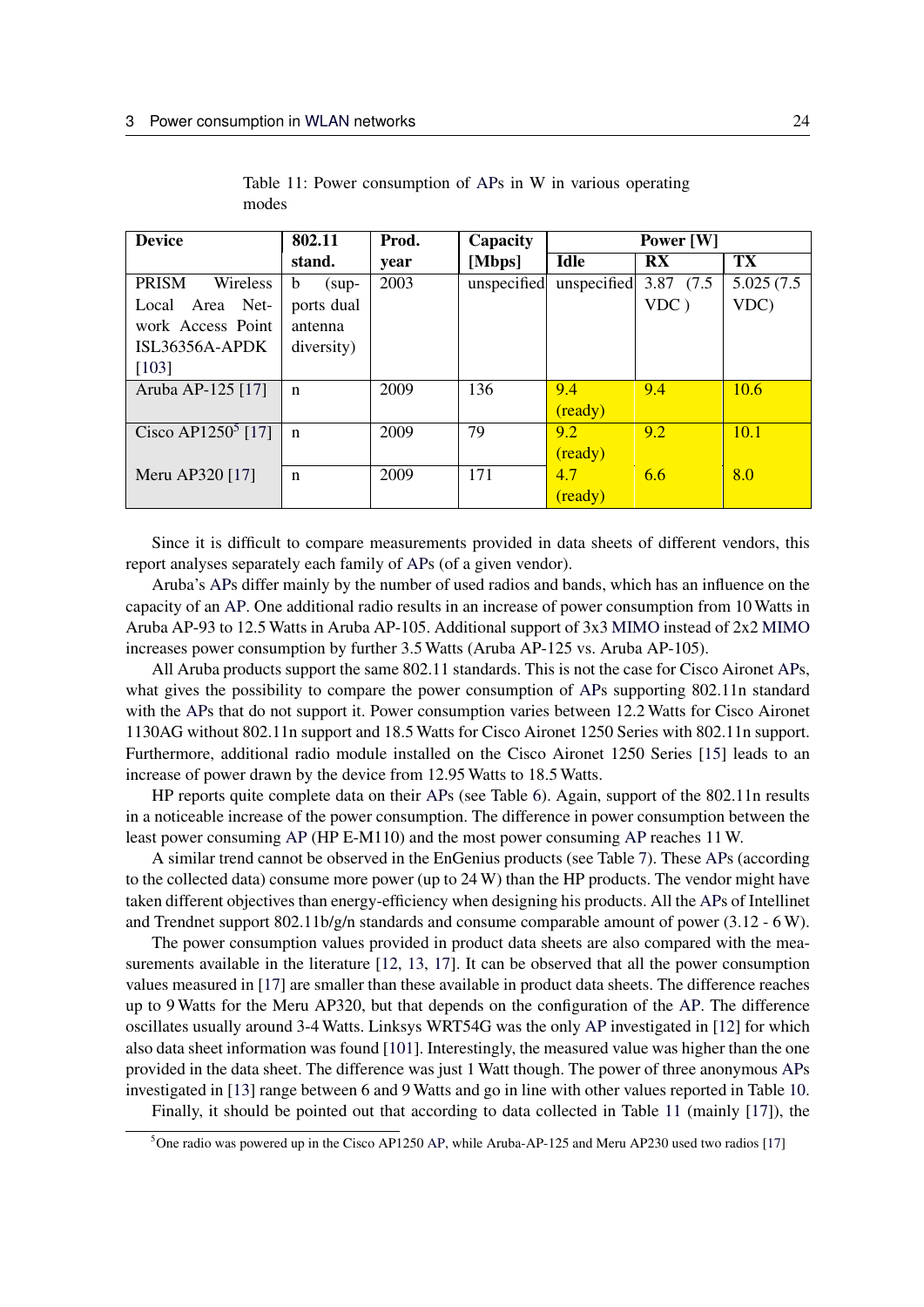power consumption of an [AP](#page-2-0) in the idle state (Meru AP320) is noticeably reduced, in comparison to RX and TX modes<sup>[6](#page-25-5)</sup>. Power saving in idle [APs](#page-2-0) is not a standard nowadays though. Table [11](#page-24-0) also shows that power consumption of [APs](#page-2-0) is not directly related to their capacities for the considered devices.

## <span id="page-25-0"></span>**4 Conclusion**

This report provides a detailed collection of power consumption data (together with direct references) of various [APs](#page-2-0) and [NICs](#page-2-1). There is a big variety of [WLAN](#page-2-2) network elements, showing significantly different levels of power consumption, due to the numerous reasons that were reflected in this report, e.g., supported 802.11 standards, manufacturing year, etc. To decrease the huge amount of power these devices consume in total, new products conform to more and more energy-efficient standards. As it was shown in this work, e.g., see Fig. [1](#page-10-0) and Table [11,](#page-24-0) both analyzed [WLAN](#page-2-2) network elements consume most power in the active state (either transmitting or receiving data). Turning these devices into the power saving mode (no usage of the radios) can significantly decrease the amount of power consumed inside the whole [WLAN.](#page-2-2)

Despite huge efforts spent on collecting, understanding and analyzing the reported data, a great part of it is often not comparable, mainly because of unclear or missing measurement information (operation mode, data rate used, etc.). Within the data that can be compared, a separate conclusion should be drawn for each group of network elements (as expected, the [APs](#page-2-0) consume far more power than [NICs](#page-2-1)). From the comparison provided by Novarum [\[17\]](#page-26-13), it can be concluded that the Meru AP320 is the most efficient among the analyzed [APs](#page-2-0) (highest ratio between consumed power in transmission mode and idle mode). On the other hand, results from the comparison of [NICs](#page-2-1) seem not that clear in the general picture, even with the scope of the observations limited to one particular standard (see Fig. [1\)](#page-10-0).

#### **Acknowledgements**

<span id="page-25-1"></span>The authors would like to acknowledge Fatameh Ganji for her contributions and cross checking of the report.

The research leading to these results has received funding from the European Union Seventh Framework Programme (FP7/2007-2013) under grant agreement n. 257740 (Network of Excellence "TREND").

#### **References**

- <span id="page-25-2"></span>[1] M. Pickavet, W. Vereecken, S. Demeyer, P. Audenaert, B. Vermeulen, C. Develder, D. Colle, B. Dhoedt, and P. Demeester. Worldwide energy needs for ICT: The rise of power-aware networking. In *Proc. of 2nd International Symposium on Advanced Networks and Telecommunication Systems (ANTS), Mumbai, India*, pages 1 –3, December 2008.
- <span id="page-25-3"></span>[2] A. P. Jardosh, G. Iannaccone, K. Papagiannaki, and B. Vinnakota. Towards an Energy-Star WLAN Infrastructure. In *Proc. of IEEE Workshop on Mobile Computing Systems and Applications, Tucson, USA*, pages 85–90, 2007.
- <span id="page-25-4"></span>[3] M. Stemm and R. H. Katz. Measuring and Reducing Energy Consumption of Network Interfaces in Hand-Held Devices. *IEICE TRANSACTIONS on Communications*, E80-B:1125 – 1131, 1997.

<span id="page-25-5"></span><sup>6</sup>The power saving feature is not advertised in the product data sheet [\[16\]](#page-26-12) apart from the note *"Ability to disable unused radios via software to lower power consumption"*.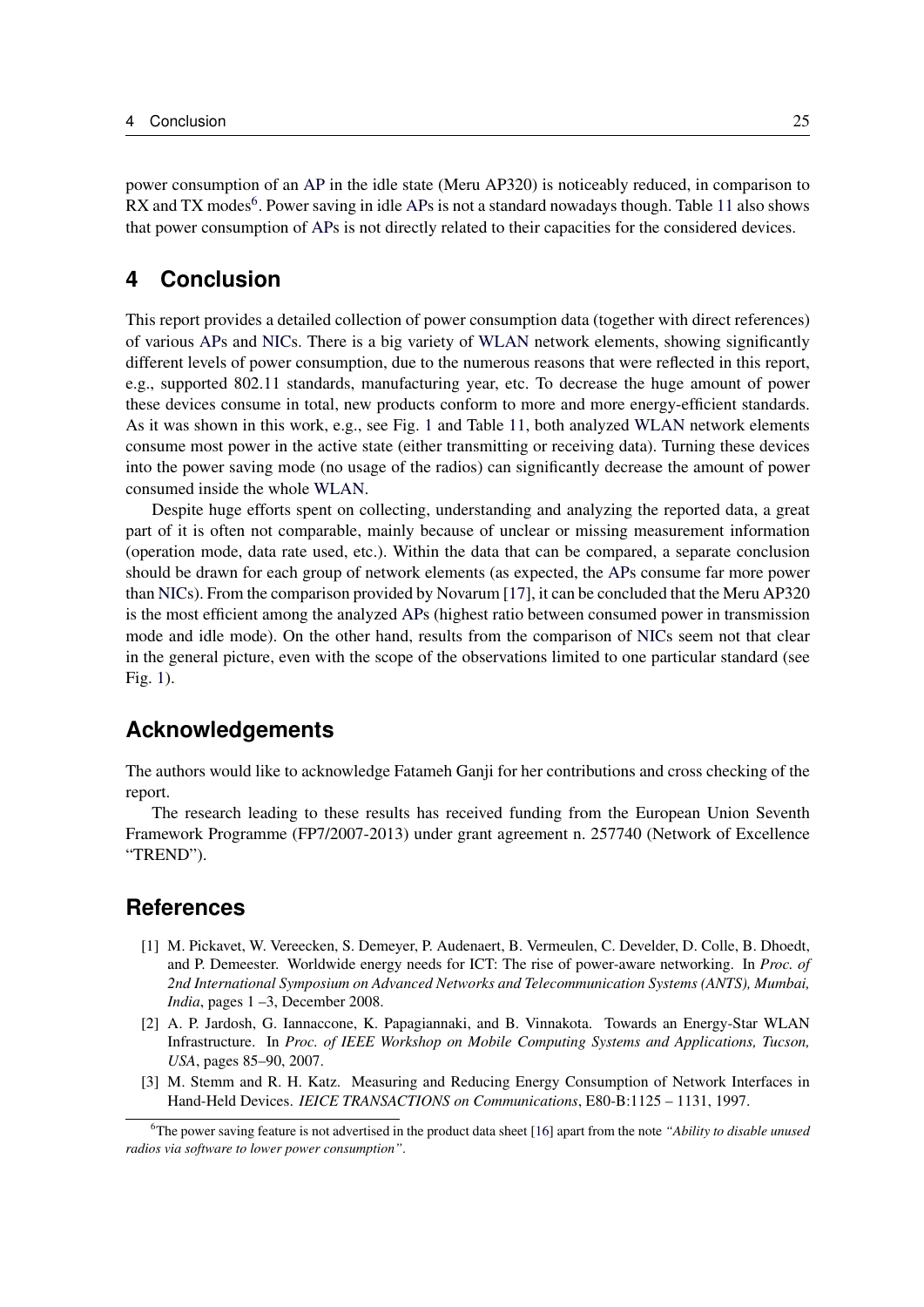- <span id="page-26-0"></span>[4] L. M. Feeney and M. Nilsson. Investigating the Energy Consumption of a Wireless Network Interface in an Ad Hoc Networking Environment. In *Proc. of IEEE INFOCOM, Anchorage, USA*, volume 3, pages 1548 –1557, 2001.
- <span id="page-26-1"></span>[5] J. Ebert, B. Stremmel, E. Wiederhold, and A. Wolisz. An Energy-efficient Power Control Approach for WLANs. *Journal of Communications and Networks*, 2(3):197–206, 2000.
- <span id="page-26-2"></span>[6] B. Burns and J. Ebert. Power Consumption, Throughput and Packet Error Measurements of an IEEE 802.11 WLAN Interface. Technical Report TKN-01-007, Technical University of Berlin, Telecommunication Networks Group, August 2001.
- <span id="page-26-3"></span>[7] J. Ebert, B. Burns, and A. Wolisz. A Trace-based Approach for determining the Energy consumption of a WLAN Network Interface. In *Proc. of European Wireless, Florence, Italy*, February 2002.
- <span id="page-26-4"></span>[8] J. Ebert, S. Aier, G. Kofahl, A. Becke, B. Burns, and A. Wolisz. Measurement and Simulation of the Energy Consumption of an WLAN Interface. Technical Report TKN-02-010, Technical University of Berlin, Telecommunication Networks Group, July 2002.
- <span id="page-26-5"></span>[9] M. M. Carvalho, C. B. Margi, K. Obraczka, and J. J. Garcia-Luna-Aceves. Modeling energy consumption in single-hop IEEE 802.11 ad hoc networks. In *Proc. of 13th International Conference on Computer Communications and Networks, Chicago, USA*, October 2004.
- <span id="page-26-6"></span>[10] Atheros Communications. Power Consumption and Energy Efficiency Comparisons of WLAN Products. [http://www.super-g.com/collateral/atheros\\_power\\_whitepaper.pdf](http://www.super-g.com/collateral/atheros_power_whitepaper.pdf), 2003.
- <span id="page-26-7"></span>[11] P. Somavat, S. Jadhav, and V. Namboodiri. Accounting for the Energy Consumption of Personal Computing Including Portable Devices. In *Proc. of the 1st International Conference on Energy-Efficient Computing and Networking, Passau, Germany*, pages 141–149, 2010.
- <span id="page-26-8"></span>[12] A. Jardosh, K. Papagiannaki, E. Belding, K. Almeroth, G. Iannaccone, and B. Vinnakota. Green WLANs: On-demand WLAN infrastructures. *Mobile Networks and Applications*, 14(6):798–814, 2009.
- <span id="page-26-9"></span>[13] A. Murabito. A Comparison of Efficiency, Throughput, and Energy Requirements of Wireless Access Points. [http://www.iol.unh.edu/services/testing/wireless/training/](http://www.iol.unh.edu/services/testing/wireless/training/whitepapers/WLAN_Efficiency.pdf) [whitepapers/WLAN\\_Efficiency.pdf](http://www.iol.unh.edu/services/testing/wireless/training/whitepapers/WLAN_Efficiency.pdf), March 2009.
- <span id="page-26-10"></span>[14] Product data sheet. Aruba indoor access points AP-124 and AP-125. [http://www.](http://www.arubanetworks.com/pdf/products/DS_AP124-125.pdf) [arubanetworks.com/pdf/products/DS\\_AP124-125.pdf](http://www.arubanetworks.com/pdf/products/DS_AP124-125.pdf), 2011.
- <span id="page-26-11"></span>[15] Product data sheet. Cisco Aironet 1250 Series Access Point. [http://www.cisco.com/](http://www.cisco.com/en/US/prod/collateral/wireless/ps5678/ps6973/ps8382/product_data_sheet0900aecd806b7c5c.pdf) [en/US/prod/collateral/wireless/ps5678/ps6973/ps8382/product\\_data\\_](http://www.cisco.com/en/US/prod/collateral/wireless/ps5678/ps6973/ps8382/product_data_sheet0900aecd806b7c5c.pdf) [sheet0900aecd806b7c5c.pdf](http://www.cisco.com/en/US/prod/collateral/wireless/ps5678/ps6973/ps8382/product_data_sheet0900aecd806b7c5c.pdf), September 2010.
- <span id="page-26-12"></span>[16] Product data sheet. Meru AP 300 Series Access Point. [http://www.merunetworks.com/pdf/](http://www.merunetworks.com/pdf/datasheets/DS_AP300_0810_v4.pdf) [datasheets/DS\\_AP300\\_0810\\_v4.pdf](http://www.merunetworks.com/pdf/datasheets/DS_AP300_0810_v4.pdf), October 2010.
- <span id="page-26-13"></span>[17] Novarum Inc. Enterprise 801.11n Wireless Access Point Performance Benchmark. [http://www.](http://www.novarum.com/documents/Enterprise802.11nSingleAPBenchmarkTestingv1.3.pdf) [novarum.com/documents/Enterprise802.11nSingleAPBenchmarkTestingv1.3.](http://www.novarum.com/documents/Enterprise802.11nSingleAPBenchmarkTestingv1.3.pdf) [pdf](http://www.novarum.com/documents/Enterprise802.11nSingleAPBenchmarkTestingv1.3.pdf), April 2009.
- <span id="page-26-14"></span>[18] Product data sheet. D-Link AirPlus G 802.11g/2.4GHz Wireless Router DI-524. [ftp://ftp10.](ftp://ftp10.dlink.com/pdfs/products/DI-524/DI-524_ds.pdf) [dlink.com/pdfs/products/DI-524/DI-524\\_ds.pdf](ftp://ftp10.dlink.com/pdfs/products/DI-524/DI-524_ds.pdf), 2004.
- <span id="page-26-15"></span>[19] Product data sheet. Altitude 450 and Altitude 451 Access Points. [http://www.](http://www.extremenetworks.com/libraries/products/DSAlt450451APs_1435.pdf) [extremenetworks.com/libraries/products/DSAlt450451APs\\_1435.pdf](http://www.extremenetworks.com/libraries/products/DSAlt450451APs_1435.pdf), April 2008.
- <span id="page-26-16"></span>[20] G. Hiertz, D. Denteneer, L. Stibor, Y. Zang, X. P. Costa, and B. Walke. The IEEE 802.11 universe. *IEEE Comm. Mag.*, 48:62–70, January 2010.
- <span id="page-26-17"></span>[21] J. Schiller. *Mobile Communications*. Addison Wesley, Harlow, Great Britain, 1st edition, 2000.
- <span id="page-26-18"></span>[22] M. Gast. *802.11 Wireless Networks: The Definitive Guide*. O'Reilly & Associates, Inc., Sebastopol, CA, USA, 1st edition, 2002.
- <span id="page-26-19"></span>[23] C. Röhl, H. Woesner, and A. Wolisz. A Short Look on Power Saving Mechanisms in the Wireless LAN Standard Draft IEEE 802.11. In *Proc. of WINLAB Workshop on third generation Wireless Systems, New Brunswick, USA*, March 1997.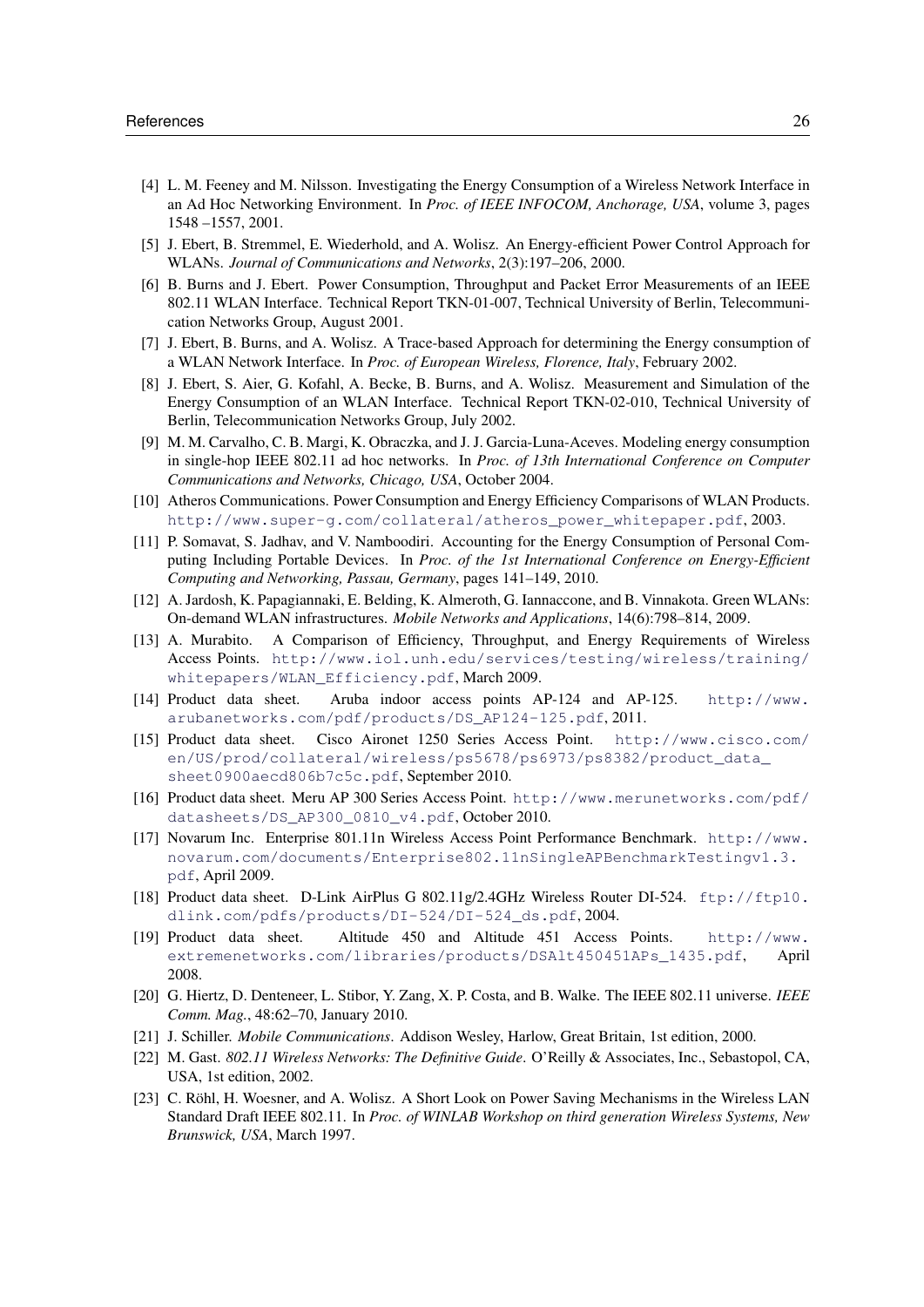- <span id="page-27-0"></span>[24] IEEE. 802.3af standard. <http://www.ieee802.org/3/af/index.html>, 2003.
- <span id="page-27-1"></span>[25] IEEE. 802.3at standard. <http://www.ieee802.org/3/at/index.html>, 2009.
- <span id="page-27-2"></span>[26] Product data sheet. Cirrus Wireless PCMCIA Controller CS22220. [http://www.cirrus.com/](http://www.cirrus.com/jp/pubs/rdDatasheet/Bodega_PCMCIA_Reference_Design_Brief_rev_1.1.pdf) [jp/pubs/rdDatasheet/Bodega\\_PCMCIA\\_Reference\\_Design\\_Brief\\_rev\\_1.1.pdf](http://www.cirrus.com/jp/pubs/rdDatasheet/Bodega_PCMCIA_Reference_Design_Brief_rev_1.1.pdf).
- <span id="page-27-3"></span>[27] P. Serrano, A. Garcia-Saavedra, M. Hollick, and A. Banchs. On the energy efficiency of IEEE 802.11 WLANs. In *Proc. of European Wireless, Lucca, Italy*, April 2010.
- <span id="page-27-4"></span>[28] V. Baiamonte and C.-F. Chiasserini. Saving energy during channel contention in 802.11 WLANs. *Mobile Networks and Applications*, 11(2):287–296, 2006.
- <span id="page-27-5"></span>[29] J. Eun-Sun and N. H. Vaidya. An energy efficient MAC protocol for wireless LANs. In *Proc. of IEEE INFOCOM, New York, USA*, volume 3, pages 1756–1764, 2002.
- <span id="page-27-6"></span>[30] Product data sheet. Intersil Wireless LAN PC Card WLANKITPR1. [http://www.](http://www.datasheetcatalog.org/datasheets/70/370799_DS.pdf) [datasheetcatalog.org/datasheets/70/370799\\_DS.pdf](http://www.datasheetcatalog.org/datasheets/70/370799_DS.pdf), November 1998.
- <span id="page-27-7"></span>[31] Product data sheet. Intersil PRISM II 11Mbps Wireless LAN PCMCIA Card HWB3163. [http://](http://www.datasheetcatalog.org/datasheets/134/237123_DS.pdf) [www.datasheetcatalog.org/datasheets/134/237123\\_DS.pdf](http://www.datasheetcatalog.org/datasheets/134/237123_DS.pdf), 1999.
- <span id="page-27-8"></span>[32] Product data sheet. Intel PRO/Wireless LAN Adapter Type II PC card WPC2011EU. [ftp://](ftp://download.intel.com/support/wireless/wlan/pro2011/wireless.pdf) [download.intel.com/support/wireless/wlan/pro2011/wireless.pdf](ftp://download.intel.com/support/wireless/wlan/pro2011/wireless.pdf), 2000.
- <span id="page-27-9"></span>[33] Product data sheet. Intersil PRISM 2.5 11Mbps Wireless LAN PC Card ISL37300P. [http://www.](http://www.datasheetcatalog.org/datasheets/120/261516_DS.pdf) [datasheetcatalog.org/datasheets/120/261516\\_DS.pdf](http://www.datasheetcatalog.org/datasheets/120/261516_DS.pdf), December 2001.
- <span id="page-27-10"></span>[34] Product data sheet. 3Com 11 Mbps Wireless LAN PC Card with XJACK Antenna. [http://www.](http://www.3com.com/other/pdfs/products/en/400662_002.pdf) [3com.com/other/pdfs/products/en/400662\\_002.pdf](http://www.3com.com/other/pdfs/products/en/400662_002.pdf) last accessed on 25.03.2011, also <http://www.datasheetarchive.com/dl/Datasheets-1/DSA-14.pdf>, August 2001.
- <span id="page-27-11"></span>[35] Product data sheet. Intersil PRISM 2.5 11Mbps Wireless LAN miniPCI Card ISL37400M. [http:](http://www.datasheetcatalog.org/datasheets/700/261518_DS.pdf) [//www.datasheetcatalog.org/datasheets/700/261518\\_DS.pdf](http://www.datasheetcatalog.org/datasheets/700/261518_DS.pdf), December 2001.
- <span id="page-27-12"></span>[36] Product data sheet. 3Com 11 Mbps Wireless LAN PCI Adapter. [http://vb.net/products/](http://vb.net/products/3COM/3CRDW696_Enterprise_DS.pdf) [3COM/3CRDW696\\_Enterprise\\_DS.pdf](http://vb.net/products/3COM/3CRDW696_Enterprise_DS.pdf), October 2002.
- <span id="page-27-13"></span>[37] J. P. Monks, J. Ebert, A. Wolisz, and W. W. Hwu. A Study of the Energy Saving and Capacity Improvement Potential of Power Control in Multi-hop Wireless Networks. In *Proc. of IEEE Conference on Local Computer Networks and Workshop on Wireless Local NEtworks, Tampa, USA*, November 2001.
- <span id="page-27-14"></span>[38] Product data sheet. Intel PRO/Wireless 2100 (802.11b) and 2200 (802.11b/g) miniPCI card. [http:](http://www.dell.com/downloads/us/products/latit/intel2200_spec.pdf) [//www.dell.com/downloads/us/products/latit/intel2200\\_spec.pdf](http://www.dell.com/downloads/us/products/latit/intel2200_spec.pdf), 2004.
- <span id="page-27-15"></span>[39] Installation and Configuration Guide for Windows. Cisco Aironet 350 and CB20A Wireless LAN Client Adapters. [http://www.cisco.com/en/US/docs/wireless/wlan\\_adapter/350\\_](http://www.cisco.com/en/US/docs/wireless/wlan_adapter/350_cb20a/user/windows/1.5/configuration/guide/win6_apA.pdf) [cb20a/user/windows/1.5/configuration/guide/win6\\_apA.pdf](http://www.cisco.com/en/US/docs/wireless/wlan_adapter/350_cb20a/user/windows/1.5/configuration/guide/win6_apA.pdf), 2005.
- <span id="page-27-16"></span>[40] Product data sheet. Mini-PCI Realtek/VIA/Ralink Wireless LAN Module. [http://www.](http://www.contradata.it/download/WMR_01.pdf) [contradata.it/download/WMR\\_01.pdf](http://www.contradata.it/download/WMR_01.pdf).
- <span id="page-27-17"></span>[41] Product data sheet. Sparklan 802.11n draft Mini-PCI Module . [http://www.sparklan.com/](http://www.sparklan.com/downloadDataSheet.php?data_id=8) [downloadDataSheet.php?data\\_id=8](http://www.sparklan.com/downloadDataSheet.php?data_id=8).
- <span id="page-27-18"></span>[42] User manual. Belkin Dual-Band Wireless PCI Network Card. [http://cache-www.belkin.com/](http://cache-www.belkin.com/support/dl/f6d3000_manual.pdf) [support/dl/f6d3000\\_manual.pdf](http://cache-www.belkin.com/support/dl/f6d3000_manual.pdf), 2005.
- <span id="page-27-19"></span>[43] User manual. Belkin Dual-Band Wireless PCMCIA Network Card. [http://cache-www.belkin.](http://cache-www.belkin.com/support/dl/f6d3010_manual.pdf) [com/support/dl/f6d3010\\_manual.pdf](http://cache-www.belkin.com/support/dl/f6d3010_manual.pdf), 2005.
- <span id="page-27-20"></span>[44] Product data sheet. Dell wireless 1350/1450 (802.11 b/g) miniPCI card. [http://www.dell.com/](http://www.dell.com/downloads/us/products/latit/dell_wireless_1350_1450.pdf) [downloads/us/products/latit/dell\\_wireless\\_1350\\_1450.pdf](http://www.dell.com/downloads/us/products/latit/dell_wireless_1350_1450.pdf), 2004.
- <span id="page-27-21"></span>[45] User manual. D-Link AirPlus Wireless G PCI Adapter DWL-G510. [http://ftp.dlink.ru/pub/](http://ftp.dlink.ru/pub/Wireless/DWL-G510/Description/DWLG510_MANUAL_100.pdf) [Wireless/DWL-G510/Description/DWLG510\\_MANUAL\\_100.pdf](http://ftp.dlink.ru/pub/Wireless/DWL-G510/Description/DWLG510_MANUAL_100.pdf), September 2004.
- <span id="page-27-22"></span>[46] Product data sheet. D-Link AirPlus Wireless G PCI Adapter DWL-G510. [ftp://ftp10.dlink.](ftp://ftp10.dlink.com/pdfs/products/DWL-G510/DWL-G510_ds.pdf) [com/pdfs/products/DWL-G510/DWL-G510\\_ds.pdf](ftp://ftp10.dlink.com/pdfs/products/DWL-G510/DWL-G510_ds.pdf), 2004.
- <span id="page-27-23"></span>[47] Product data sheet. High-Powered Wireless 108G PCI Adapter DWL-G550. [ftp://ftp10.dlink.](ftp://ftp10.dlink.com/pdfs/products/DWL-G550/DWL-G550_ds.pdf) [com/pdfs/products/DWL-G550/DWL-G550\\_ds.pdf](ftp://ftp10.dlink.com/pdfs/products/DWL-G550/DWL-G550_ds.pdf), 2005.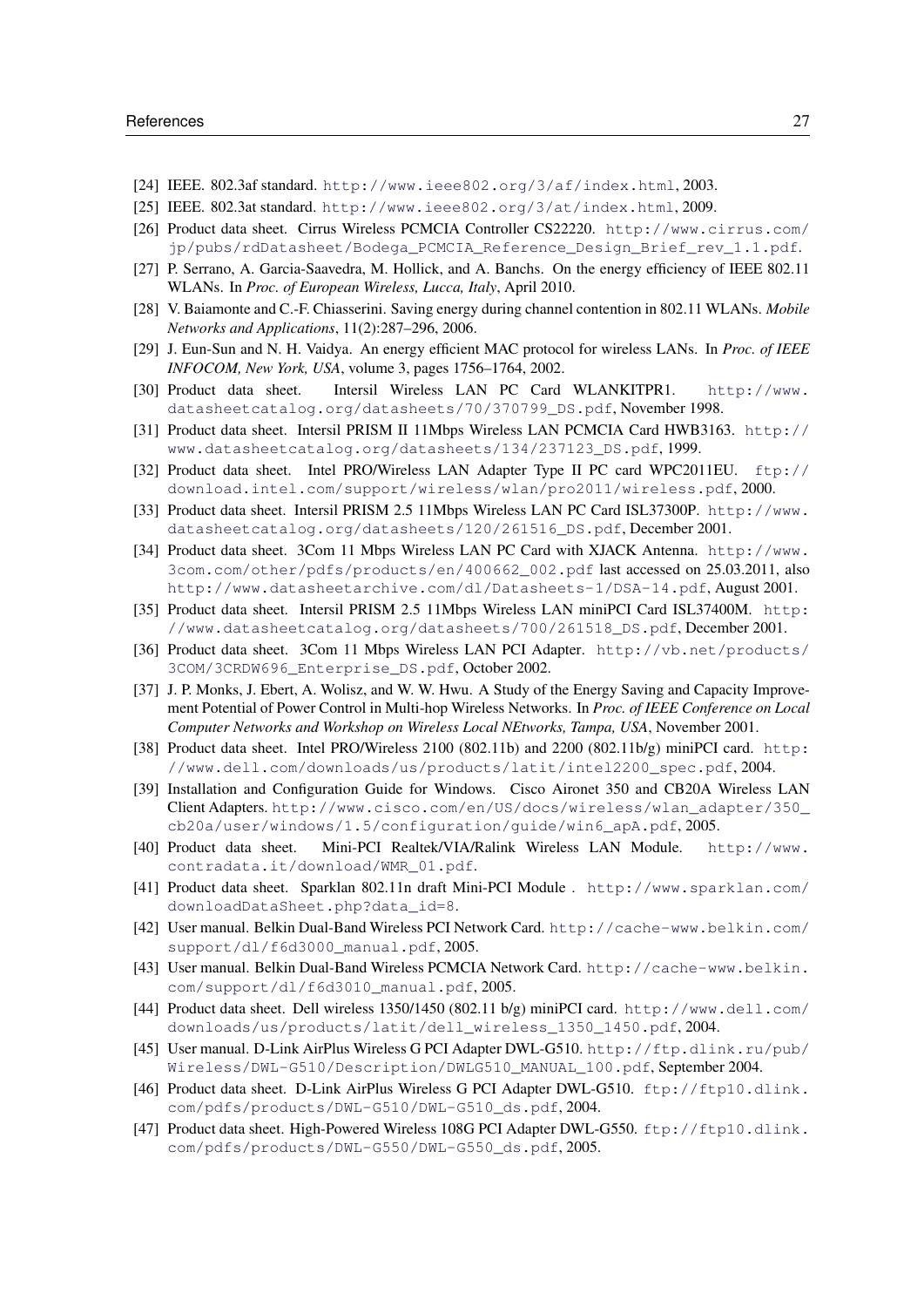- <span id="page-28-0"></span>[48] Agilent Technologies. Current Drain Analysis Enhances WLAN Network Card Design and Test. Application Note 1468. [http://cp.literature.agilent.com/litweb/pdf/5989-0565EN.](http://cp.literature.agilent.com/litweb/pdf/5989-0565EN.pdf) [pdf](http://cp.literature.agilent.com/litweb/pdf/5989-0565EN.pdf), 2006.
- <span id="page-28-1"></span>[49] HP Quick Specs. Intel PRO/Wireless 3945ABG (802.11a/b/g) Card. [http://h18000.www1.hp.](http://h18000.www1.hp.com/products/quickspecs/12510_na/12510_na.PDF) [com/products/quickspecs/12510\\_na/12510\\_na.PDF](http://h18000.www1.hp.com/products/quickspecs/12510_na/12510_na.PDF), June 2006.
- <span id="page-28-2"></span>[50] Product data sheet. Cisco Aironet 802.11a/b/g Wireless CardBus Adapter. [http://www.cisco.](http://www.cisco.com/en/US/prod/collateral/wireless/ps6442/ps4555/ps5818/product_data_sheet09186a00801ebc29.pdf) [com/en/US/prod/collateral/wireless/ps6442/ps4555/ps5818/product\\_data\\_](http://www.cisco.com/en/US/prod/collateral/wireless/ps6442/ps4555/ps5818/product_data_sheet09186a00801ebc29.pdf) [sheet09186a00801ebc29.pdf](http://www.cisco.com/en/US/prod/collateral/wireless/ps6442/ps4555/ps5818/product_data_sheet09186a00801ebc29.pdf), October 2007.
- <span id="page-28-3"></span>[51] Product data sheet. D-Link Wireleess G USB Adapter DWA-110. [http://global.dlink.com.](http://global.dlink.com.sg/site_pdtpdfs/DWA-110/DWA-110_ds.pdf) [sg/site\\_pdtpdfs/DWA-110/DWA-110\\_ds.pdf](http://global.dlink.com.sg/site_pdtpdfs/DWA-110/DWA-110_ds.pdf), June 2007.
- <span id="page-28-4"></span>[52] Product data sheet. D-Link Wireless G PCI Adapter DWA-510. [http://files.dlink.com.au/](http://files.dlink.com.au/Products/DWA-510/Datasheet/DWA-510_datasheet_02.pdf) [Products/DWA-510/Datasheet/DWA-510\\_datasheet\\_02.pdf](http://files.dlink.com.au/Products/DWA-510/Datasheet/DWA-510_datasheet_02.pdf), November 2007.
- <span id="page-28-5"></span>[53] Product data sheet. SMC EZ Connect g 802.11g Wireless PCI Adapter. [http://www.smc.com/](http://www.smc.com/files/AX/MN_SMCWPCI-G2.pdf) [files/AX/MN\\_SMCWPCI-G2.pdf](http://www.smc.com/files/AX/MN_SMCWPCI-G2.pdf), October 2008.
- <span id="page-28-6"></span>[54] User guide. Cisco Linksys Dual-Band WirelessN ExpressCard WEC600N. [http://downloads.](http://downloads.linksysbycisco.com/downloads/userguide/1224638678701/WEC600N-V10_UG_A-WEB.pdf) [linksysbycisco.com/downloads/userguide/1224638678701/WEC600N-V10\\_UG\\_](http://downloads.linksysbycisco.com/downloads/userguide/1224638678701/WEC600N-V10_UG_A-WEB.pdf) [A-WEB.pdf](http://downloads.linksysbycisco.com/downloads/userguide/1224638678701/WEC600N-V10_UG_A-WEB.pdf), 2008.
- <span id="page-28-7"></span>[55] Product data sheet. Cisco Linksys Dual-Band Wireless-N ExpressCard WEC600N. [http:](http://downloads.linksysbycisco.com/downloads/datasheet/WEC600N_V10_DS_A.pdf) [//downloads.linksysbycisco.com/downloads/datasheet/WEC600N\\_V10\\_DS\\_A.](http://downloads.linksysbycisco.com/downloads/datasheet/WEC600N_V10_DS_A.pdf) [pdf](http://downloads.linksysbycisco.com/downloads/datasheet/WEC600N_V10_DS_A.pdf), 2008.
- <span id="page-28-8"></span>[56] Product data sheet. Cisco Aironet 802.11a/b/g Wireless PCI Adapter. [http://www.cisco.](http://www.cisco.com/en/US/prod/collateral/wireless/ps6442/ps4555/ps5819/product_data_sheet09186a00801ebc33.pdf) [com/en/US/prod/collateral/wireless/ps6442/ps4555/ps5819/product\\_data\\_](http://www.cisco.com/en/US/prod/collateral/wireless/ps6442/ps4555/ps5819/product_data_sheet09186a00801ebc33.pdf) [sheet09186a00801ebc33.pdf](http://www.cisco.com/en/US/prod/collateral/wireless/ps6442/ps4555/ps5819/product_data_sheet09186a00801ebc33.pdf), January 2010.
- <span id="page-28-9"></span>[57] Product data sheet. Iogear wireless USB host adapter. [http://atenportal2.com/mod/3pdf/](http://atenportal2.com/mod/3pdf/?n=GUWA100U_web&i=GUWA100U) [?n=GUWA100U\\_web&i=GUWA100U](http://atenportal2.com/mod/3pdf/?n=GUWA100U_web&i=GUWA100U).
- <span id="page-28-10"></span>[58] A. Mahesri and V. Vardhan. Power consumption breakdown on a modern laptop. In *Proc. of Power-Aware Computer Systems, Portland, USA*, pages 165–180, 2004.
- <span id="page-28-11"></span>[59] N. Mishra, K. Chebrolu, B. Raman, and A. Pathak. Wake-on-WLAN. In *Proc. of World Wide Web Conference, Edinburgh, Scotland*, pages 761–769, May 2006.
- <span id="page-28-12"></span>[60] Product data sheet. Cisco Aironet 1200 Series Access Points. [http://www.cisco.com/](http://www.cisco.com/en/US/prod/collateral/wireless/ps5678/ps430/ps4076/product_data_sheet09186a00800937a6.pdf) [en/US/prod/collateral/wireless/ps5678/ps430/ps4076/product\\_data\\_](http://www.cisco.com/en/US/prod/collateral/wireless/ps5678/ps430/ps4076/product_data_sheet09186a00800937a6.pdf) [sheet09186a00800937a6.pdf](http://www.cisco.com/en/US/prod/collateral/wireless/ps5678/ps430/ps4076/product_data_sheet09186a00800937a6.pdf), December 2006.
- <span id="page-28-13"></span>[61] Product data sheet. Aruba AP-68 & AP-68P Access Points. [http://www.arubanetworks.com/](http://www.arubanetworks.com/pdf/products/DS_AP68.pdf) [pdf/products/DS\\_AP68.pdf](http://www.arubanetworks.com/pdf/products/DS_AP68.pdf), 2011.
- <span id="page-28-14"></span>[62] Product data sheet. Aruba AP-92 & AP-93 Access Points. [http://www.arubanetworks.com/](http://www.arubanetworks.com/pdf/products/DS_AP92-93.pdf) [pdf/products/DS\\_AP92-93.pdf](http://www.arubanetworks.com/pdf/products/DS_AP92-93.pdf), 2011.
- <span id="page-28-15"></span>[63] Product data sheet. Aruba AP-105 Access Point. [http://www.arubanetworks.com/pdf/](http://www.arubanetworks.com/pdf/products/DS_AP105.pdf) [products/DS\\_AP105.pdf](http://www.arubanetworks.com/pdf/products/DS_AP105.pdf), 2011.
- <span id="page-28-16"></span>[64] Product data sheet. Aruba AP-120 & AP-121 Access Points. [http://www.arubanetworks.com/](http://www.arubanetworks.com/pdf/products/DS_AP120-121.pdf) [pdf/products/DS\\_AP120-121.pdf](http://www.arubanetworks.com/pdf/products/DS_AP120-121.pdf), 2011.
- <span id="page-28-17"></span>[65] Product data sheet. Cisco Aironet 1100 Series Accedess Point. [http://www.cisco.com/](http://www.cisco.com/en/US/prod/collateral/wireless/ps5678/ps4570/ps4612/product_data_sheet09186a00800f9ea7.pdf) [en/US/prod/collateral/wireless/ps5678/ps4570/ps4612/product\\_data\\_](http://www.cisco.com/en/US/prod/collateral/wireless/ps5678/ps4570/ps4612/product_data_sheet09186a00800f9ea7.pdf) [sheet09186a00800f9ea7.pdf](http://www.cisco.com/en/US/prod/collateral/wireless/ps5678/ps4570/ps4612/product_data_sheet09186a00800f9ea7.pdf), December 2006.
- <span id="page-28-18"></span>[66] Product data sheet. Cisco 521 Wireless Express Access Point. [http://www.cisco.com/](http://www.cisco.com/en/US/prod/collateral/wireless/ps7306/ps7319/ps7338/product_data_sheet0900aecd8060c220.pdf) [en/US/prod/collateral/wireless/ps7306/ps7319/ps7338/product\\_data\\_](http://www.cisco.com/en/US/prod/collateral/wireless/ps7306/ps7319/ps7338/product_data_sheet0900aecd8060c220.pdf) [sheet0900aecd8060c220.pdf](http://www.cisco.com/en/US/prod/collateral/wireless/ps7306/ps7319/ps7338/product_data_sheet0900aecd8060c220.pdf), February 2008.
- <span id="page-28-19"></span>[67] Product data sheet. Cisco Aironet 1130AG Series IEEE 802.11A/B/G Access Point. [http://www.cisco.com/en/US/prod/collateral/wireless/ps5678/ps6087/](http://www.cisco.com/en/US/prod/collateral/wireless/ps5678/ps6087/product_data_sheet0900aecd801b9058.pdf) [product\\_data\\_sheet0900aecd801b9058.pdf](http://www.cisco.com/en/US/prod/collateral/wireless/ps5678/ps6087/product_data_sheet0900aecd801b9058.pdf), September 2009.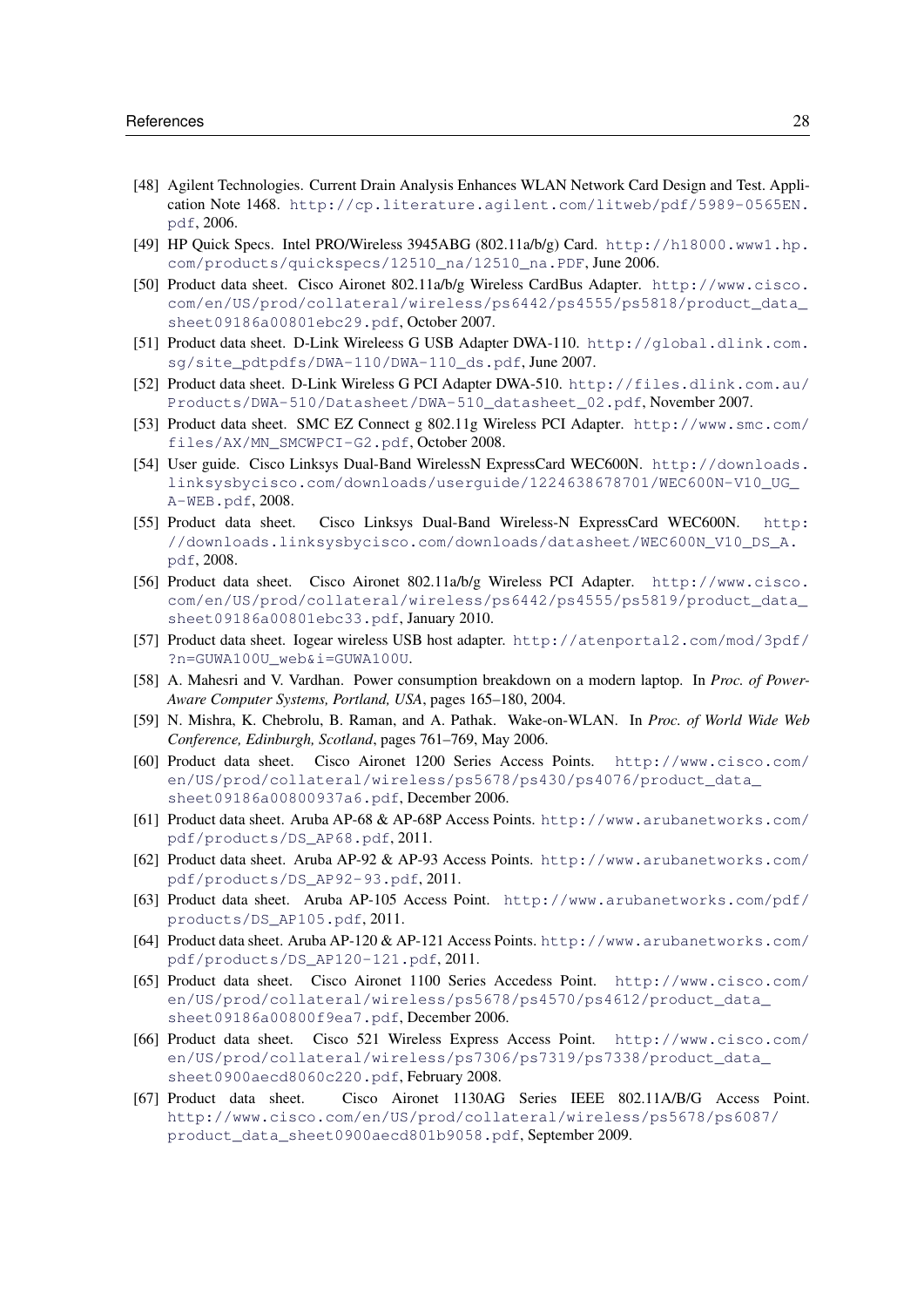- <span id="page-29-0"></span>[68] Product data sheet. Cisco AP 541N Wireless Access Point . [http://www.cisco.com/en/US/](http://www.cisco.com/en/US/prod/collateral/wireless/ps5678/ps10492/data_sheet_c78-566239.pdf) [prod/collateral/wireless/ps5678/ps10492/data\\_sheet\\_c78-566239.pdf](http://www.cisco.com/en/US/prod/collateral/wireless/ps5678/ps10492/data_sheet_c78-566239.pdf), October 2010.
- <span id="page-29-1"></span>[69] Product data sheet. HP A-802.11n Access Point Series. [http://h20195.www2.hp.com/v2/](http://h20195.www2.hp.com/v2/GetPDF.aspx/4AA3-0787ENN.pdf) [GetPDF.aspx/4AA3-0787ENN.pdf](http://h20195.www2.hp.com/v2/GetPDF.aspx/4AA3-0787ENN.pdf), 2011.
- <span id="page-29-2"></span>[70] Product data sheet. Hp a-802.11a/b/g access point series. [http://h20195.www2.hp.com/v2/](http://h20195.www2.hp.com/v2/GetPDF.aspx/4AA3-0791ENN.pdf) [GetPDF.aspx/4AA3-0791ENN.pdf](http://h20195.www2.hp.com/v2/GetPDF.aspx/4AA3-0791ENN.pdf), 2011.
- <span id="page-29-3"></span>[71] Product data sheet. HP E-M110 Access Point Series. [http://h20195.www2.hp.com/v2/](http://h20195.www2.hp.com/v2/GetPDF.aspx/4AA0-8273ENN.pdf) [GetPDF.aspx/4AA0-8273ENN.pdf](http://h20195.www2.hp.com/v2/GetPDF.aspx/4AA0-8273ENN.pdf), 2010.
- <span id="page-29-4"></span>[72] Product data sheet. HP E-802.11a/b/g Access Point Series. [http://h20195.www2.hp.com/v2/](http://h20195.www2.hp.com/v2/GetPDF.aspx/4AA3-0785ENN.pdf) [GetPDF.aspx/4AA3-0785ENN.pdf](http://h20195.www2.hp.com/v2/GetPDF.aspx/4AA3-0785ENN.pdf), 2010.
- <span id="page-29-5"></span>[73] Product data sheet. HP Mobility Integrated Services Access Point series. [http://h20195.www2.](http://h20195.www2.hp.com/v2/GetPDF.aspx/4AA3-0783ENN.pdf) [hp.com/v2/GetPDF.aspx/4AA3-0783ENN.pdf](http://h20195.www2.hp.com/v2/GetPDF.aspx/4AA3-0783ENN.pdf), 2010.
- <span id="page-29-6"></span>[74] Product data sheet. HP E-MSM317 Access Device Series. [http://h20195.www2.hp.com/v2/](http://h20195.www2.hp.com/v2/GetPDF.aspx/4AA0-1657ENW.pdf) [GetPDF.aspx/4AA0-1657ENW.pdf](http://h20195.www2.hp.com/v2/GetPDF.aspx/4AA0-1657ENW.pdf), 2010.
- <span id="page-29-7"></span>[75] Product data sheet. HP E-802.11n Access Point Series. [http://h20195.www2.hp.com/v2/](http://h20195.www2.hp.com/v2/GetPDF.aspx/4AA2-9922ENN.pdf) [GetPDF.aspx/4AA2-9922ENN.pdf](http://h20195.www2.hp.com/v2/GetPDF.aspx/4AA2-9922ENN.pdf), 2010.
- <span id="page-29-8"></span>[76] Product data sheet. HP V-M200 802.11n Access Point Series. [http://h20195.www2.hp.com/](http://h20195.www2.hp.com/v2/GetPDF.aspx/4AA3-0668ENN.pdf) [v2/GetPDF.aspx/4AA3-0668ENN.pdf](http://h20195.www2.hp.com/v2/GetPDF.aspx/4AA3-0668ENN.pdf), 2010.
- <span id="page-29-9"></span>[77] Product data sheet. HP E-802.11n Dual Radio Access Point Series. [http://h17007.www1.hp.](http://h17007.www1.hp.com/docs/products/4AA3-2358ENW.pdf) [com/docs/products/4AA3-2358ENW.pdf](http://h17007.www1.hp.com/docs/products/4AA3-2358ENW.pdf), 2009.
- <span id="page-29-10"></span>[78] Product data sheet. EnGenius Business Class Long Range 802.11g Outdoor Wireless Access Point/Client Bridge EOA3630. [http://www.engeniustech.com/resources/EOA3630%](http://www.engeniustech.com/resources/EOA3630%20Datasheet.pdf) [20Datasheet.pdf](http://www.engeniustech.com/resources/EOA3630%20Datasheet.pdf), unspecified.
- <span id="page-29-11"></span>[79] Product data sheet. EnGenius Business Class 802.11a/b/g/n Outdoor Dual Radio Repeater EOR7550. <http://www.engeniustech.com/resources/EOR7550%20Datasheet.pdf>, unspecified.
- <span id="page-29-12"></span>[80] Product data sheet. EnGenius Business Class Long Range 802.11g Outdoor Wireless Access Point/Client Bridge EOC2611P. [http://www.engeniustech.com/resources/EOC2611P%](http://www.engeniustech.com/resources/EOC2611P%20Datasheet.pdf) [20Datasheet.pdf](http://www.engeniustech.com/resources/EOC2611P%20Datasheet.pdf), unspecified.
- <span id="page-29-13"></span>[81] Product data sheet. EnGenius Business Class 802.11a/b/g Outdoor Dual Band Wireless Client Bridge/Access Point with Dual Antenna Polarity EOC5611P. [http://www.engeniustech.com/](http://www.engeniustech.com/resources/EOC5611P%20Datasheet.pdf) [resources/EOC5611P%20Datasheet.pdf](http://www.engeniustech.com/resources/EOC5611P%20Datasheet.pdf), unspecified.
- <span id="page-29-14"></span>[82] Product data sheet. EnGenius Business Class 802.11g Access Point/Repeater EAP-3660. [http://](http://www.engeniustech.com/resources/EAP-3660%20Datasheet%200409.pdf) [www.engeniustech.com/resources/EAP-3660%20Datasheet%200409.pdf](http://www.engeniustech.com/resources/EAP-3660%20Datasheet%200409.pdf), unspecified.
- <span id="page-29-15"></span>[83] Product data sheet. EnGenius Business Class Wireless N 300Mbps Access Point/Repeater EAP9550. <http://www.engeniustech.com/resources/EAP9550%20Datasheet.pdf>, unspecified.
- <span id="page-29-16"></span>[84] Product data sheet. EnGenius ECB3500 Business Class Long Range 802.11g Wireless Access Point/Client Bridge. [http://www.engeniustech.com/resources/ECB3500%](http://www.engeniustech.com/resources/ECB3500%20Datasheet.pdf) [20Datasheet.pdf](http://www.engeniustech.com/resources/ECB3500%20Datasheet.pdf).
- <span id="page-29-17"></span>[85] User Manual Vers. 1.4. EnGenius ECB3500 11b/g Long Range Multi-function 7+1 AP. [http://](http://www.engeniustech.com/resources/ECB3500-UsersManual-V1-4_20090518.pdf) [www.engeniustech.com/resources/ECB3500-UsersManual-V1-4\\_20090518.pdf](http://www.engeniustech.com/resources/ECB3500-UsersManual-V1-4_20090518.pdf), May 2009.
- <span id="page-29-18"></span>[86] Product data sheet. EnGenius Business Class Long Range, Wireless N, Gigabit Client Bridge/Access Point ECB9500. [http://www.engeniustech.com/resources/ECB9500%](http://www.engeniustech.com/resources/ECB9500%20Datasheets.pdf) [20Datasheets.pdf](http://www.engeniustech.com/resources/ECB9500%20Datasheets.pdf), unspecified.
- <span id="page-29-19"></span>[87] Product data sheet. EnGenius Business Class Long Range, Wireless-N Outdoor Client Bridge/Access